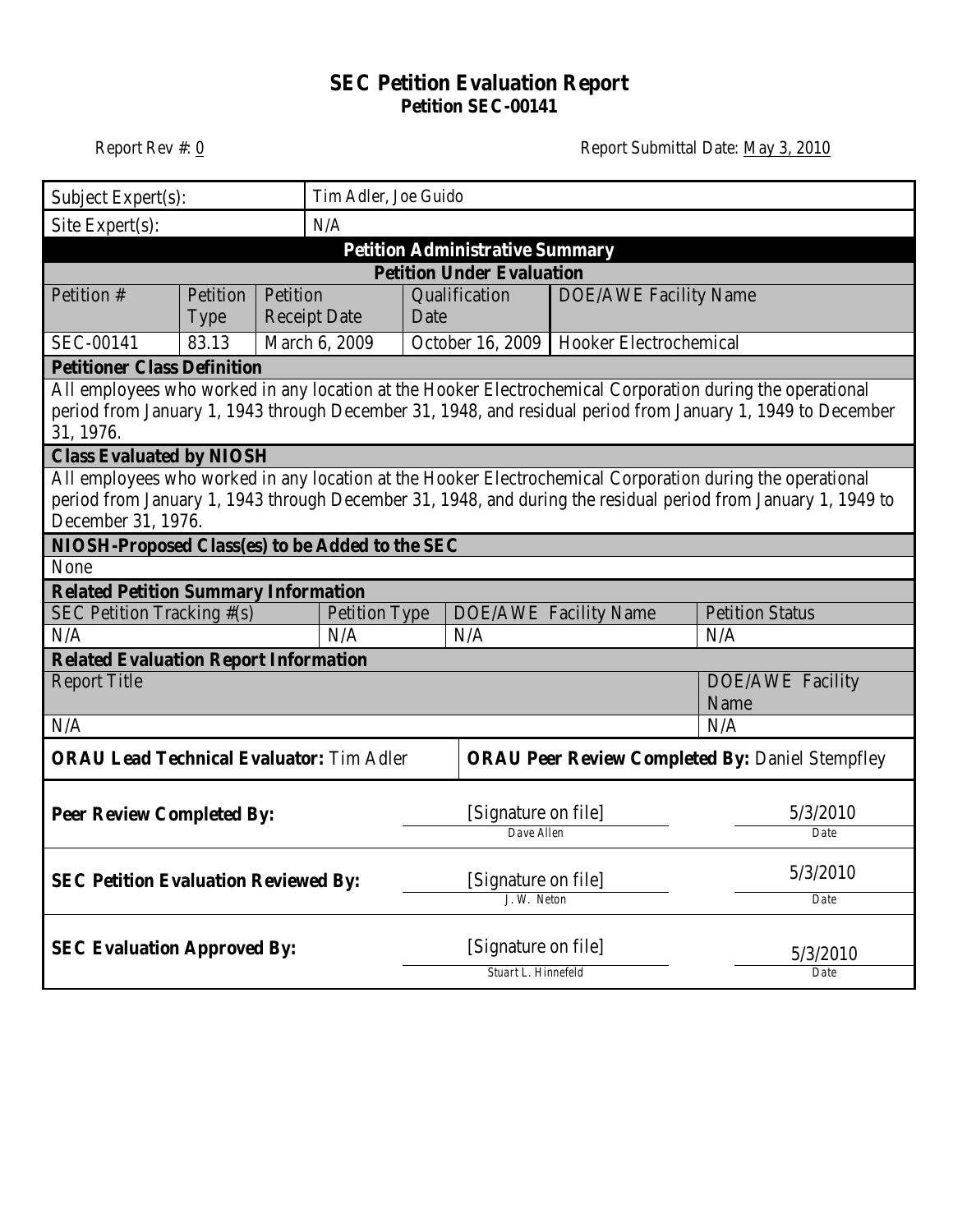This page intentionally left blank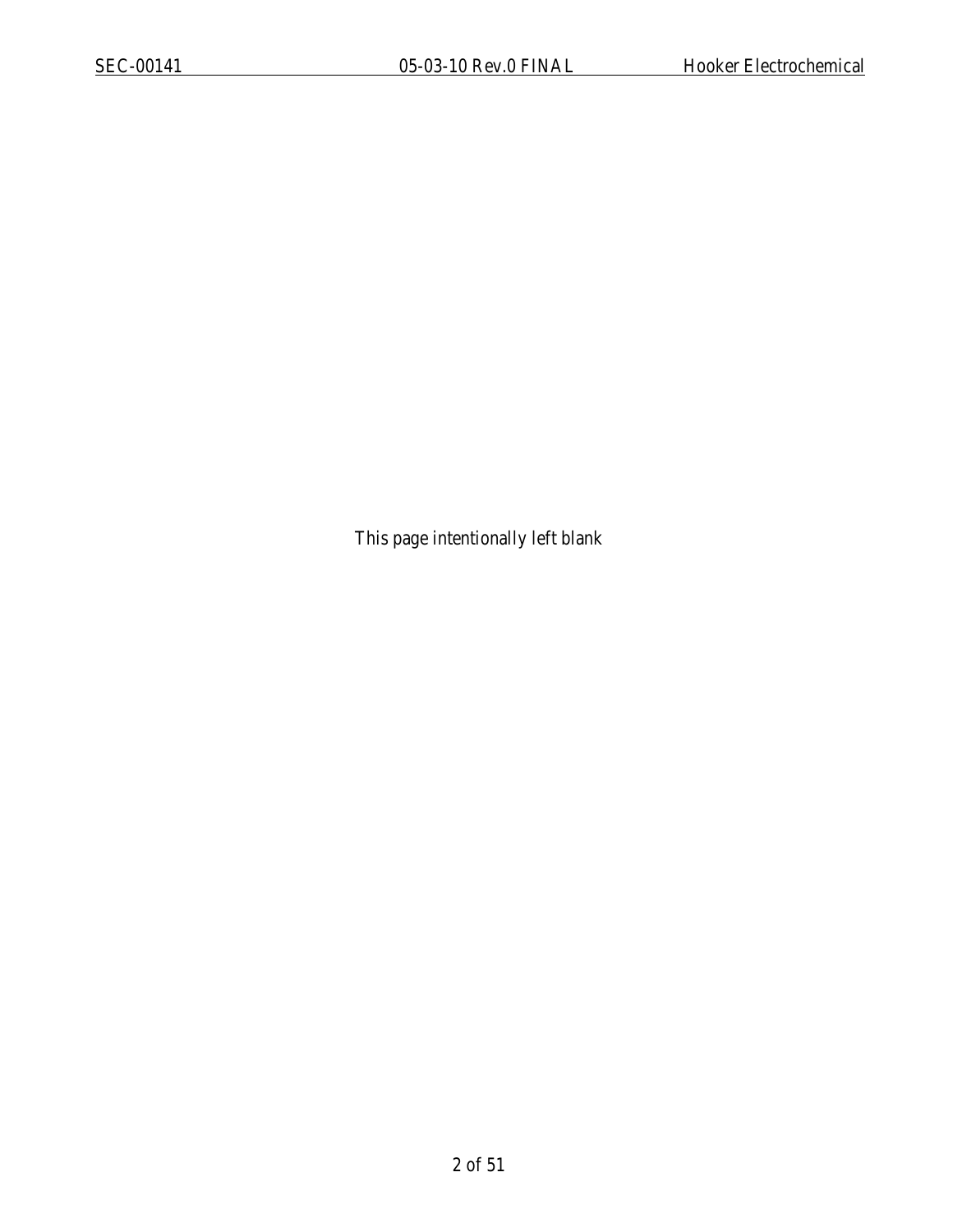## **Evaluation Report Summary: SEC-00141, Hooker Electrochemical**

This evaluation report by the National Institute for Occupational Safety and Health (NIOSH) addresses a class of employees proposed for addition to the Special Exposure Cohort (SEC) per the *Energy Employees Occupational Illness Compensation Program Act of 2000*, as amended, 42 U.S.C. § 7384 *et seq.* (EEOICPA) and 42 C.F.R. pt. 83, *Procedures for Designating Classes of Employees as Members of the Special Exposure Cohort under the Energy Employees Occupational Illness Compensation Program Act of 2000*.

#### Petitioner-Requested Class Definition

The petitioner initially requested that the class be limited to all laborer/furnace processors. On September 26, 2009 NIOSH received a letter from the petitioner requesting that the petitionerrequested class include "all employees, all locations" instead of limiting the class to all laborers/furnace operators. NIOSH has decided to modify the original petition to incorporate this class change in lieu of requesting the petitioner to initiate an entirely new petition.

Petition SEC-00141 was received on March 6, 2009, and qualified on October 16, 2009. The petitioner requested that NIOSH consider the following class: *All employees who worked in any location at the Hooker Electrochemical Corporation during the operational period from January 1, 1943 through December 31, 1948, and residual period from January 1, 1949 to December 31, 1976.*

#### Class Evaluated by NIOSH

Based on its preliminary research, NIOSH accepted the petitioner-requested class. NIOSH evaluated the following class: All employees who worked in any location at the Hooker Electrochemical Corporation during the operational period from January 1, 1943 through December 31, 1948, and during the residual period from January 1, 1949 to December 31, 1976.

#### NIOSH-Proposed Class to be Added to the SEC

Based on its full research of the class under evaluation, NIOSH has obtained applicable monitoring data from other sites that performed similar work. Based on its analysis of these available resources, NIOSH found no part of the class under evaluation for which it cannot estimate radiation doses with sufficient accuracy.

#### Feasibility of Dose Reconstruction

Per EEOICPA and 42 C.F.R. § 83.13(c)(1), NIOSH has established that it has access to sufficient information to: (1) estimate the maximum radiation dose, for every type of cancer for which radiation doses are reconstructed, that could have been incurred in plausible circumstances by any member of the class; or (2) estimate radiation doses of members of the class more precisely than an estimate of maximum dose. Information available from the site profile and additional resources is sufficient to document or estimate the maximum internal and external potential exposure to members of the evaluated class under plausible circumstances during the specified period.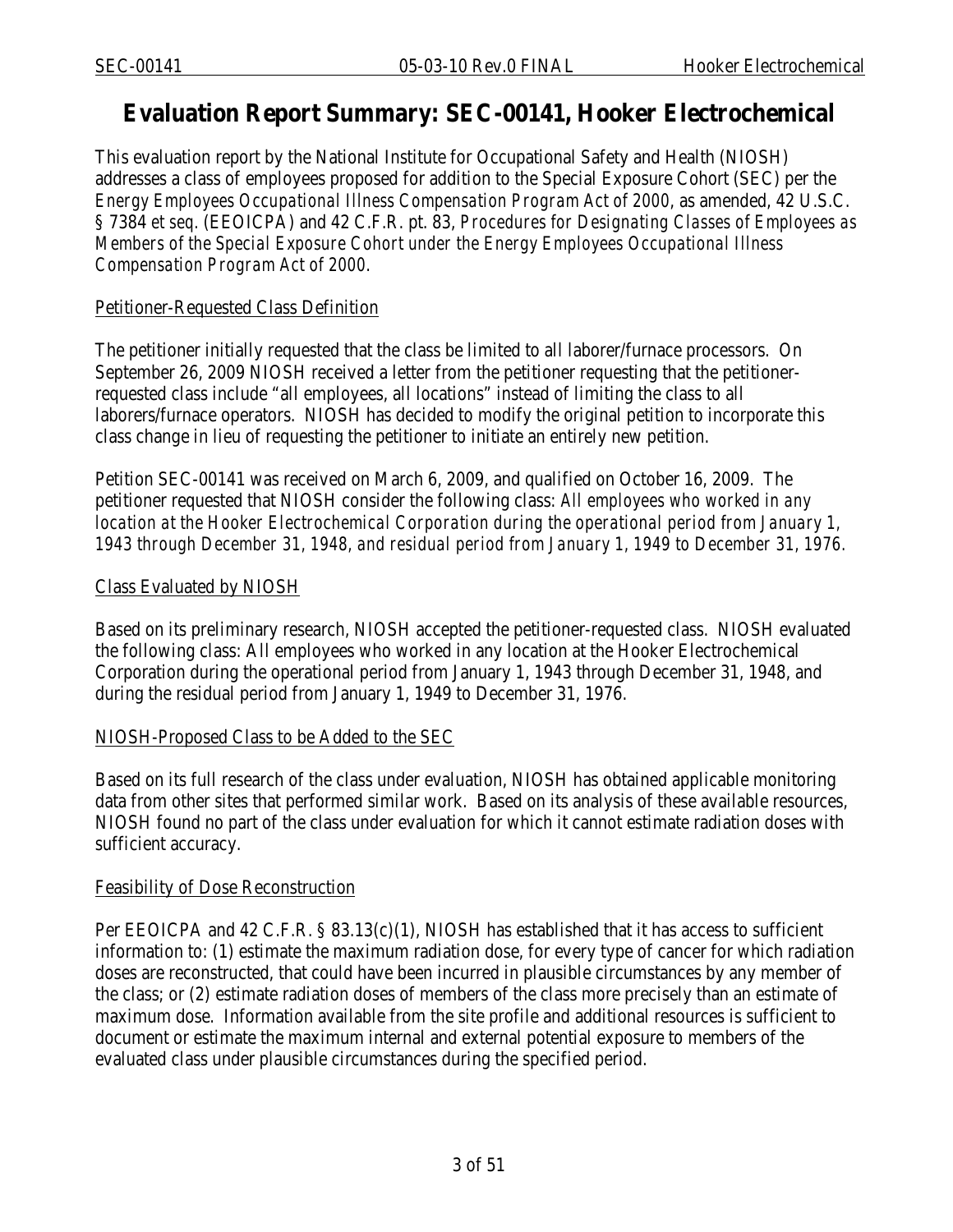#### Health Endangerment Determination

Per EEOICPA and 42 C.F.R. § 83.13(c)(3), a health endangerment determination is not required because NIOSH has determined that it has sufficient information to estimate dose for the members of the evaluated class.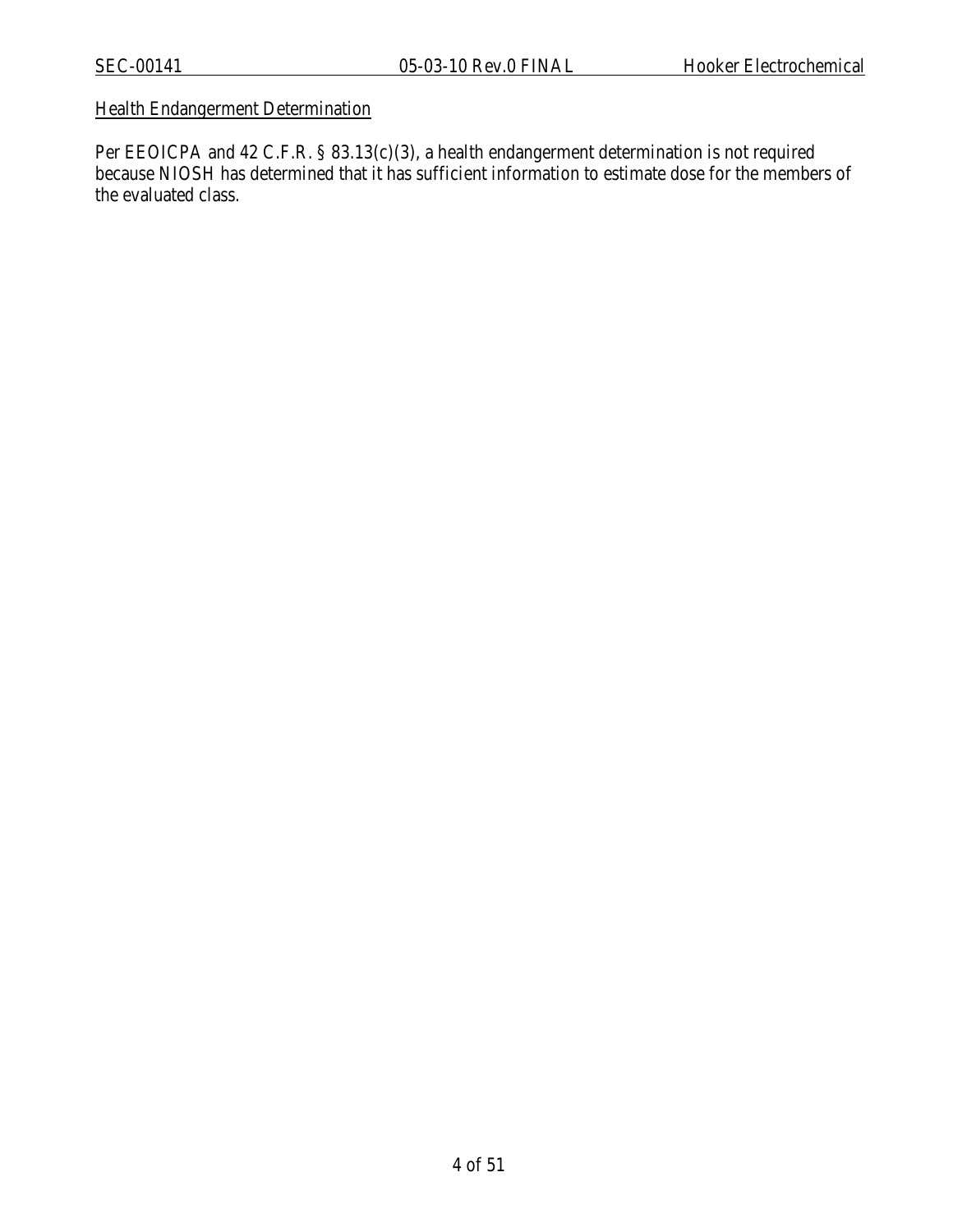# **Table of Contents**

| 1.0 |     |       |                                                                               |  |
|-----|-----|-------|-------------------------------------------------------------------------------|--|
| 2.0 |     |       |                                                                               |  |
| 3.0 |     |       |                                                                               |  |
|     | 3.1 |       |                                                                               |  |
|     | 3.2 |       |                                                                               |  |
|     | 3.3 |       |                                                                               |  |
| 4.0 |     |       |                                                                               |  |
|     | 4.1 |       |                                                                               |  |
|     | 4.2 |       |                                                                               |  |
|     | 4.3 |       |                                                                               |  |
|     | 4.4 |       |                                                                               |  |
|     | 4.5 |       |                                                                               |  |
|     | 4.6 |       |                                                                               |  |
| 5.0 |     |       |                                                                               |  |
|     | 5.1 |       |                                                                               |  |
|     | 5.2 |       | Radiological Exposure Sources from Hooker Electrochemical Operations 15       |  |
|     |     | 5.2.1 | Internal Radiological Exposure Sources from Hooker Electrochemical            |  |
|     |     |       |                                                                               |  |
|     |     |       |                                                                               |  |
|     |     | 5.2.2 | External Radiological Exposure Sources from Hooker Electrochemical            |  |
|     |     |       |                                                                               |  |
|     |     |       | 5.2.2.1                                                                       |  |
|     |     |       | 5.2.2.2                                                                       |  |
|     |     |       | 5.2.2.3                                                                       |  |
|     |     | 5.2.3 |                                                                               |  |
| 6.0 |     |       | Summary of Available Monitoring Data for the Class Evaluated by NIOSH  17     |  |
|     | 6.1 |       |                                                                               |  |
|     | 6.2 |       |                                                                               |  |
| 7.0 |     |       |                                                                               |  |
|     | 7.1 |       |                                                                               |  |
|     |     | 7.1.1 |                                                                               |  |
|     |     | 7.1.2 |                                                                               |  |
|     | 7.2 |       | Evaluation of Bounding Internal Radiation Doses at Hooker Electrochemical  24 |  |
|     |     | 7.2.1 | Evaluation of Bounding Process-Related Internal Dose Data at Hooker           |  |
|     |     |       |                                                                               |  |
|     |     | 7.2.2 |                                                                               |  |
|     |     | 7.2.3 | Methods for Bounding Process-Related and Residual Internal Dose at Hooker     |  |
|     |     |       |                                                                               |  |
|     |     | 7.2.4 |                                                                               |  |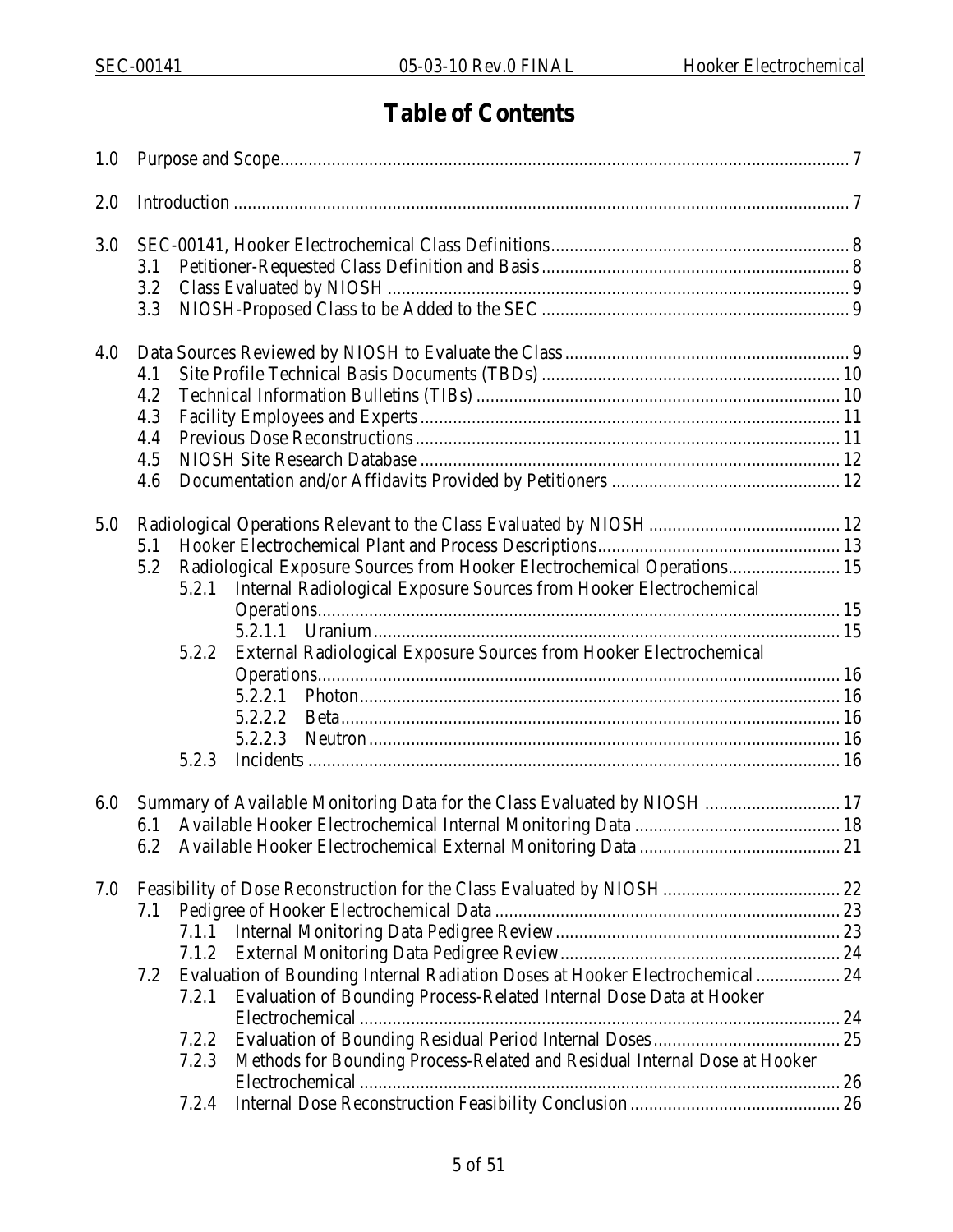|     | 7.3 | Evaluation of Bounding External Radiation Doses at Hooker Electrochemical 26 |                                                                              |  |  |  |
|-----|-----|------------------------------------------------------------------------------|------------------------------------------------------------------------------|--|--|--|
|     |     | 7.3.1                                                                        | Evaluation of Bounding Process-Related External Dose Data at Hooker          |  |  |  |
|     |     |                                                                              |                                                                              |  |  |  |
|     |     | 7.3.2                                                                        |                                                                              |  |  |  |
|     |     | 7.3.3                                                                        |                                                                              |  |  |  |
|     |     | 7.3.4                                                                        |                                                                              |  |  |  |
|     |     |                                                                              |                                                                              |  |  |  |
|     |     |                                                                              |                                                                              |  |  |  |
|     |     | 7.3.5                                                                        |                                                                              |  |  |  |
|     | 7.4 |                                                                              |                                                                              |  |  |  |
|     |     | 7.4.1                                                                        | Air Quality, Monitoring, Protection, and Medical Assistance for Furnace Room |  |  |  |
|     |     |                                                                              |                                                                              |  |  |  |
|     |     |                                                                              |                                                                              |  |  |  |
|     | 7.5 |                                                                              |                                                                              |  |  |  |
|     |     |                                                                              |                                                                              |  |  |  |
| 0.8 |     |                                                                              |                                                                              |  |  |  |
|     |     |                                                                              |                                                                              |  |  |  |
| 9.0 |     |                                                                              |                                                                              |  |  |  |
|     |     |                                                                              |                                                                              |  |  |  |
|     |     |                                                                              |                                                                              |  |  |  |
|     |     |                                                                              |                                                                              |  |  |  |
|     |     |                                                                              |                                                                              |  |  |  |

# **Tables**

| Table 4-1: No. of Hooker Electrochemical Claims Submitted Under the Dose Reconstruction Rule 11 |  |
|-------------------------------------------------------------------------------------------------|--|
| Table 6-1: Pertinent Air Monitoring Data from Electro-Metallurgical Corporation  18             |  |
| Table 6-2: Summary of Pertinent Air Monitoring Data from the Mallinckrodt Facility  19          |  |
|                                                                                                 |  |
|                                                                                                 |  |
|                                                                                                 |  |
|                                                                                                 |  |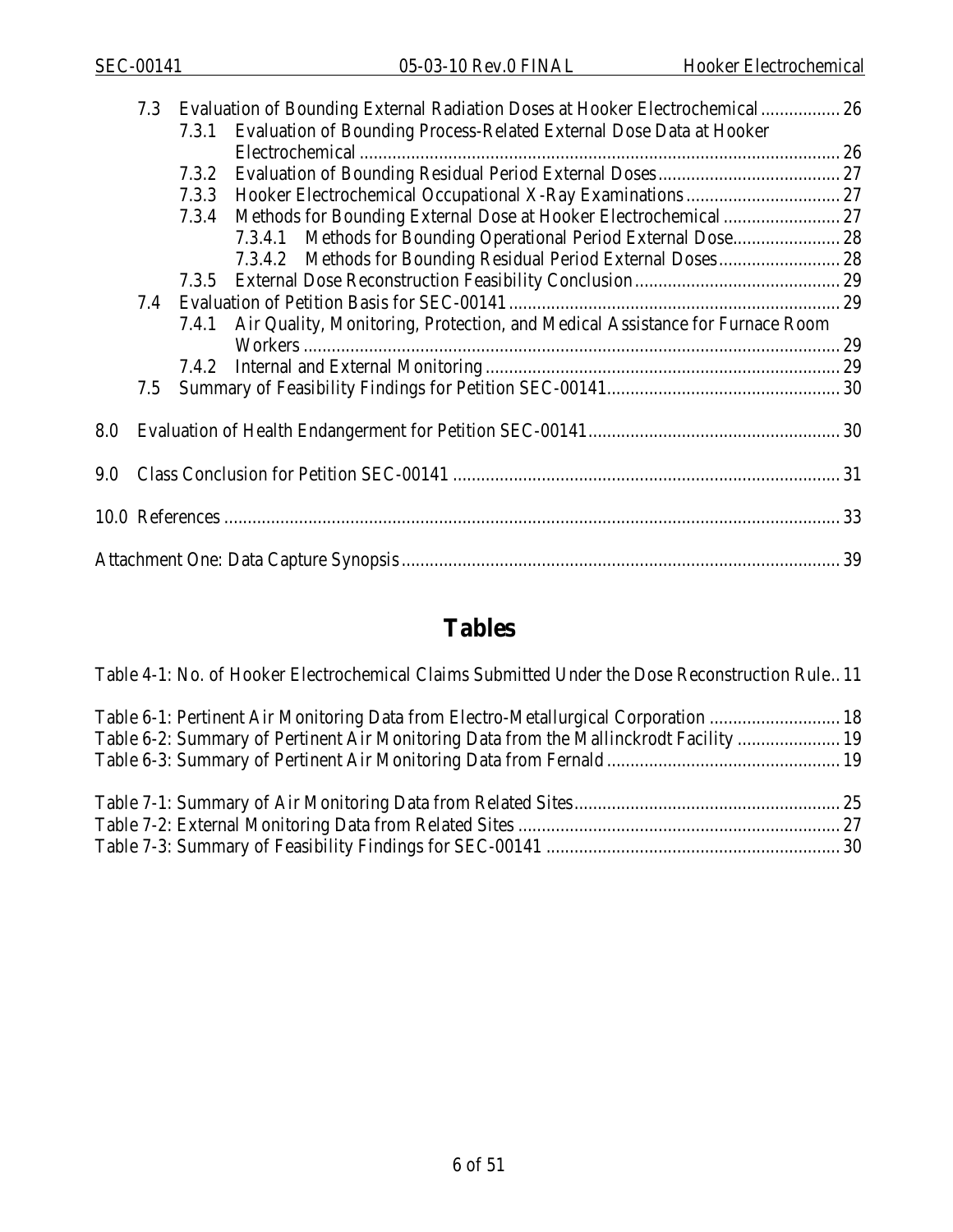## **SEC Petition Evaluation Report for SEC-00141**

## <span id="page-6-0"></span>**1.0 Purpose and Scope**

This report evaluates the feasibility of reconstructing doses for all employees who worked in any location at the Hooker Electrochemical Corporation during the operational period from January 1, 1943 through December 31, 1948, and during the residual period from January 1, 1949 to December 31, 1976. It provides information and analyses germane to considering a petition for adding a class of employees to the congressionally-created SEC.

This report does not make any determinations concerning the feasibility of dose reconstruction that necessarily apply to any individual energy employee who might require a dose reconstruction from NIOSH. This report also does not contain the final determination as to whether the proposed class will be added to the SEC (see Section 2.0).

This evaluation was conducted in accordance with the requirements of EEOICPA, 42 C.F.R. pt. 83, and the guidance contained in the Office of Compensation Analysis and Support's (OCAS) *Internal Procedures for the Evaluation of Special Exposure Cohort Petitions*, OCAS-PR-004.

## <span id="page-6-1"></span>**2.0 Introduction**

Both EEOICPA and 42 C.F.R. pt. 83 require NIOSH to evaluate qualified petitions requesting that the Department of Health and Human Services (HHS) add a class of employees to the SEC. The evaluation is intended to provide a fair, science-based determination of whether it is feasible to estimate with sufficient accuracy the radiation doses of the class of employees through NIOSH dose reconstructions.<sup>[1](#page-6-2)</sup>

42 C.F.R. § 83.13(c)(1) states: *Radiation doses can be estimated with sufficient accuracy if NIOSH has established that it has access to sufficient information to estimate the maximum radiation dose, for every type of cancer for which radiation doses are reconstructed, that could have been incurred in plausible circumstances by any member of the class, or if NIOSH has established that it has access to sufficient information to estimate the radiation doses of members of the class more precisely than an estimate of the maximum radiation dose.*

Under 42 C.F.R. § 83.13(c)(3), if it is not feasible to estimate with sufficient accuracy radiation doses for members of the class, then NIOSH must determine that there is a reasonable likelihood that such radiation doses may have endangered the health of members of the class The regulation requires NIOSH to assume that any duration of unprotected exposure may have endangered the health of members of a class when it has been established that the class may have been exposed to radiation during a discrete incident likely to have involved levels of exposure similarly high to those occurring during nuclear criticality incidents. If the occurrence of such an exceptionally high-level exposure has not been established, then NIOSH is required to specify that health was endangered for those workers who were employed for at least 250 aggregated work days within the parameters established for the

<span id="page-6-2"></span> $\overline{a}$  $1$  NIOSH dose reconstructions under EEOICPA are performed using the methods promulgated under 42 C.F.R. pt. 82 and the detailed implementation guidelines available at http://www.cdc.gov/niosh/ocas.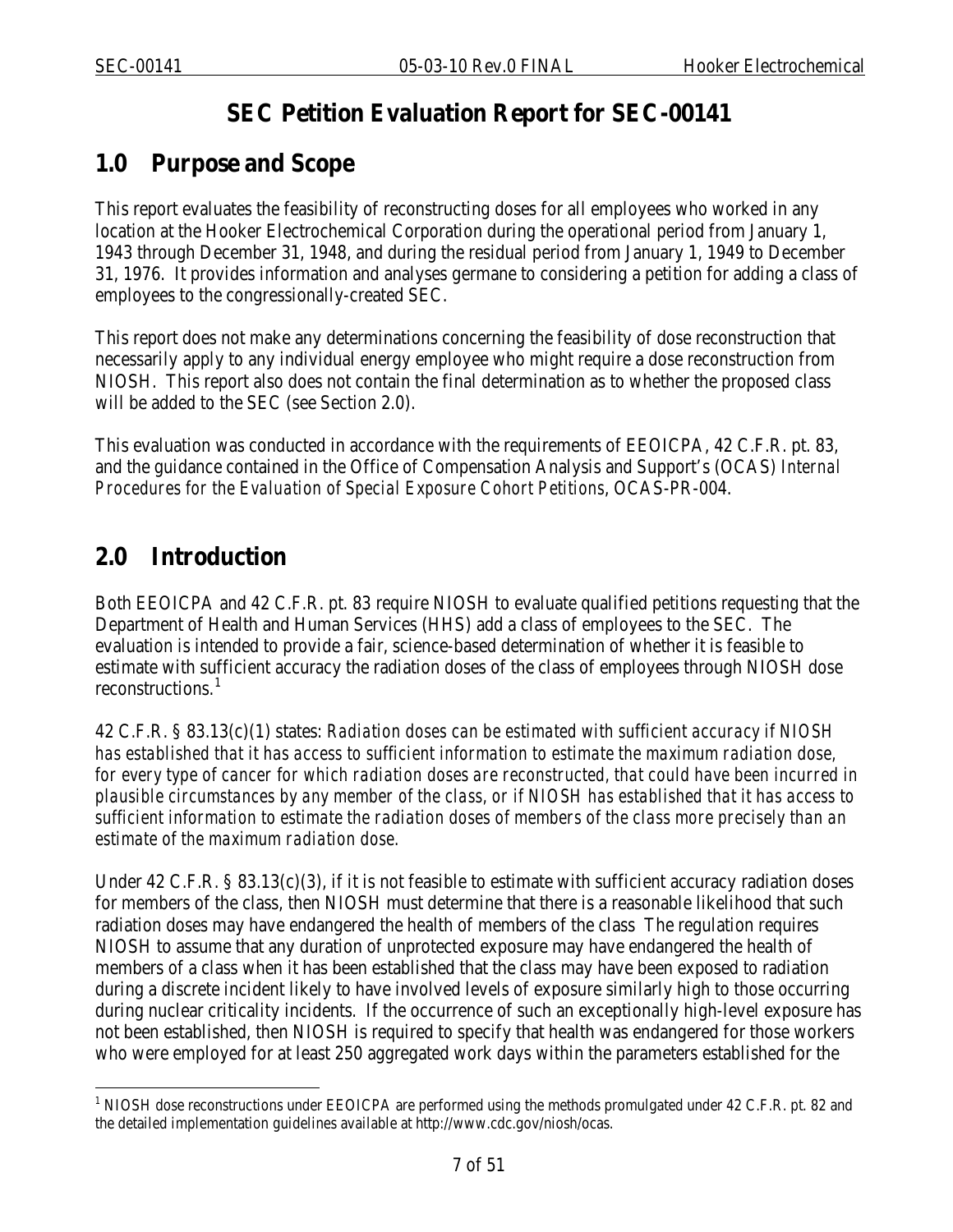class or in combination with work days within the parameters established for other SEC classes (excluding aggregate work day requirements).

NIOSH is required to document its evaluation in a report, and to do so, relies upon both its own dose reconstruction expertise as well as technical support from its contractor, Oak Ridge Associated Universities (ORAU). Once completed, NIOSH provides the report to both the petitioner(s) and to the Advisory Board on Radiation and Worker Health (Board). The Board will consider the NIOSH evaluation report, together with the petition, petitioner(s) comments, and other information the Board considers appropriate, in order to make recommendations to the Secretary of HHS on whether or not to add one or more classes of employees to the SEC. Once NIOSH has received and considered the advice of the Board, the Director of NIOSH will propose a decision on behalf of HHS. The Secretary of HHS will make the final decision, taking into account the NIOSH evaluation, the advice of the Board, and the proposed decision issued by NIOSH. As part of this decision process, petitioners may seek a review of certain types of final decisions issued by the Secretary of HHS.<sup>[2](#page-7-2)</sup>

## <span id="page-7-0"></span>**3.0 SEC-00141, Hooker Electrochemical Class Definitions**

The following subsections address the evolution of the class definition for SEC-00141, Hooker Electrochemical. When a petition is submitted, the requested class definition is reviewed as submitted. Based on its review of the available site information and data, NIOSH will make a determination whether to qualify for full evaluation all, some, or no part of the petitioner-requested class. If some portion of the petitioner-requested class is qualified, NIOSH will specify that class along with a justification for any modification of petitioner's class. After a full evaluation of the qualified class, NIOSH will determine whether to propose a class for addition to the SEC and will specify that proposed class definition.

### <span id="page-7-1"></span>**3.1 Petitioner-Requested Class Definition and Basis**

The petitioner initially requested that the class be limited to all laborer/furnace processors. On September 26, 2009 NIOSH received a letter from the petitioner requesting that the petitionerrequested class include "all employees, all locations" instead of limiting the class to all laborers/furnace operators (Name1, 2009d). NIOSH has decided to modify the original petition to incorporate this class change in lieu of requesting the petitioner to initiate an entirely new petition.

Petition SEC-00141 was received on March 6, 2009, and qualified on October 16, 2009. The petitioner requested that NIOSH consider the following class: *All employees who worked in any location at the Hooker Electrochemical Corporation during the operational period from January 1, 1943 through December 31, 1948, and residual period from January 1, 1949 to December 31, 1976.*

The petitioner provided information and affidavit statements in support of the petitioner's belief that accurate dose reconstruction over time is impossible for the Hooker Electrochemical workers in question. NIOSH deemed the following affidavit statement sufficient to qualify SEC-00141 for evaluation:

<span id="page-7-2"></span> $\overline{a}$  $2^2$  See 42 C.F.R. pt. 83 for a full description of the procedures summarized here. Additional internal procedures are available at http://www.cdc.gov/niosh/ocas.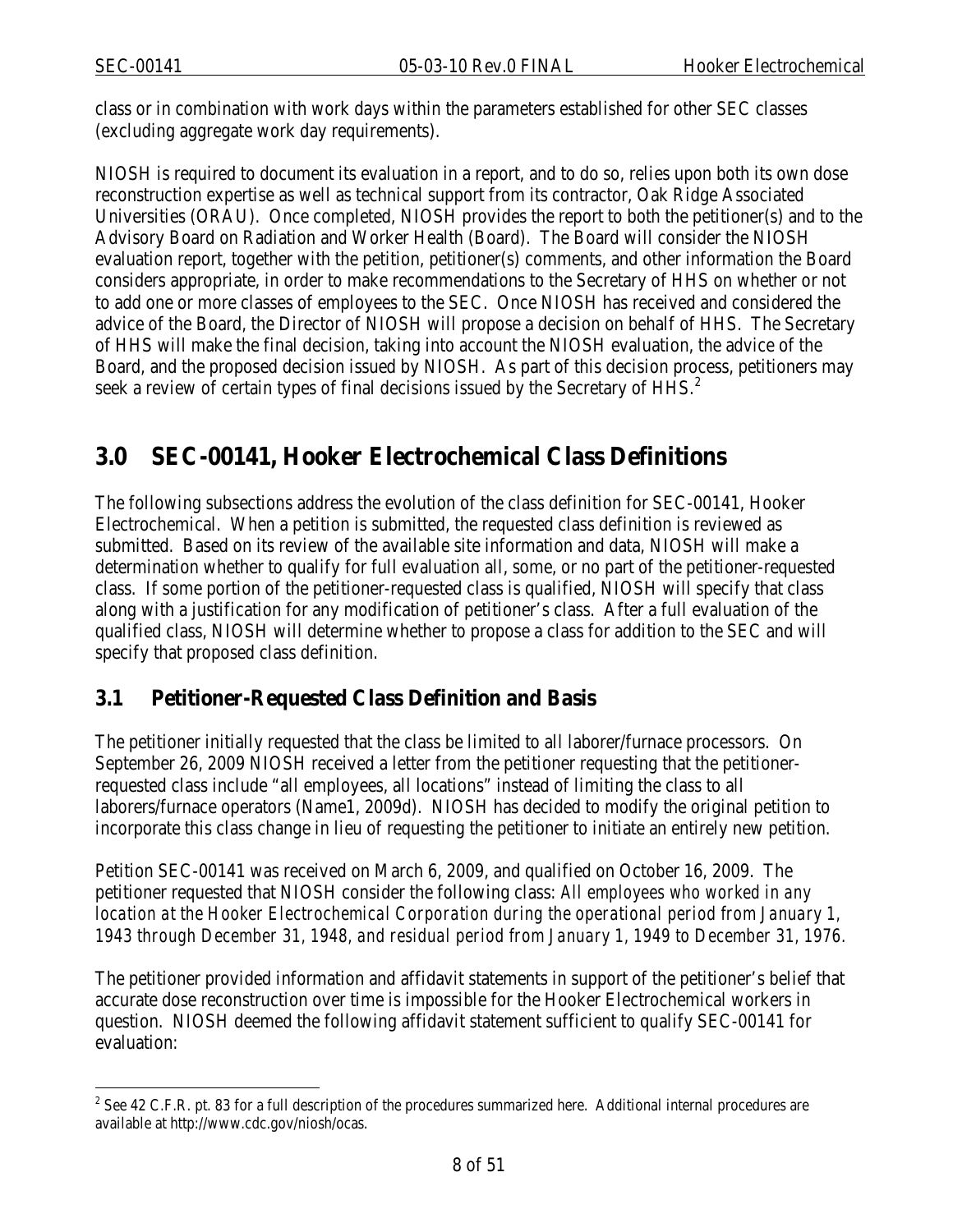*To the best of my knowledge, there is no internal or external monitoring for Hooker Electrochemical Corp.*

Based on its Hooker Electrochemical research and data capture efforts, NIOSH determined that it does not have access to any site-specific internal, external, or area monitoring for Hooker Electrochemical workers that were involved with radiological work or potentially exposed to residual radiation during the time period under evaluation. NIOSH concluded that there is sufficient documentation to support the petition basis that internal and external radiation exposures and radiation doses were not monitored at Hooker Electrochemical, either through personal monitoring or area monitoring. The information and statements provided by the petitioner qualified the petition for further consideration by NIOSH, the Board, and HHS. The details of the petition basis are addressed in Section 7.4.

## <span id="page-8-0"></span>**3.2 Class Evaluated by NIOSH**

Based on its preliminary research, NIOSH accepted the petitioner-requested class. Therefore, NIOSH defined the following class for further evaluation: All employees who worked in any location at the Hooker Electrochemical Corporation during the operational period from January 1, 1943 through December 31, 1948, and during the residual period from January 1, 1949 to December 31, 1976.

## <span id="page-8-1"></span>**3.3 NIOSH-Proposed Class to be Added to the SEC**

Based on its research, NIOSH has obtained applicable monitoring data from other sites that performed similar work. Based on its analysis of these available resources, NIOSH found no part of the class under evaluation for which it cannot estimate radiation doses with sufficient accuracy.

## <span id="page-8-2"></span>**4.0 Data Sources Reviewed by NIOSH to Evaluate the Class**

As a standard practice, NIOSH completed an extensive database and Internet search for information regarding Hooker Electrochemical. The database search included the DOE Legacy Management Considered Sites database, the DOE Office of Scientific and Technical Information (OSTI) database, the Energy Citations database, the Atomic Energy Technical Report database, and the Hanford Declassified Document Retrieval System. In addition to general Internet searches, the NIOSH Internet search included OSTI OpenNet Advanced searches, OSTI Information Bridge Fielded searches, Nuclear Regulatory Commission (NRC) Agency-wide Documents Access and Management (ADAMS) web searches, the DOE Office of Human Radiation Experiments website, and the DOE-National Nuclear Security Administration-Nevada Site Office-search. Attachment One contains a summary of Hooker Electrochemical documents. The summary specifically identifies data capture details and general descriptions of the documents retrieved.

In addition to the database and Internet searches listed above, NIOSH identified and reviewed numerous data sources to determine information relevant to determining the feasibility of dose reconstruction for the class of employees under evaluation. This included determining the availability of information on personal monitoring, area monitoring, industrial processes, and radiation source materials. The following subsections summarize the data sources identified and reviewed by NIOSH.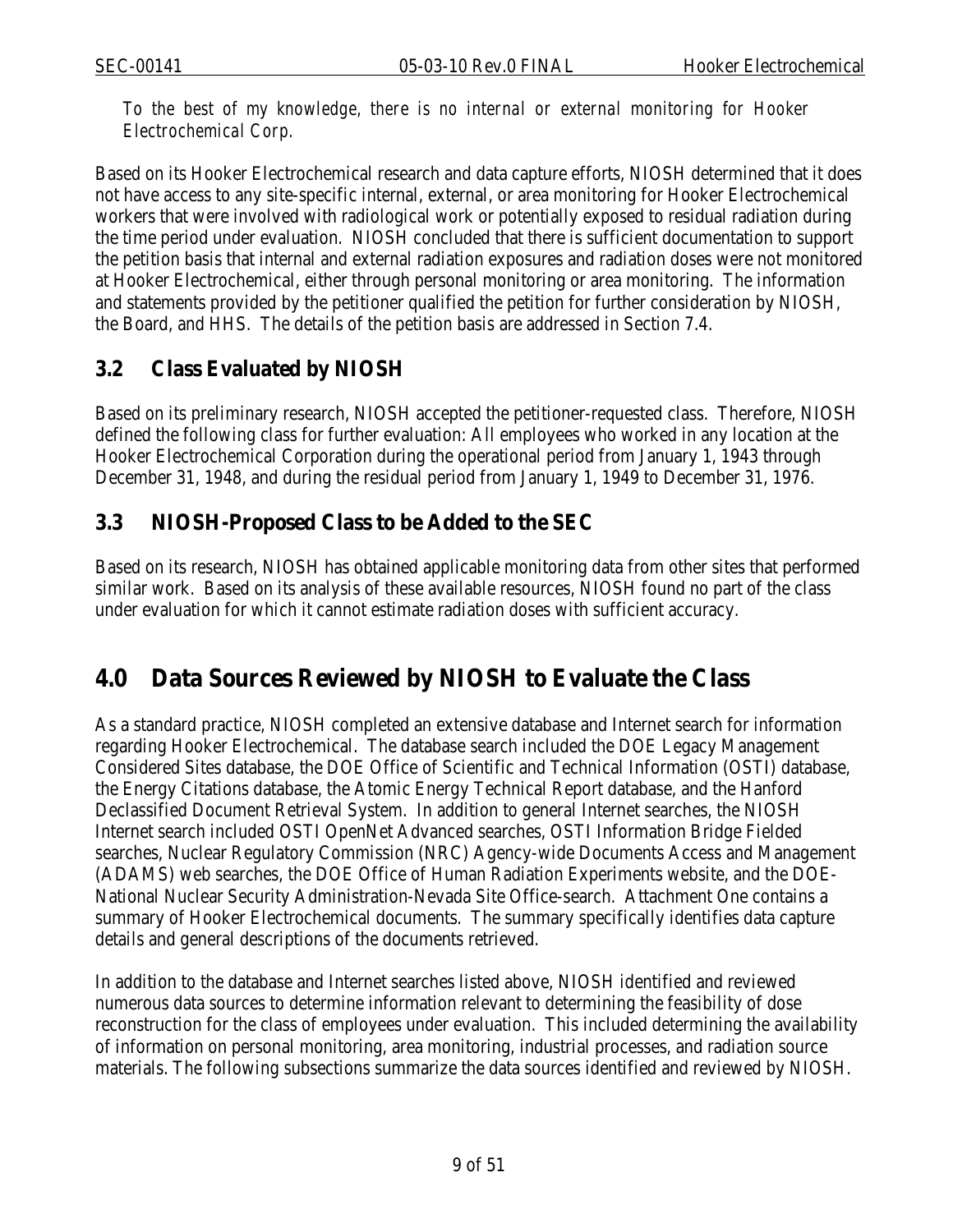### <span id="page-9-0"></span>**4.1 Site Profile Technical Basis Documents (TBDs)**

A Site Profile provides specific information concerning the documentation of historical practices at the specified site. Dose reconstructors can use the Site Profile to evaluate internal and external dosimetry data for monitored and unmonitored workers, and to supplement, or substitute for, individual monitoring data. A Site Profile consists of an Introduction and five Technical Basis Documents (TBDs) that provide process history information, information on personal and area monitoring, radiation source descriptions, and references to primary documents relevant to the radiological operations at the site. The Site Profile for a small site may consist of a single document. As part of NIOSH's evaluation detailed herein, it examined the following TBDs for insights into Hooker Electrochemical operations or related topics/operations at other sites:

- *Site Profiles for Atomic Weapons Employers that Refined Uranium and Thorium*, Battelle-TBD-6001; Rev. F0; December 13, 2006; SRDB Ref ID: 30673
- *Site Profiles for Atomic Weapons Employers that Refined Uranium and Thorium-Appendix AA-Hooker Electrochemical Company*, Battelle-TBD-6001 Appendix AA; Rev. 0; June 15, 2007; SRDB Ref ID: 74577
- *Site Profiles for Atomic Weapons Employers that Refined Uranium and Thorium-Appendix C-Electro Metallurgical Company*, Battelle-TBD-6001 Appendix C; Rev. 0; December 21, 2007; SRDB Ref ID: 41362
- *Site Profiles for Atomic Weapons Employers that Refined Uranium and Thorium-Appendix B-DuPont Deepwater Works*, Battelle-TBD-6001 Appendix B; Rev. 1; January 3, 2008; SRDB Ref ID: 41363
- *Basis for Development of an Exposure Matrix for the Mallinckrodt Chemical Company St. Louis Downtown Site and the St. Louis Airport Site, St. Louis, Missouri*, ORAUT-TKBS-0005; Rev. 02 PC-1; May 25, 2009; SRDB Ref ID: 67979

### <span id="page-9-1"></span>**4.2 Technical Information Bulletins (TIBs)**

A Technical Information Bulletin (TIB) is a general working document that provides guidance for preparing dose reconstructions at particular sites or categories of sites. NIOSH reviewed the following TIBs as part of its evaluation:

- *TIB: Estimation of Neutron Dose Rates from Alpha-Neutron Reactions in Uranium and Thorium Compounds*, ORAUT-OTIB-0024; Rev. 00; April 7, 2005; SRDB Ref ID: 19445
- *TIB: Dose Reconstruction from Occupationally Related Diagnostic X-Ray Procedures*, ORAUT-OTIB-0006; Rev. 03 PC-1; December 21, 2005; SRDB Ref ID: 20220
- *TIB: Dose Reconstruction During Residual Radioactivity Periods at Atomic Weapons Employer Facilities*, ORAUT-OTIB-0070; Rev. 00; March 10, 2008; SRDB Ref ID: 41603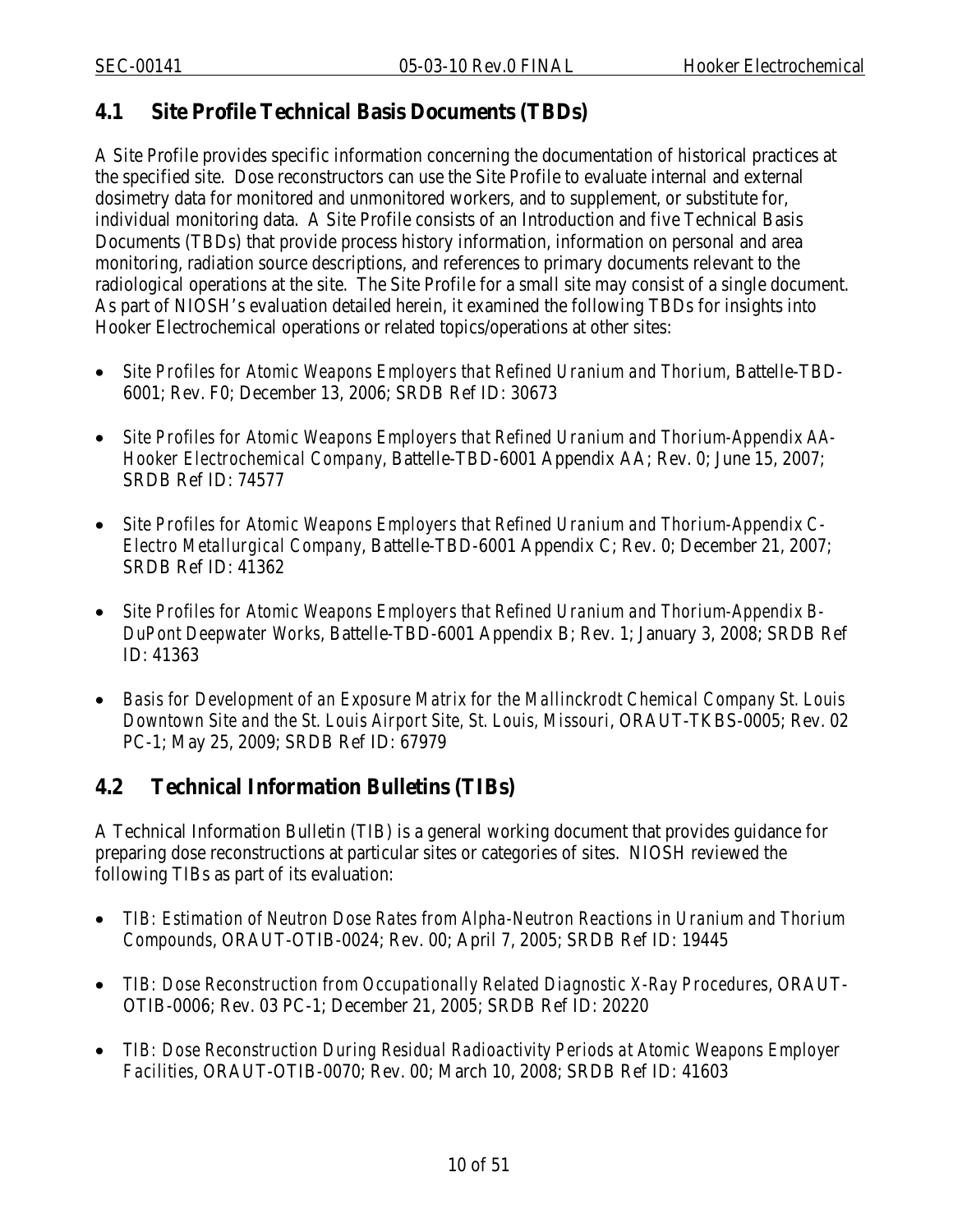• *TIB: Estimation of Ingestion Intakes*, OCAS-TIB-009; Rev. 0; April 13, 2004; SRDB Ref ID: 22397

## <span id="page-10-0"></span>**4.3 Facility Employees and Experts**

To obtain additional information, NIOSH interviewed three former Hooker Electrochemical employees regarding their knowledge about Hooker workplace radiation fields, radionuclide intakes, and potential exposures during the time period being evaluated in this report.

- Personal Communication, 2009a, *Personal Communication with Former Hooker Electrochemical "Yard Gang" Employee*; Telephone Interview by ORAU Team; December 12, 2009, 10:30 AM EST; SRDB Ref ID: 77828
- Personal Communication, 2009b, *Personal Communication with Former Hooker Electrochemical Chemical Engineer/Operator*; Telephone Interview by ORAU Team; December 12, 2009, 11:15 AM; SRDB Ref ID: 77827
- Personal Communication, 2009c, *Personal Communication with Former Hooker Electrochemical Chemical Operator*; Telephone Interview by ORAU Team; December 19, 2009, 11:00 AM EST; SRDB Ref ID: 77826

## <span id="page-10-1"></span>**4.4 Previous Dose Reconstructions**

NIOSH reviewed its NIOSH OCAS Claims Tracking System (NOCTS) to locate EEOICPA-related dose reconstructions that might provide information relevant to the petition evaluation. Table 4-1 summarizes the results of this review. (NOCTS data available as of December 28, 2009.)

| Table 4-1: No. of Hooker Electrochemical Claims Submitted Under the Dose Reconstruction Rule                                                                                                                                                          |               |  |  |
|-------------------------------------------------------------------------------------------------------------------------------------------------------------------------------------------------------------------------------------------------------|---------------|--|--|
| <b>Description</b>                                                                                                                                                                                                                                    | <b>Totals</b> |  |  |
| Total number of claims submitted for dose reconstruction                                                                                                                                                                                              | 110           |  |  |
| Total number of claims submitted for energy employees who meet the definition criteria for the class<br>under evaluation (January 1, 1943 through December 31, 1976)                                                                                  | 110           |  |  |
| Number of dose reconstructions completed for energy employees who meet the definition criteria for<br>the class under evaluation (i.e., the number of such claims completed by NIOSH and submitted to the<br>Department of Labor for final approval). | 93            |  |  |
| Number of claims for which internal dosimetry records were obtained for the identified years in the<br>evaluated class definition                                                                                                                     | $\theta$      |  |  |
| Number of claims for which external dosimetry records were obtained for the identified years in the<br>evaluated class definition                                                                                                                     | 0             |  |  |

NIOSH reviewed each claim to determine whether internal and/or external personal monitoring records could be obtained for the employee. Based on its review of the dose reconstructions completed for employees at Hooker Electrochemical and the available documentation for the site, NIOSH has identified no personnel or area monitoring data for the Hooker Electrochemical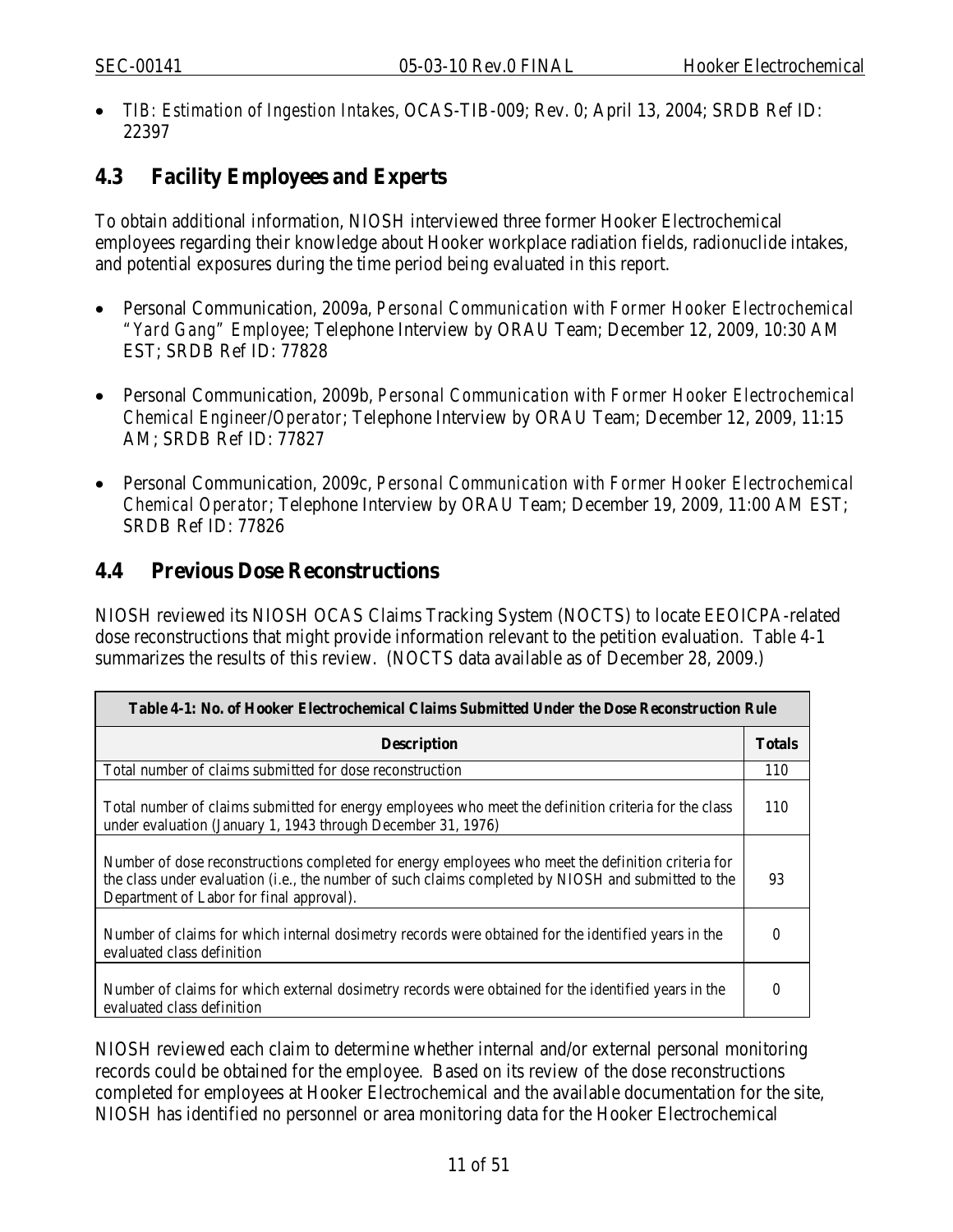Corporation site. NIOSH's detailed review and assessment of the available records/documentation, process information, and air monitoring data (from other sites performing similar work), is provided in Sections 6.0 and 7.0 of this report.

## <span id="page-11-0"></span>**4.5 NIOSH Site Research Database**

NIOSH also examined its Site Research Database (SRDB) to locate documents supporting the assessment of the evaluated class. One hundred eighty-three documents in this database were identified as pertaining to the Hooker Electrochemical site. These documents were evaluated for their relevance to this petition. The documents include historical background on the site's Manhattan Engineer District activities, including process descriptions and radioactive source materials.

### <span id="page-11-1"></span>**4.6 Documentation and/or Affidavits Provided by Petitioners**

In qualifying and evaluating the petition, NIOSH reviewed the following documents submitted by the petitioners:

- *Petition Form B with Affidavit*; Received March 6, 2009; OSA Ref ID: 108367 (Form B, 2009)
- *SEC-00141 Consult Call Response;* April 22, 2009; OSA Ref ID: 108663 (Name1, 2009a)
- *Petitioner's Response to the Proposed Finding Letter*; June 12, 2009; OSA Ref ID: 109045 (Name1, 2009b)
- *Petitioner's Request for Administrative Review of the NIOSH Proposed Finding*; September 10, 2009; OSA Ref ID: 109775 (Name1, 2009c)
- *Email from Survivor Requesting Change in Proposed Class;* September 26, 2009; OSA Ref ID: 109856 (Name1, 2009d)
- *Affidavit from Survivor*, no internal or external monitoring; September 28, 2009; OSA Ref ID: 109892 (Affidavit, 2009)

## <span id="page-11-2"></span>**5.0 Radiological Operations Relevant to the Class Evaluated by NIOSH**

The following subsections summarize both radiological operations at the Hooker Electrochemical site from January 1943 through December 1976 and the information available to NIOSH to characterize particular processes and radioactive source materials. From sites that performed work similar to the work that was performed at the Hooker Electrochemical site, NIOSH has gathered process and source descriptions, information regarding the identity and quantities of each radionuclide of concern, and information describing processes through which radiation exposures may have occurred and the physical environment in which they may have occurred. The information included within this evaluation report is intended only to be a summary of the available information.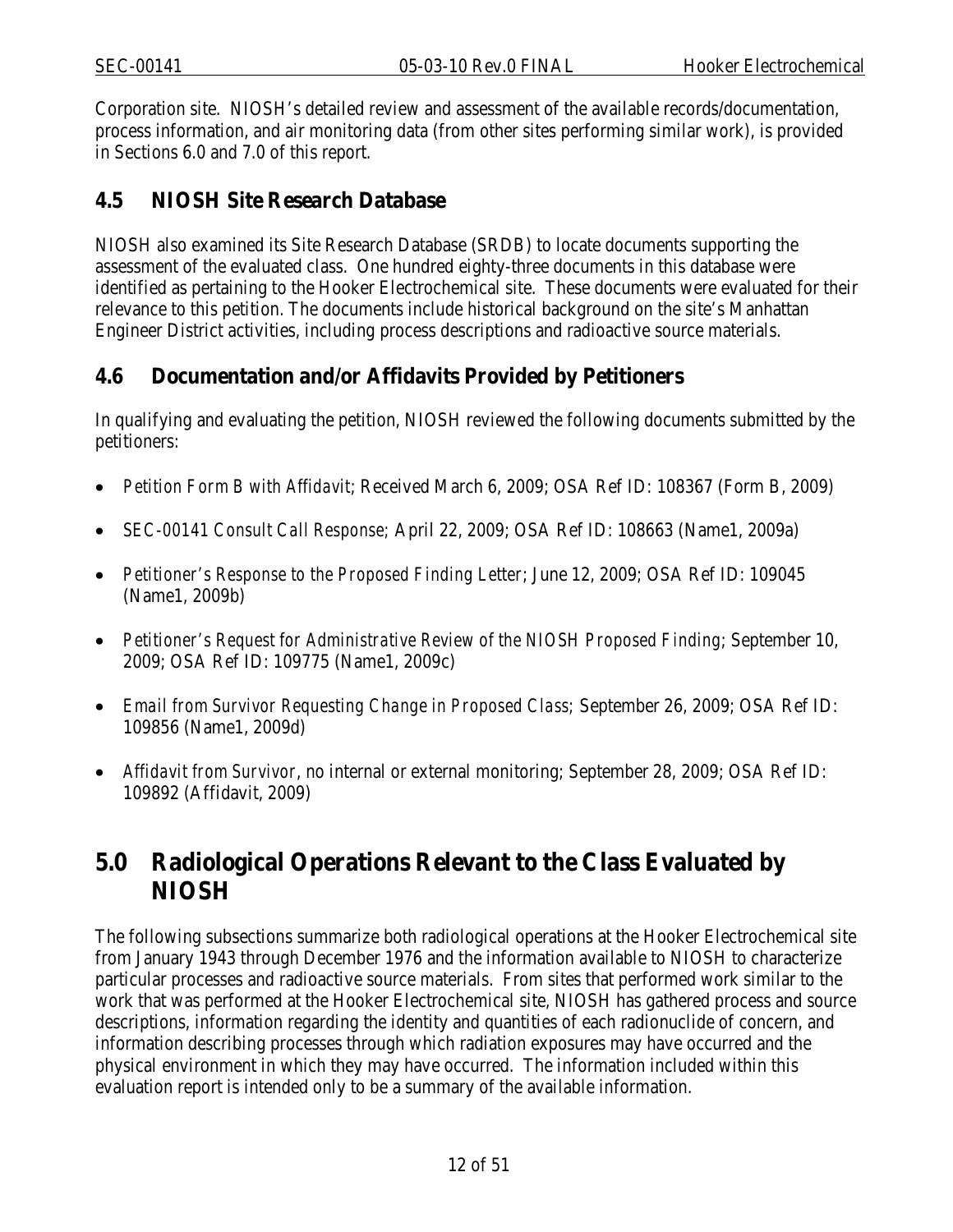### <span id="page-12-0"></span>**5.1 Hooker Electrochemical Plant and Process Descriptions**

#### *ATTRIBUTION AND ANNOTATION: Section 5.1 was completed by Tim Adler, Oak Ridge Associated Universities (ORAU). The rationales for all conclusions in this document are explained in the associated text.*

Hooker Electrochemical Company was located in Niagara Falls, New York. From January 1943 until June 1948, Hooker Electrochemical manufactured various organic chemicals including xylene hexafluoride (P-45), xylene hexachloride, and Miller's Fluoro Lubricant (MFL) while under Contract No. W-7405 eng-28 with the Manhattan Engineer District (MED). Although these processes in themselves did not involve radioactive materials, during part of this period hydrochloric acid (a byproduct of the P-45 process) was used to concentrate uranium-bearing C-2 slag that was sent from the Electro-Metallurgical Corporation to the Hooker Electrochemical site (ORNL, unknown date). The portion of the Hooker Electrochemical site used under the MED program was the "D" Area, 5.5 acres located on the north bank of the Niagara River in Niagara Falls, New York, about two miles east of the falls. Five buildings on this site, D-5, D-6, D-7, D-8 and D-9 were used under the contract with MED from 1943 through 1948 for organic chemical processing work; apparently none of these buildings were used for the uranium recovery operation (Olotka, 1979). As described below, evidence exists that a single (un-named) building was built near this area for the purpose of housing a portion of the uranium recovery operations.

The C-2 slag material was primarily from reduction bomb (dolomite) liners with an approximate composition of 90% magnesium fluoride and 10% calcium oxide. (The term bomb, as used here, refers to a device used to contain a particular chemical process.) The slag reportedly contained approximately one pound of uranium per 500 pounds of slag (Howland, 1944, pp. 29-30). Process descriptions indicate the C-2 slag uranium concentration process was sufficient to take care of the excess hydrochloric acid from the Hooker P-45 process. Slag was received in barrels containing approximately 500 pounds of material. The barrels were opened and the material was dumped through a sizing screen onto a conveyor belt that carried the slag into one of three digest tanks. Forty barrels of slag were added to each tank. Waste hydrochloric acid from the P-45 Plant was passed into the digest tank and the pH was adjusted to 4.0 (via the addition of water). After the tank was filled, the contents were agitated for 20 hours. About once in two days a tank was emptied, which was sufficient to take care of the waste hydrochloric acid. At the completion of the digest, the slurry was neutralized by dumping 100-pound bags of lime into the tanks from an overhead platform, pumped into a plate and frame press, and filtered. The filtrate was passed off into the sewer. The precipitate was washed several times and re-barreled. Slag was concentrated from about one pound of uranium to 5 or 10 pounds of uranium by weight (Howland, 1944, pp. 29-30).

Information from various site-related documents and interviews conducted during this evaluation indicates that the uranium concentration/recovery operation occurred partially indoors and partially outdoors. Some documents imply that the operation occurred entirely outdoors. However, during an interview with a former Hooker Electrochemical employee who was involved with the initial processing of the slag, NIOSH was told that raw material (presumably C-2 slag, based on the description, work area, and work dates) was initially delivered in whiskey-type barrels, opened, sorted for size, and then dumped onto a conveyor inside a block building that was apparently built for this specific activity (Personal Communication, 2009a). This interviewed employee noted that he worked with three other men. He also described how barrels of material (presumably C-2 slag) were delivered at night, as they were always waiting in the building when he and his co-workers arrived at work each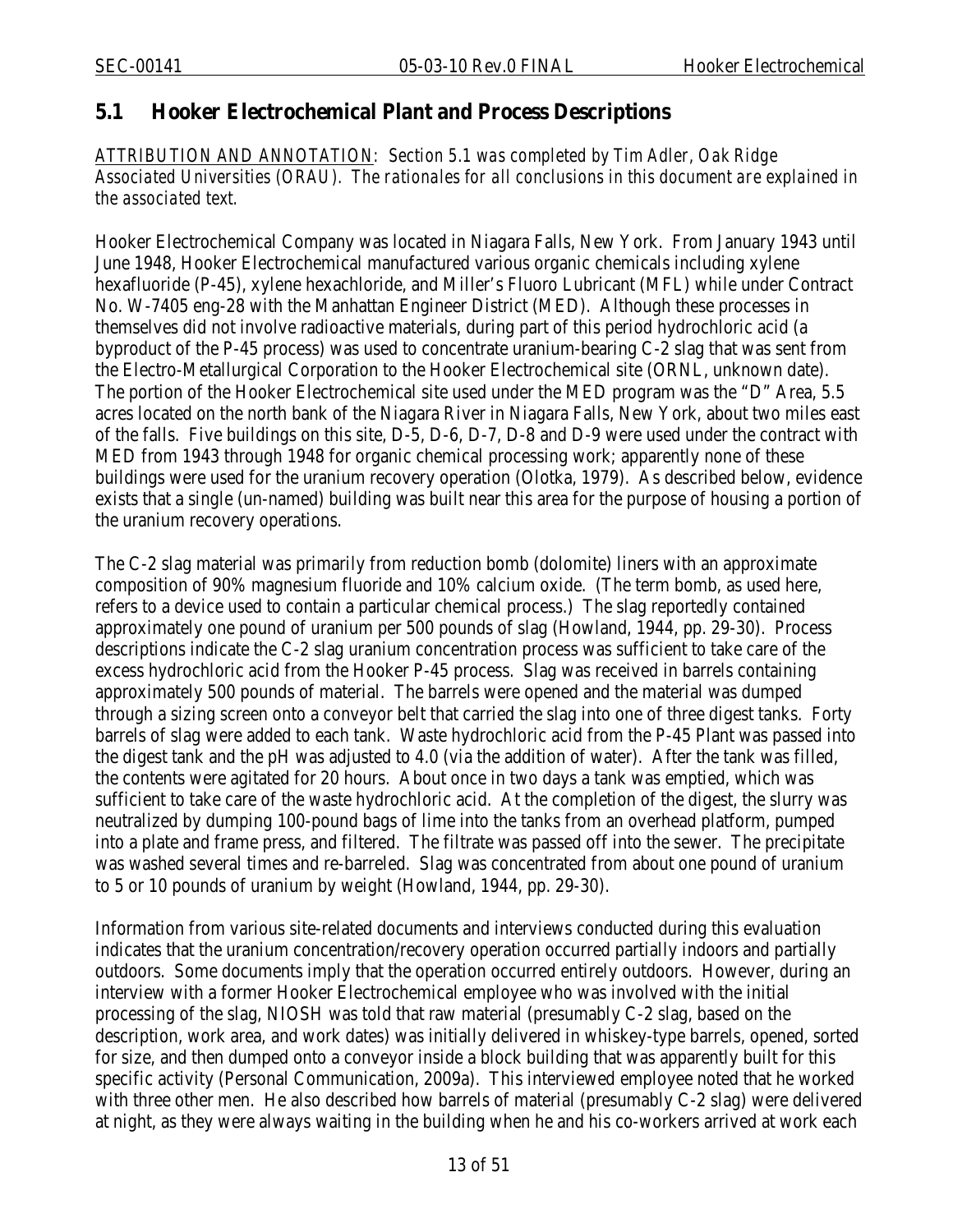morning. They would open the barrels, get the material through a sizing screen and onto a conveyor which exited the building, carrying the sorted material outside to a location unknown to him. This employee also remembered that initially he and three other men received and processed approximately 25 barrels/shipment (approximately 5 tons). The work later increased to approximately 40 barrels/shipment (approximately 10 tons). Another former Hooker Electrochemical employee who worked nearby on the (non-radioactive) P-45 process noted that although he had no knowledge of where the C-2 slag material was initially dropped off and sorted, he remembered that the acid concentration and subsequent processes were all performed outside (Personal Communication, 2009b). Documentation further describing the outdoor activities includes the MED Process Hazard evaluation, which lists ventilation as "outdoors" (Howland, 1944, p. 29), and 1944 notes from a MED Industrial Hygienist which made reference to potential worker exposure during uranium operations due to the wind direction (Ferry, 1944).

Documentation further describing the amount of C-2 processed includes the aforementioned MED Process Hazard evaluation, in which the MED document states that the "actual quantity or monthly rate" was 10 tons per month (Howland, 1944, p. 29). A War Department memo dated March 8, 1946, indicates that a total of 152 tons of slag were processed through this system and that the slag-treatment process operated from July 1944 through January 15, 1946 (Mears, 1946). At 10 tons per month, this timeframe would equal 180 tons, which appears to be consistent with the former employee who indicated that the process rate started slower, but then increased. Taken together, these sources indicate that the barrels were emptied approximately one day per month. These sources also imply that after approximately every two days, only the liquid contents were decanted off and replaced with additional hydrochloric acid.

As mentioned above and established by a War Department memo dated March 8, 1946, the period of operational radiation exposure work at the Hooker Electrochemical site was from July 1944 through January 15, 1946; the P-45 process ended on January 15, 1946 (Mears, 1946). It is possible that the slag-processing occurred for an even shorter period since some start-up time would be expected. For the purposes assessing the ability to bound dose for the evaluated class, this evaluation assumes a period of residual radioactivity exposure from January 16, 1946 to October 11, 1976, the date when measurements for radiation and radioactivity onsite were made, and it was concluded that there were no elevated levels of radioactivity on the Hooker Electrochemical site (DOE, 1977, p. 11). Because no additional radioactive material was brought to the site in the final quarter of 1976, conclusions regarding the feasibility of dose reconstruction for the assumed residual period stated above can be applied through December 31, 1976, as requested in the SEC-00141 petition.

Subsequent to the shutdown of the Hooker facility, Electro-Metallurgical Corporation continued to operate, sending the waste slag material to the Lake Ontario Ordnance Works site (Unknown, 1949, p. 192). The material at Lake Ontario Ordnance Works was eventually shipped to the Y-12 site for uranium recovery (Keller, 1958). However, some amount of the material remained on the ground surface at Lake Ontario Ordnance Works (Anderson, 1981a, p. 72; Unknown, 1971, p. 61).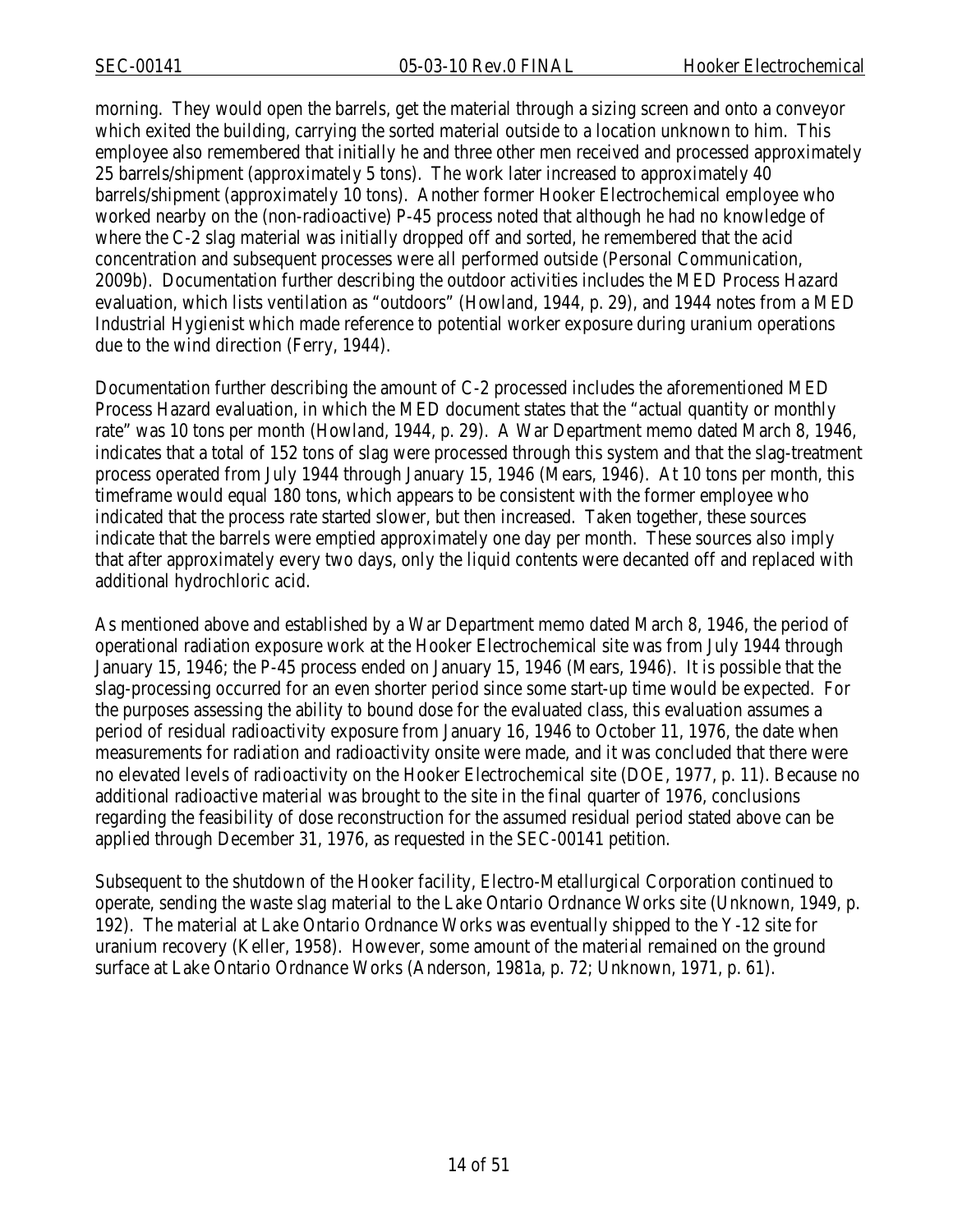### <span id="page-14-0"></span>**5.2 Radiological Exposure Sources from Hooker Electrochemical Operations**

*ATTRIBUTION AND ANNOTATION: Section 5.2 and its related subsections were completed by Joe Guido, MJW Corporation. The rationales for all conclusions in this document are explained in the associated text.*

The following subsections provide an overview of the internal and external exposure sources for the Hooker Electrochemical class under evaluation.

#### <span id="page-14-1"></span>**5.2.1 Internal Radiological Exposure Sources from Hooker Electrochemical Operations**

Considering that the Electro-Metallurgical Corporation sent uranium-bearing C-2 slag to the Hooker site, the primary source of internal radiological exposure resulting from Hooker Electrochemical operations was inhalation and/or ingestion of uranium metal present in magnesium-fluoride residues obtained from the uranium-tetrafluoride reduction process utilized at the Electro-Metallurgical Corporation. The radiological hazard presented by uranium metal or compounds results primarily from alpha particles emitted by uranium-238 (4.15 MeV and 4.20 MeV) and its isotopes uranium-235 (4.37 MeV, 4.40 MeV, and 4.58 MeV) and uranium-234 (4.72 MeV and 4.77 MeV). Naturally occurring uranium is 0.71% (w/w) uranium-235 and 0.0055% (w/w) uranium-234. NIOSH assumes that uranium tetrafluoride received at the Electro-Metallurgical Corporation was derived solely from naturally occurring ores. This assumption is based on the knowledge that the uranium produced at the Electro-Metallurgical Corporation was fabricated into fuel for use in the production reactors at Hanford, which only used uranium of natural enrichments. On an activity basis (i.e., dpm/gram) uranium-235 will be present in negligible amounts at these enrichment levels, but the uranium-234 activity will be at a level that is essentially equal to uranium-238, due to its much shorter half-life (2.46E05 years for uranium-234 and 4.47E09 years for uranium-238, respectively).

It is known that some facilities were involved in processing uranium recovered from spent nuclear fuel. This material contained trace amounts of transuranic radionuclides, which could have been concentrated during the refining process, thereby presenting an internal dose hazard. However, the use of recycled uranium did not commence until 1952, which is well into the final standby period at the Electro-Metallurgical Corporation. For this reason, it can be assumed that recycled uranium was not processed at the Electro-Metallurgical Corporation site, and hence not present at the Hooker Electrochemical site.

#### <span id="page-14-2"></span>5.2.1.1 Uranium

The work performed at Hooker Electrochemical involved concentrating C-2 slag material (received from the Electro-Metallurgical Corporation) using hydrochloric acid. The uranium concentration in the C-2 slag was below what was normally considered economically feasible for recovery. As deduced from a MED Industrial Hazard Rating Data Sheet, the slag contained about one pound of uranium in a 500 pound barrel, or about 0.2% uranium by mass and was concentrated to a level between 5 and 10 pounds per 500 pound barrel  $(1 – 2%$  uranium by mass) (Howland, 1944, p. 29).

Given that the same process was used at both the Mallinckrodt and Electro-Metallurgical facilities, a similar material was produced at the Uranium Metal Plant operated by Mallinckrodt in St. Louis, Missouri (NYOO, 1949, p. 128). A 1945 document termed the dolomite liner material as C-2 (Simons, 1945) and a 1965 document describing waste from the period 1946 to 1953, termed the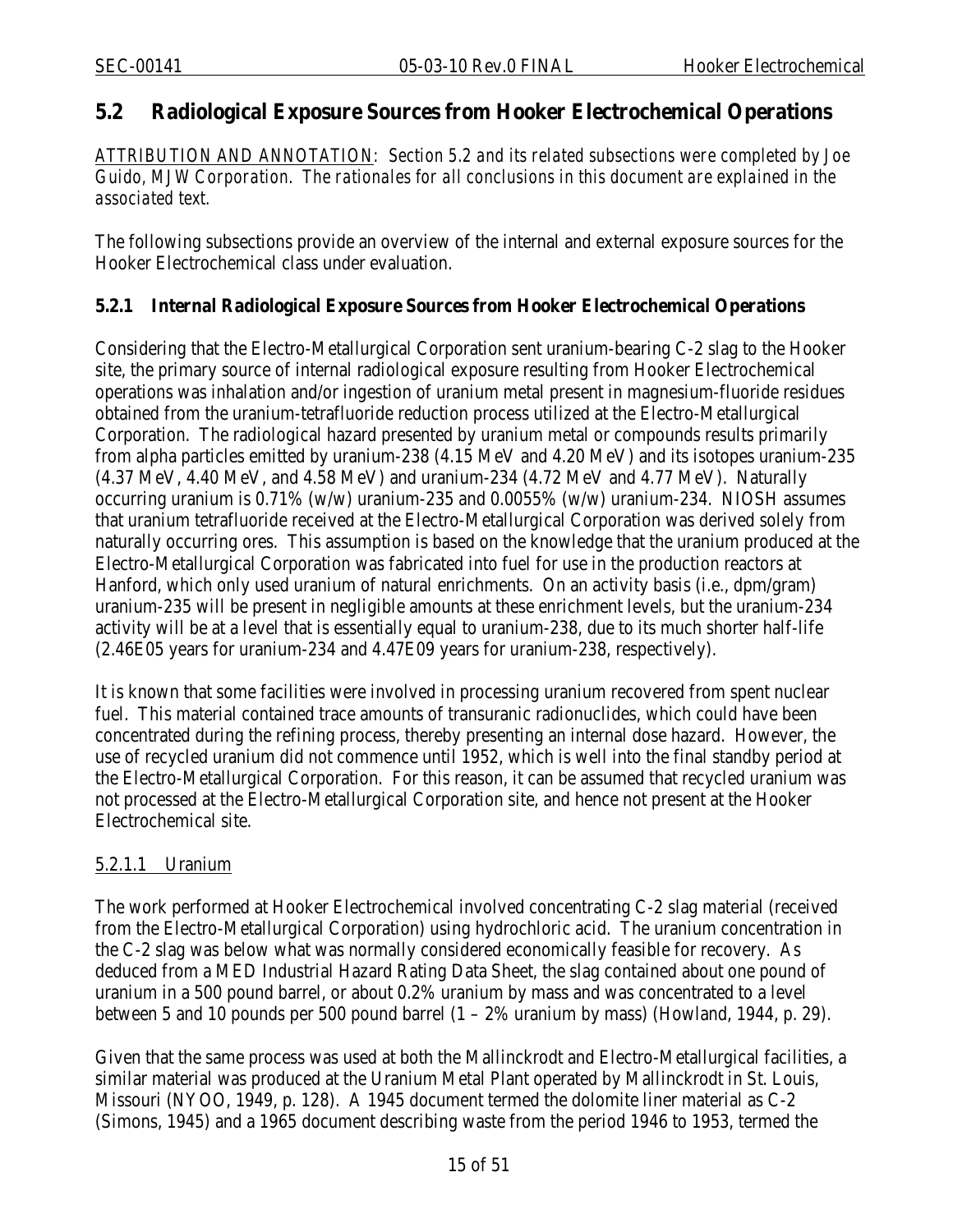material as C-liner (Unknown, 1959). Prior to 1946, the material was shipped to the DuPont Deepwater Works facility (Simons, 1945), and later it was shipped to the St. Louis Airport Storage site where it was deposited on the ground (Unknown, 1959). This material was still present during a 1965 survey of the St. Louis Airport Storage site (Miller, 1965). This same report indicates that as of 1965, half the material had been shipped to the Fernald plant for uranium recovery. The material appears to have been subsequently moved off the St. Louis Airport Storage site with the other raffinate materials that ended up at the St. Louis Latty Avenue site (Sapirie, 1966). The Mallinckrodt material is described as having a uranium content of <2% (Unknown, 1959). Based on inventory data from the St. Louis Airport Storage site (49 tons uranium in a 4,000 ton pile), the uranium content can be calculated as 1.2% (Miller, 1965). The only definitive account of the uranium content of the Mallinckrodt material is contained in a 1949 memo, in which it is listed as having a uranium content of 0.3% (Lynch, 1949).

#### <span id="page-15-0"></span>**5.2.2 External Radiological Exposure Sources from Hooker Electrochemical Operations**

Based on information and documentation available to NIOSH, the potential for external radiation doses from uranium and uranium decay products existed at the Hooker Electrochemical site. The uranium was solely derived from naturally occurring ores, and thus exhibited a natural isotopic abundance. The following subsections provide an overview of the external exposure sources.

#### <span id="page-15-1"></span>5.2.2.1 Photon

Uranium-bearing materials were handled by Hooker Electrochemical employees. External exposures to photon radiation would have resulted from the immediate daughter radionuclides in the uranium decay chain. The uranium progeny that result in the most significant photon exposures include thorium-234 and protactinium-234m (Radiological Health Handbook, 1970). Note that these isotopes have relatively short half-lives and can be assumed to be in equilibrium with the parent uranium-238. Because of their short half-lives, the exposure potential from these isotopes would travel with the parent and will not be considered separately.

#### <span id="page-15-2"></span>5.2.2.2 Beta

Exposure to beta sources for Hooker Electrochemical employees would have resulted principally from uranium decay products. In the uranium-series decay scheme, beginning with uranium-238, the shortlived isotope protactinium-234m emits the most energetic beta particle (2.28 MeV). It is this beta particle that accounts for the shallow-dose hazard associated with handling uranium.

#### <span id="page-15-3"></span>5.2.2.3 Neutron

Due to the low concentration of uranium in both the feed and output materials, there is no credible source of neutron radiation exposure for Hooker Electrochemical employees. Therefore, further discussion or assessment of potential personnel exposures to neutrons at Hooker Electrochemical is not included in this report.

#### <span id="page-15-4"></span>**5.2.3 Incidents**

NIOSH did not identify any documented accidents at the Hooker Electrochemical site that resulted in exceptionally high personnel exposure levels (such as a criticality event). Therefore, further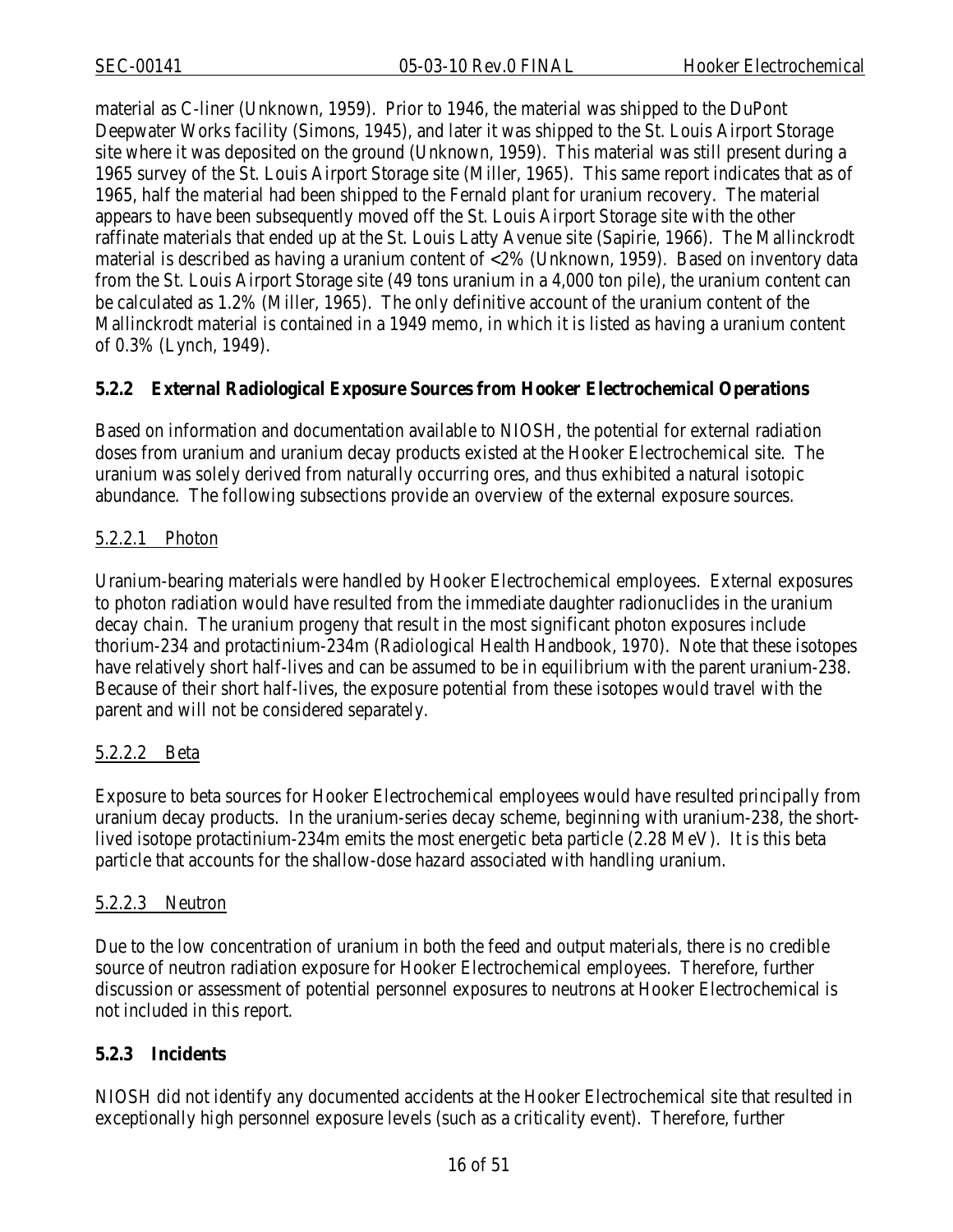discussion or assessment of potential personnel exposures associated with incidents at Hooker Electrochemical is not included in this report.

## <span id="page-16-0"></span>**6.0 Summary of Available Monitoring Data for the Class Evaluated by NIOSH**

*ATTRIBUTION AND ANNOTATION: Section 6.0 and its related subsections were completed by Joe Guido, MJW Corporation. The rationales for all conclusions in this document are explained in the associated text.*

NIOSH did not locate any data relating to the occupational internal or external doses received during AEC work at Hooker Electrochemical. The origin of the slag material processed at Hooker Electrochemcial was from the Electro-Metallurgical Corporation, with uranium concentration in the C-2 slag below what was normally considered economically feasible for recovery (about 0.2% uranium by mass).

No monitoring or source data are available directly from the Hooker uranium concentration work. Nevertheless, data from similar processes occurring at other facilities are available. Another Uranium Metal Production facility in operation during the Hooker MED operational timeframe was Plant 4 (and later 6E) at Mallinckrodt, Destrehan Street. Electro-Metallurgical Corporation and Mallinckrodt used identical processes in the production of uranium metal (Gates, 1945, p. 21), with the exception that in the later years (post 1954), Mallinckrodt converted from using dolomite material as the refractory lining to using recycled MgF (Unknown, 1959). This change was consistent with general practices within the Uranium Metal Production facilities for this time period (Christofano, 1960).

Electro-Metallurgical Corporation and Mallinckrodt generated scrap dolomite material (sometimes referenced as C-liner, C-2, and C-2 slag) (Unknown, 1959; Simons, 1945, p. 8), while the St. Louis Airport Storage site stored slag material. Facilities that handled and/or processed dolomite material are a potential source of radiological monitoring data. In summary:

- SLAG MATERIAL FROM ELECTRO-METALLURGICAL CORPORATION: After the Hooker Electrochemical site shut down, slag material from Electro-Metallurgical Corporation was sent to the Lake Ontario Ordnance Works site (Walter, 1947; Unknown, 1967, p. 9), where the slag material was disposed of on the ground and where the material remained until the mid 1950s, at which time it is reported to have been shipped to the Y-12 plant for uranium recovery (Sapirie, 1957; Unknown, 1967, p. 9).
- SLAG MATERIAL FROM MALLINCKRODT: Slag material from Mallinckrodt was sent to the Scrap Recovery Plant at the DuPont Deepwater Works site (Simons, 1945, p. 8). Other documentation indicates that the slag material from Mallinckrodt was also sent to the St. Louis Airport Storage site beginning March 10, 1946 until "early in 1953" (Unknown, 1959).
- SLAG MATERIAL STORED AT THE ST. LOUIS AIRPORT STORAGE SITE: The slag material stored at the St. Louis Airport Storage Site was reported to be sent to the Fernald Plant for scrap recovery in 1959 (Unknown, 1959).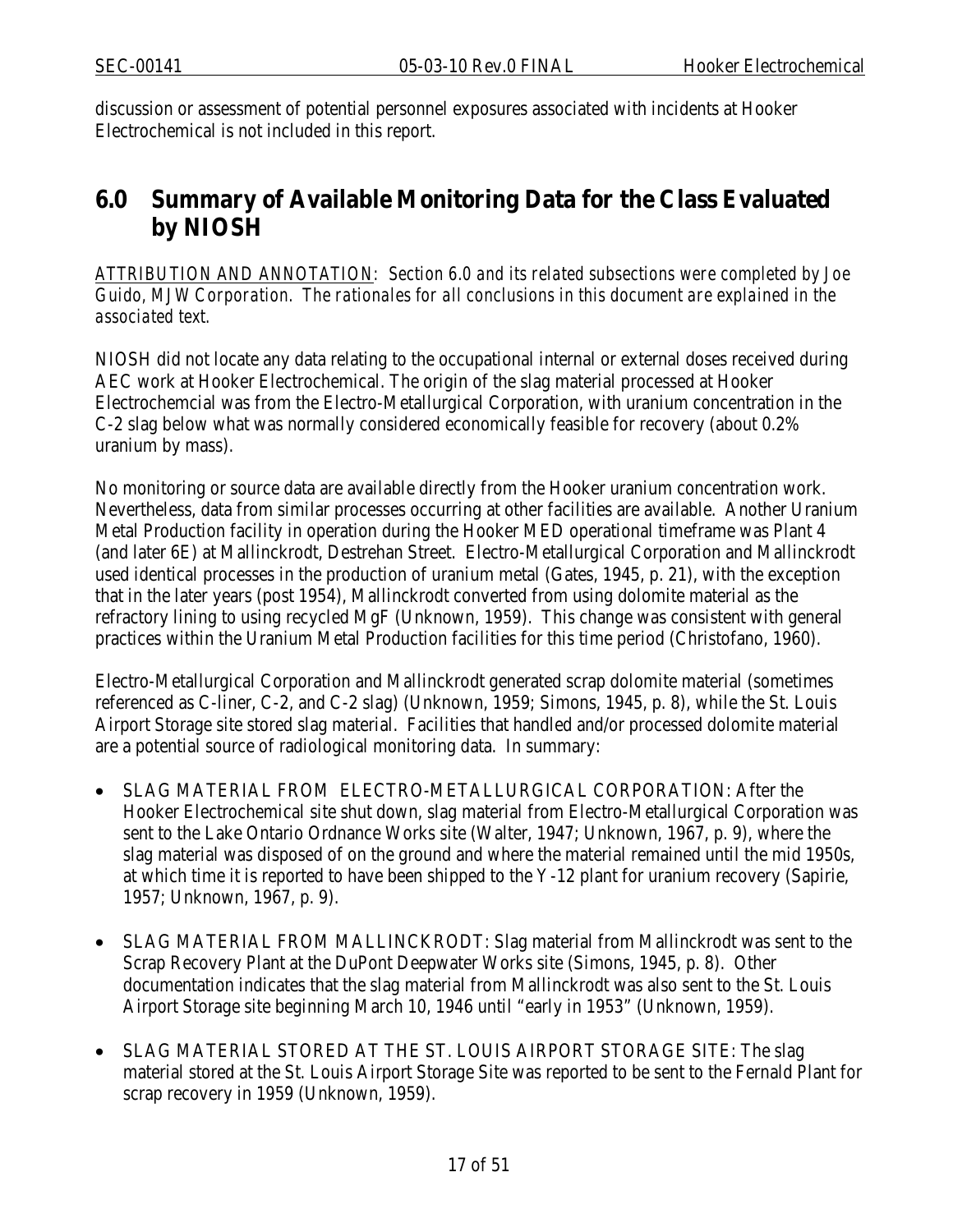Based on the relationships outlined above, Sections 6.1 and 6.2 include internal and external monitoring data, as relevant to the Hooker Electrochemical class under evaluation, from the following sites: Lake Ontario Ordnance Works, Electro-Metallurgical Corporation, Mallinckrodt, St. Louis Airport Storage, and Fernald in sections 6.1 and 6.2, below.

### <span id="page-17-0"></span>**6.1 Available Hooker Electrochemical Internal Monitoring Data**

As indicated in Section 6.0, internal monitoring data for the Hooker Electrochemical site has not been located. Relevant data from sites that processed the same material are presented in this section.

#### **Electro-Metallurgical Corporation Data**

The Electro-Metallurgical Corporation was the source of the C-2 material that was processed at the Hooker Electrochemical site. A study of dust hazards at the Electro-Metallurgical facility was conducted during the period of December 1947 through May 1948 (Various, 1947-1948), and again in 1949 (Brealia, 1949). Two Electro-Metallurgical job descriptions, one in each of the two reports, would include activities similar to those activities performed at the Hooker Electrochemical site. Table 6-1 presents a summary of the data from the two dust hazard reports.

| Table 6-1: Pertinent Air Monitoring Data from Electro-Metallurgical Corporation |                                          |                                                             |                        |  |  |  |
|---------------------------------------------------------------------------------|------------------------------------------|-------------------------------------------------------------|------------------------|--|--|--|
| Date                                                                            | <b>Description</b>                       | <b>Measurement</b>                                          | <b>Reference</b>       |  |  |  |
| December 24, 1947<br>March 30, 1948<br>May 14, 1948                             | Bomb Room, Barrel Slag<br>and weigh      | $456$ dpm/m <sup>3</sup><br>(average of unknown<br>samples) | SRDB Ref ID: 8917, p7  |  |  |  |
| August 17-19, 1949                                                              | Shovels slag into lean and<br>rich drums | 398 dpm/ $m^3$<br>(average of 3 samples)                    | SRDB Ref ID: 8930, p19 |  |  |  |

#### **Mallinckrodt Data**

Prior to 1953, Mallinckrodt employed the same process as Electro-Metallurgical Corporation for the production of uranium metal, thus, generating the same slag materials (Gates, 1945, p. 21). After 1953, Mallinckrodt switched from the use of dolomite as the refractory material to recycled MgF slag. This change from dolomite is evident in the 1954 HASL air dust study which describes in detail the operations in a newly constructed Slag Processing facility (HASL, 1954). Air monitoring studies conducted at the Mallinckrodt facility were reviewed with attention given to activities and materials similar to those at Hooker Electrochemical. Note that monitoring data from the post-1953 period is presented for consideration, owing to the fact that the uranium concentration in the MgF material is higher because it is recycled.

Starting in 1948 and extending through 1956, air sampling data are available for operations involving slag material at Mallinckrodt. These data are summarized in Table 6-2.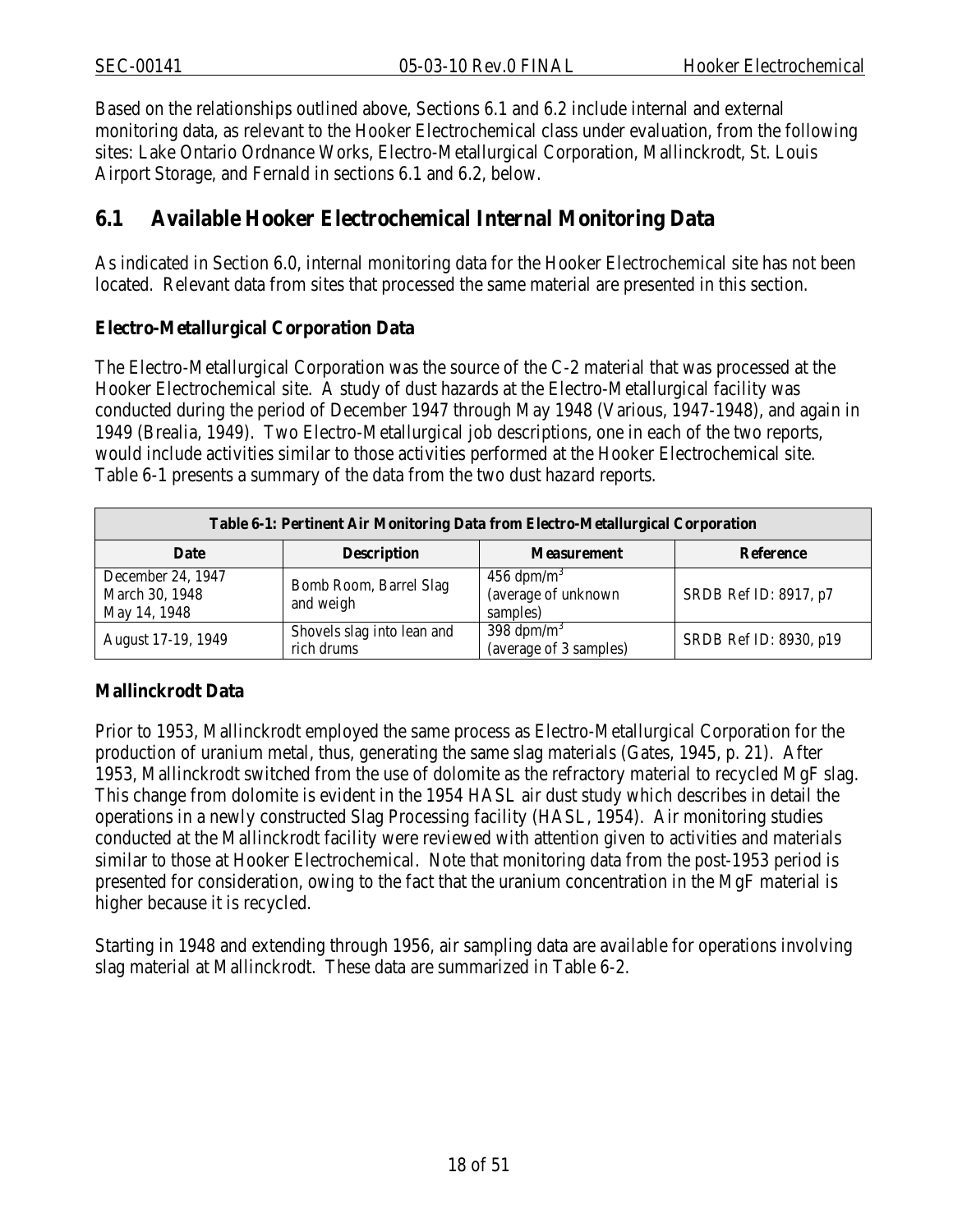| Table 6-2: Summary of Pertinent Air Monitoring Data from the Mallinckrodt Facility |                                                                            |                                                                                                       |                           |  |
|------------------------------------------------------------------------------------|----------------------------------------------------------------------------|-------------------------------------------------------------------------------------------------------|---------------------------|--|
| Date                                                                               | <b>Description</b>                                                         | <b>Measurement</b>                                                                                    | <b>Reference</b>          |  |
| 1948<br>(Plant 4)                                                                  | Slag Man<br>(DWA)                                                          | 2.2 (times tolerance)<br>$(154 \text{ dpm/m}^3)$                                                      | SRDB Ref ID: 9340, p. 4   |  |
| 1949<br>(Plant 4)                                                                  | Slag Man<br>(grinding C-Special)                                           | $80 \text{ dpm/m}^3$<br>(average of 3, high $100$ , low $70$ )                                        | SRDB Ref ID: 9340, p. 50  |  |
| 1949                                                                               | Air concentration posted<br>on building layout—cited<br>as "slag dumpster" | $200$ dpm/m <sup>3</sup>                                                                              | <b>SRDB Ref ID: 11553</b> |  |
| 1949                                                                               | Slag Grinding                                                              | 245 dpm/m <sup>3</sup> average<br>194 $dpm/m^3$ min<br>288 dpm/m <sup>3</sup> max                     | <b>SRDB Ref ID: 11553</b> |  |
| 1949                                                                               | <b>DWE</b><br>(slag handling)                                              | 1.6 x MAC-AEC Study $(112 \text{ dpm/m}^3)$<br>2.2 x MAC-Mallinckrodt Study (154 dpm/m <sup>3</sup> ) | <b>SRDB Ref ID: 11553</b> |  |
| 1950<br>(Plant 4)                                                                  | Slag Man<br>(DWA)                                                          | 1.1 (times tolerance)<br>$(77 \text{ dpm/m}^3)$                                                       | SRDB Ref ID: 9341, p. 5   |  |
| 1951<br>(Plant 6E)                                                                 | Unloaders<br>(removing C-Special drum)                                     | 149 dpm/ $m^3$<br>(average of 2, high 237, low 60.8)                                                  | SRDB Ref ID: 9443, p. 19  |  |
| 1952                                                                               | Changing C-oxide and<br>slag-liner drums                                   | $27$ dpm/m <sup>3</sup>                                                                               | SRDB Ref ID: 20657        |  |
| 1953                                                                               | Changing C-oxide and<br>slag-liner drums                                   | 81 dpm/ $m^3$                                                                                         | SRDB Ref ID: 20657        |  |
| 1953                                                                               | Changing C-oxide and<br>slag-liner drums                                   | 57 dpm/ $m^3$                                                                                         | <b>SRDB Ref ID: 20657</b> |  |

#### **Fernald Data**

Available records indicate that sometime prior to 1965, C-2 material deposited at the St. Louis Airport Storage site between 1946 and 1953 was sent to Fernald for uranium recovery (Unknown, 1959). It is further indicated that half of the material that had been shipped to the St. Louis Airport Storage site had been shipped to Fernald sometime prior to 1965 (Unknown, 1959). Air sample datasheets related to the receipt and processing of this material have been located. These data are summarized in Table 6-3.

| Table 6-3: Summary of Pertinent Air Monitoring Data from Fernald<br>Table 6-3 spans three pages. |                                                                        |                                                                       |                           |  |
|--------------------------------------------------------------------------------------------------|------------------------------------------------------------------------|-----------------------------------------------------------------------|---------------------------|--|
| Date                                                                                             | <b>Description</b>                                                     | <b>Measurement</b>                                                    | <b>Reference</b>          |  |
| 1956                                                                                             | BZ-dumping can of C-liner<br>into dumping station<br>(respirator worn) | 247 dpm/ $m3$                                                         | <b>SRDB Ref ID: 34544</b> |  |
| 1956                                                                                             | BZ-dumping can of C-liner<br>into dumping station<br>(respirator worn) | 191 dpm/ $m^3$                                                        | <b>SRDB Ref ID: 34544</b> |  |
| 1956                                                                                             | BZ-dumping can of C-liner<br>into dumping station<br>(respirator worn) | 255 dpm/ $m^3$                                                        | <b>SRDB Ref ID: 34544</b> |  |
| 1956                                                                                             | BZ-dumping can of C-liner<br>into dumping station<br>(respirator worn) | 206 dpm/ $m^3$                                                        | <b>SRDB Ref ID: 34544</b> |  |
| 1956                                                                                             | Dumping C-liner at $2nd$ floor<br>dumping station, dry area            | $3.21 \times MAC$<br>$(224 \text{ dpm/m}^3)$<br>(average of 4, above) | SRDB Ref ID: 41025        |  |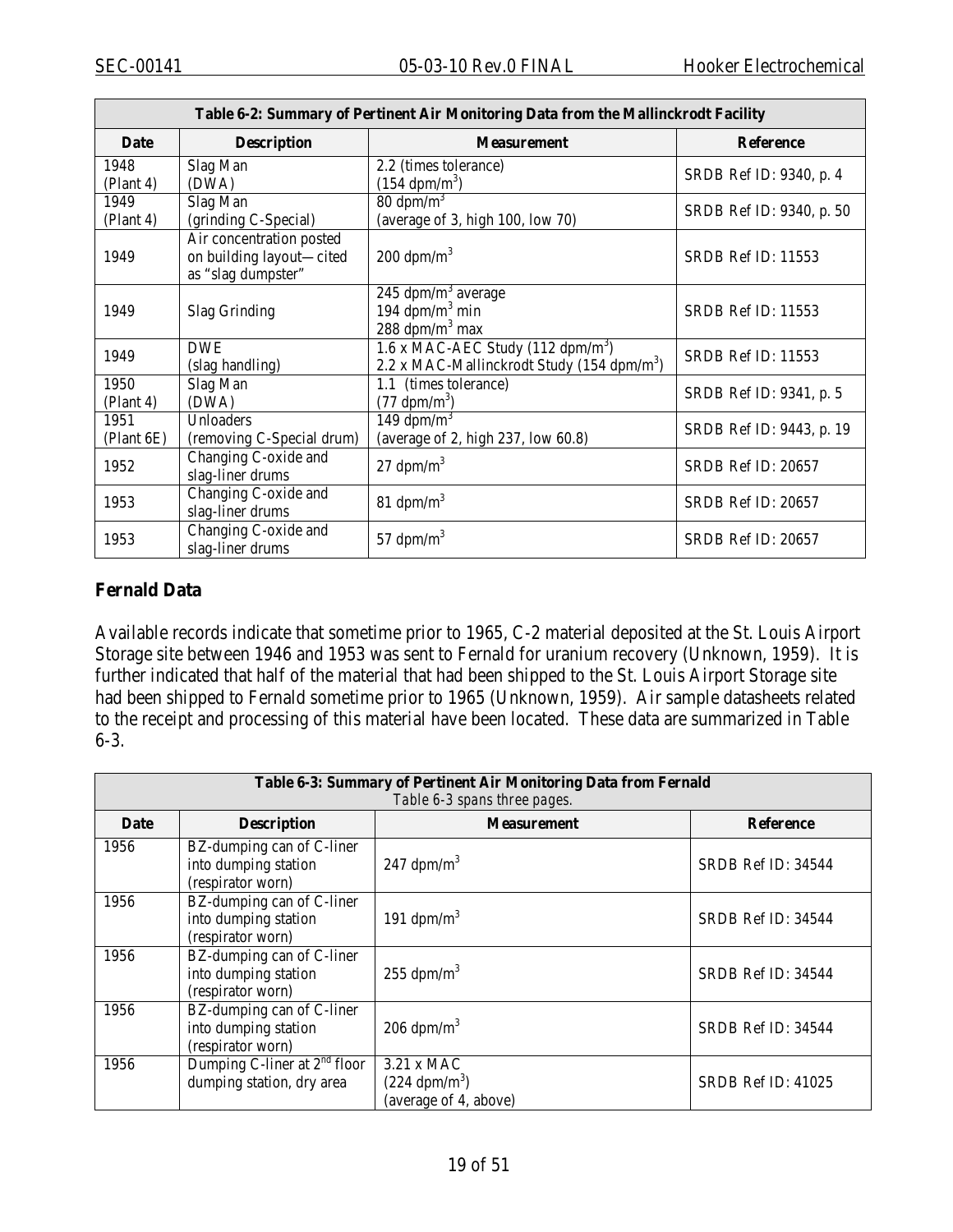| Table 6-3: Summary of Pertinent Air Monitoring Data from Fernald<br>Table 6-3 spans three pages. |                                                                                                                                                                                                                                                                                                             |                                                                                         |                    |
|--------------------------------------------------------------------------------------------------|-------------------------------------------------------------------------------------------------------------------------------------------------------------------------------------------------------------------------------------------------------------------------------------------------------------|-----------------------------------------------------------------------------------------|--------------------|
| Date                                                                                             | <b>Description</b>                                                                                                                                                                                                                                                                                          | <b>Measurement</b>                                                                      | <b>Reference</b>   |
| 1958                                                                                             | <b>BZ-operator chipping</b><br>magnesium from C-liner<br>and uranium at the outside<br>William Mill<br>(no respirator worn)<br>Note: 3 samples total -<br>samples may run high and<br>low due to the wind change<br>(this was an outside<br>operation)                                                      | $262$ dpm/m <sup>3</sup><br>659 dpm/ $m^3$<br>519 dpm/ $m^3$                            | SRDB Ref ID: 42627 |
| 1958                                                                                             | BZ-operator dumping drum<br>of C-liner from the 2 <sup>nd</sup> floor<br>drum dumper<br>Note: 3 samples total                                                                                                                                                                                               | $793$ dpm/m <sup>3</sup><br>829 dpm/ $m^3$<br>424 dpm/ $m^3$                            | SRDB Ref ID: 42627 |
| 1959                                                                                             | Evaluation of emptying<br>gondola loaded with C-liner<br>from Mallinckrodt (material<br>removed from gondola and<br>dropped onto pad)<br>-equipment used: crane with<br>clam<br>-material was moist and<br>damp<br>Note: 29 samples total, all<br>sample results are GA<br>samples downwind of<br>operation | 13 $dpm/m3$ (average)<br>$3 \text{ dpm/m}^3 \text{ (min)}$<br>38 $dpm/m^3$ (max)        | SRDB Ref ID: 42628 |
| 1959                                                                                             | Phase III of airport scrap<br>evaluation (cleaning out<br>loose material with push<br>broom)<br>-material was dry and very<br>dusty<br>Note: 12 samples total, all<br>sample results are BZ<br>samples                                                                                                      | 309 dpm/m <sup>3</sup> (average)<br>195 $dpm/m^3$ (min)<br>627 dpm/m <sup>3</sup> (max) | SRDB Ref ID: 42628 |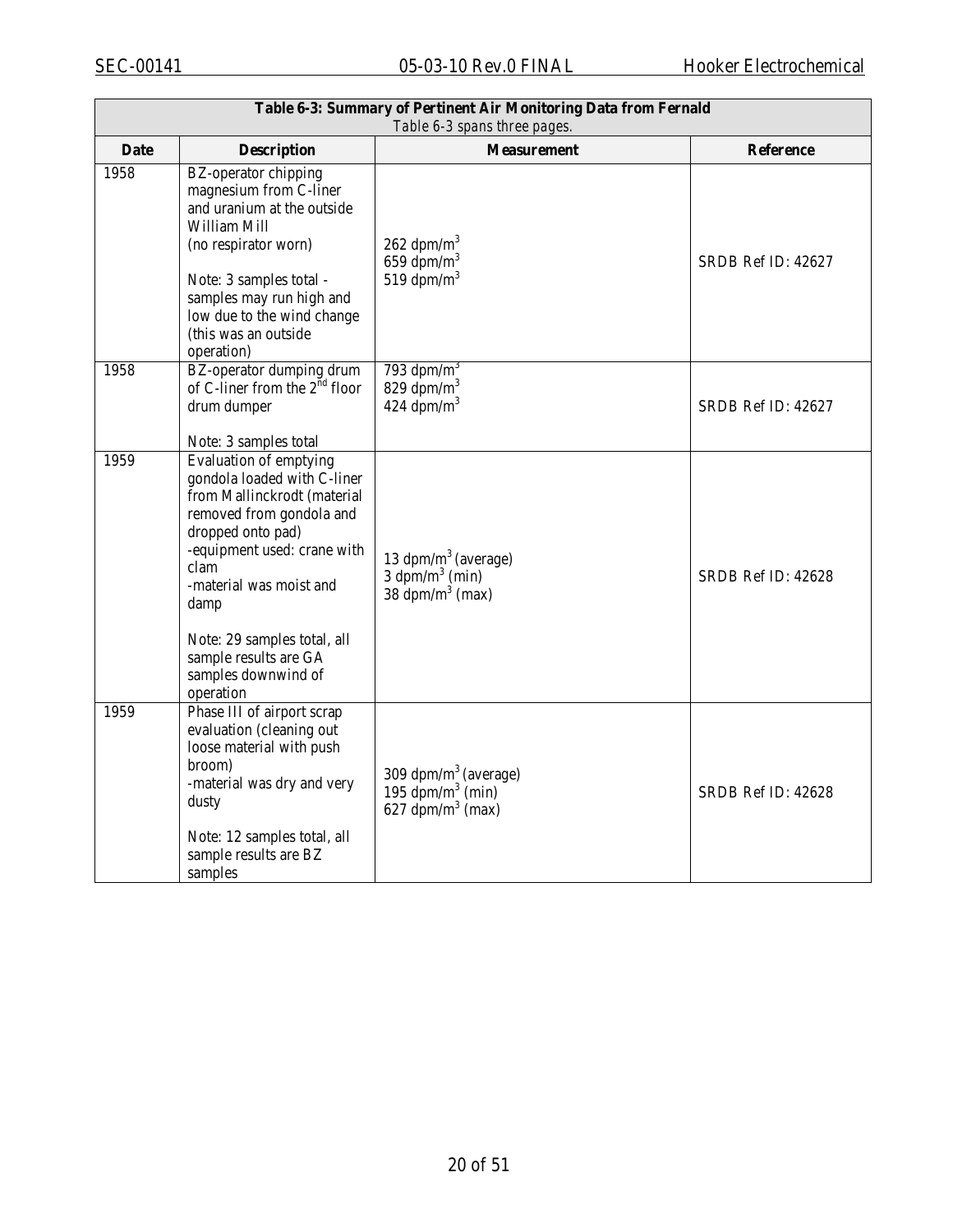|      | Table 6-3 spans three pages.<br><b>Date</b><br><b>Description</b><br>Reference<br><b>Measurement</b>                                                                                                                                                             |                                                                                                        |                    |  |  |  |  |
|------|------------------------------------------------------------------------------------------------------------------------------------------------------------------------------------------------------------------------------------------------------------------|--------------------------------------------------------------------------------------------------------|--------------------|--|--|--|--|
| 1959 | Part of evaluation of C-liner<br>in gondola at rail line at east<br>end of Plant 8 (car emptied<br>by crane)                                                                                                                                                     |                                                                                                        |                    |  |  |  |  |
|      | Laborer cleaned at angles<br>and bends where the crane<br>could not reach<br>-material was partially moist<br>and dry. In some places, the<br>material was very hard                                                                                             | 63 dpm/m <sup>3</sup> (average)<br>15 $dpm/m^3$ (min)<br>181 dpm/m <sup>3</sup> (max)                  | SRDB Ref ID: 42628 |  |  |  |  |
|      | Note: 25 samples total, all<br>sample results are BZ<br>samples                                                                                                                                                                                                  |                                                                                                        |                    |  |  |  |  |
| 1959 | <b>Evaluation of handling</b><br>Mallinckrodt airport scrap<br>(BZ hand shoveling airport<br>scrap into 30 gallon drums)<br>-material was damp and<br>cakey with no visible dust<br>(no respirator worn)<br>Note: 11 samples total, all<br>sample results are BZ | 59 dpm/m <sup>3</sup> (average)<br>19 $\text{dpm/m}^3$ (min)<br>108 dpm/m <sup>3</sup> (max)           | SRDB Ref ID: 42628 |  |  |  |  |
| 1959 | samples<br>BZ Operator dumping drum<br>of slag liner into outside<br>crusher dumping station<br>(No respirator worn)<br>Ventilation was said to<br>appear very effective<br>Note: 4 samples total, all<br>sample results are BZ<br>samples                       | 78 dpm/m <sup>3</sup> (average)<br>32 $\text{dpm/m}^3 \text{ (min)}$<br>$110$ dpm/m <sup>3</sup> (max) | SRDB Ref ID: 42628 |  |  |  |  |

## <span id="page-20-0"></span>**6.2 Available Hooker Electrochemical External Monitoring Data**

As indicated in Section 6.0, external monitoring data for the Hooker Electrochemical site has not been located. Relevant data from sites that processed the same material are presented in this section.

#### **Lake Ontario Ordnance Works Data**

After Hooker Electrochemical quit processing C-2 material, C-2 material was shipped to the Lake Ontario Ordnance Works site and was deposited on the ground south of Building 409 in the Water Treatment Plant Area (Unknown, 1967, p. 9). Although this material was reportedly shipped to the Y-12 site sometime during the 1950s (Unknown, 1967, p. 9), some of the material was still present during the 1981 Lake Ontario Ordnance Works site characterization study (Anderson, 1981a, p. 72). As indicated in this study, "*contamination includes broken crucibles, saw blades, and other*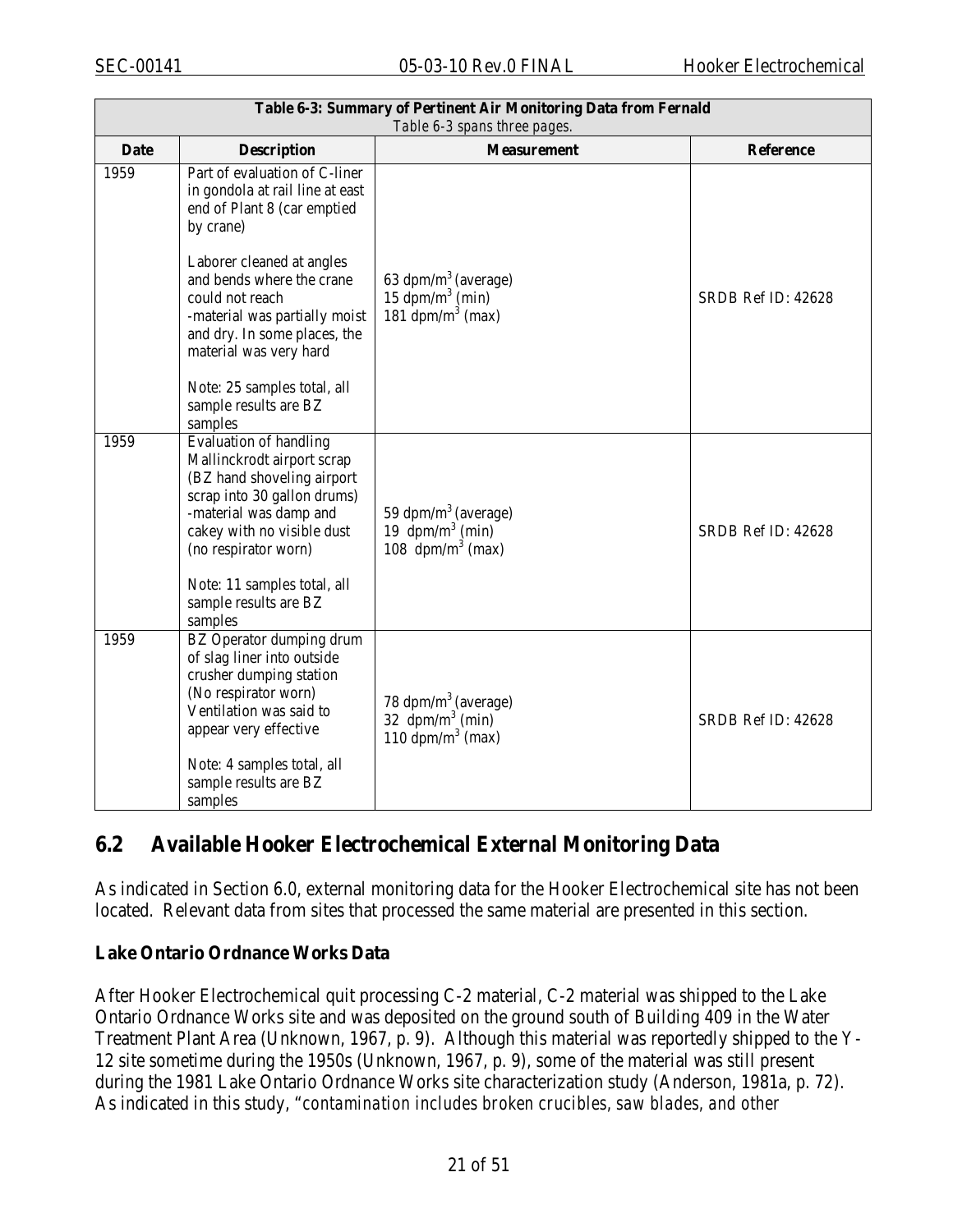*metallurgical scrap left from 1950 storage on the surface.*" Surface (1 cm) beta/gamma dose rates ranged from 0.1 to 0.65 mR/hr (Anderson, 1981a, p. 72; Anderson, 1981b, p. 776), and gamma dose rates at 1 meter ranged 0.25 to 1 mR/hr (Anderson, 1981b, p. 777).

#### **St. Louis Airport Storage Site Data**

Between 1946 and 1953, C-liner materials from uranium production at Mallinckrodt were deposited in a pile at the St. Louis Airport Storage site (Unknown, 1959). In 1948, Mallinckrodt conducted a radiological survey of the St. Louis Airport Storage site's Waste Storage Area. This survey reported the dose rate as 1.6 mrep/hr gamma and 11.5 mrep/hr beta on "top of pile at waste height" (Caplan, 1949).

The C-liner material was still present during a 1965 survey of the St. Louis Airport Storage site (Miller, 1965). A total of three borings were collected in and around the C-liner pile (Miller, 1965, p. 21). Surface and subsurface radiation measurements were collected at each of the survey locations. The surface results (measured at 1 meter) were reported as ranging from 1000 cpm to 1500 cpm, with the added notation that 4,000 cpm is equivalent to 1 mR/hr. This corresponds to a dose rate ranging from 0.25 to 0.375 mR/hr.

## <span id="page-21-0"></span>**7.0 Feasibility of Dose Reconstruction for the Class Evaluated by NIOSH**

The feasibility determination for the class of employees under evaluation in this report is governed by both EEOICPA and 42 C.F.R. § 83.13(c)(1). Under that Act and rule, NIOSH must establish whether or not it has access to sufficient information either to estimate the maximum radiation dose for every type of cancer for which radiation doses are reconstructed that could have been incurred under plausible circumstances by any member of the class, or to estimate the radiation doses to members of the class more precisely than a maximum dose estimate. If NIOSH has access to sufficient information for either case, NIOSH would then determine that it would be feasible to conduct dose reconstructions.

In determining feasibility, NIOSH begins by evaluating whether current or completed NIOSH dose reconstructions demonstrate the feasibility of estimating with sufficient accuracy the potential radiation exposures of the class. If the conclusion is one of infeasibility, NIOSH systematically evaluates the sufficiency of different types of monitoring data, process and source or source term data, which together or individually might assure that NIOSH can estimate either the maximum doses that members of the class might have incurred, or more precise quantities that reflect the variability of exposures experienced by groups or individual members of the class. This approach is discussed in OCAS's SEC Petition Evaluation Internal Procedures which are available at http://www.cdc.gov/niosh/ocas. The next four major subsections of this Evaluation Report examine:

- The sufficiency and reliability of the available data. (Section 7.1)
- The feasibility of reconstructing internal radiation doses. (Section 7.2)
- The feasibility of reconstructing external radiation doses. (Section 7.3)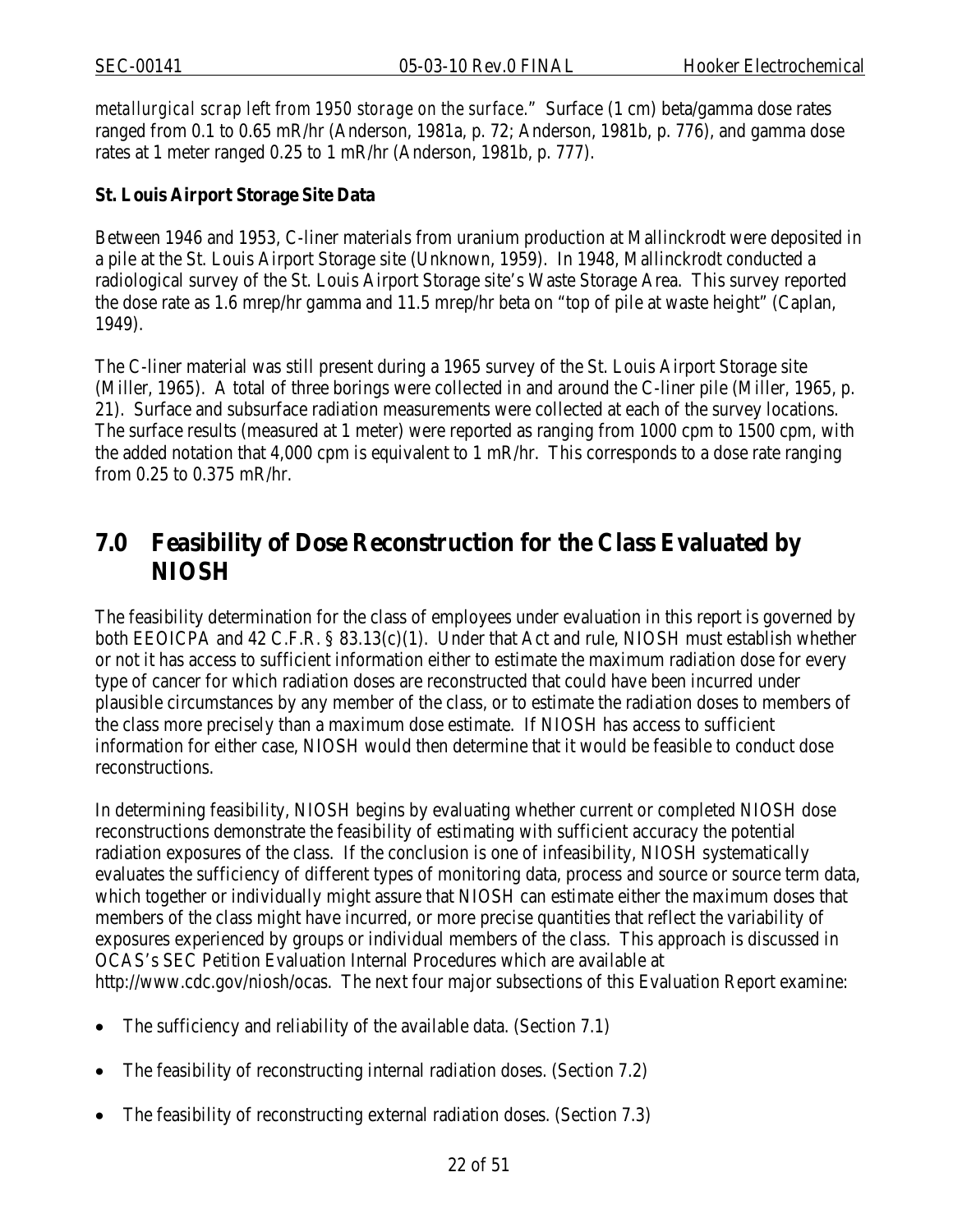• The bases for petition SEC-00141 as submitted by the petitioner. (Section 7.4)

## <span id="page-22-0"></span>**7.1 Pedigree of Hooker Electrochemical Data**

*ATTRIBUTION AND ANNOTATION: Section 7.1 and its related subsections were completed by Tim Adler, Oak Ridge Associated Universities (ORAU). The rationales for all conclusions in this document are explained in the associated text.*

This subsection answers questions that need to be asked before performing a feasibility evaluation. Data Pedigree addresses the background, history, and origin of the data. It requires looking at site methodologies that may have changed over time; primary versus secondary data sources and whether they match; and whether data are internally consistent. All these issues form the bedrock of the researcher's confidence and later conclusions about the data's quality, credibility, reliability, representativeness, and sufficiency for determining the feasibility of dose reconstruction. The feasibility evaluation presupposes that data pedigree issues have been settled.

As described in Section 6.0, NIOSH was unable to locate any data directly from the Hooker Electrochemical uranium concentration work. Nevertheless, data from similar processes occurring at other facilities are available and have been used in this evaluation; these data include air sampling data from Electro-Metallurgical Corporation, Mallinckrodt, and Fernald, as well as external radiation measurements for source materials present at the Lake Ontario Ordnance Works and St. Louis Airport Storage site.

The relationships between materials and work performed at Hooker Electrochemical and other sites have been detailed in Section 6. Specific applications of the data from other sites have been determined to be appropriate for the purposes of bounding Hooker Electrochemical radiation exposures. Similarly the data pedigree (i.e., the background, history, origin, etc.) of the various data sources used for this evaluation have been determined to be adequate to support the assessment of the Battelle-TBD-6001 Appendix AA methodology as a bounding dose reconstruction approach for the class evaluated in this report. Data pedigree parameter details for the aforementioned sites (i.e. Electro-Metallurgical Corporation, Mallinckrodt, Fernald, Lake Ontario Ordnance Works, and St. Louis Airport Storage), are already available in site-specific documents written by NIOSH (Site Profiles, Technical Basis Documents, Evaluation Reports, etc.) and/or in documents captured by NIOSH and maintained in the SRDB. As such, only brief summaries of the sources used are provided below.

#### <span id="page-22-1"></span>**7.1.1 Internal Monitoring Data Pedigree Review**

Internal monitoring data used in this evaluation came from Electro-Metallurgical, Mallinckrodt Chemical Works, and Fernald. As noted in the Pedigree section of *SEC Petition Evaluation Report for Petition SEC-00136, Electro-Metallurgical Corporation*, the air sampling analyses obtained from the Electro-Metallurgical site were performed by AEC's Health and Safety Laboratory (NIOSH, 2009). NIOSH's previous evaluation of the data determined that the collection and analytical techniques used made it suitable for bounding doses. The data were obtained from within periodspecific dust hazard reports eliminating the possibility for transcription errors over time.

Data obtained from Mallinckrodt Chemical Works and Fernald also have pedigree characteristics previously judged acceptable by NIOSH. Both of these sites had extensive, well documented air monitoring programs; details of which are available from period-specific documentation stored in the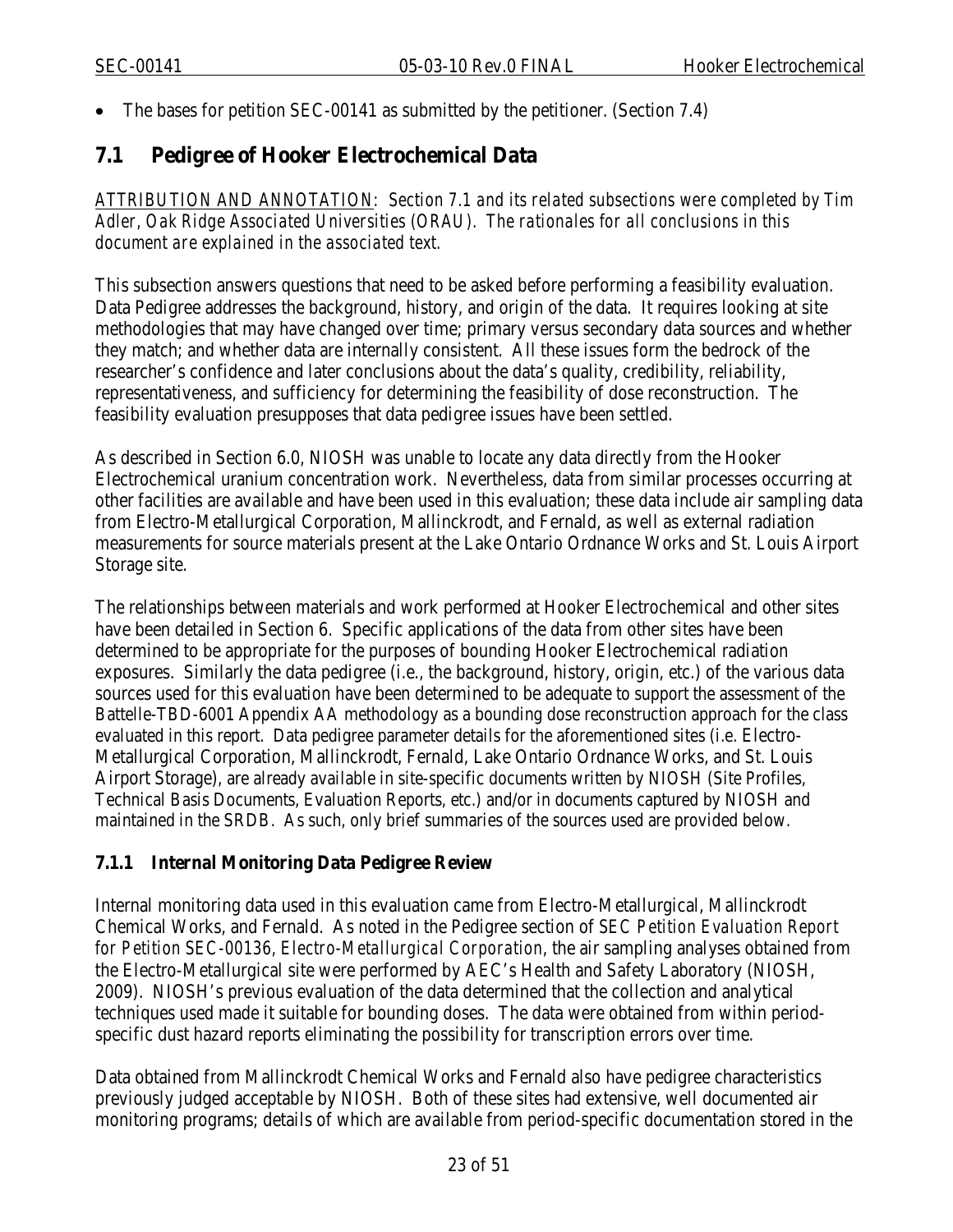SRDB, described in TBDs assembled for each site (ORAUT-TKBS-0005 for Mallinckrodt; ORAUT-TKBS-0017-5 for Fernald), and available in respective evaluation reports.

Considering the limited scope of work performed at Hooker Electrochemical and the applicability and pedigree of information available from other sites performing similar activities, NIOSH considers the data utilized in this evaluation report of sufficient quality and quantity to support the Battelle-TBD-6001 Appendix AA methodology as a bounding dose reconstruction approach for Hooker Electrochemical internal doses.

#### <span id="page-23-0"></span>**7.1.2 External Monitoring Data Pedigree Review**

External monitoring data utilized in this evaluation came from measurements made of C-2 slag material stored at Lake Ontario Ordnance Works and the St. Louis Airport Storage site. Measurements from the Lake Ontario Ordnance Works site were taken in 1981 and documented in detail in a site characterization report that was written immediately following the measurements being taken (Anderson, 1981a, p. 72; Anderson, 1981b, pp. 776-777). Based on the techniques and equipment used to take the measurements, there is no reason to suspect the readings reported for Lake Ontario Ordnance Works were inaccurate. Measurements made on slag material present at the St. Louis Airport Storage site in 1948 (Caplan, 1949) and from borings in and around this material in 1965 (Miller, 1965, p. 21) are also well documented. Similar to the Lake Ontario Ordnance Works measurements, the documents containing the data were produced immediately after the measurements were made, and based on knowledge of the equipment in use at the time, there is no reason to suspect the resultant data are inaccurate.

Considering the limited scope of work performed at the Hooker Electrochemical site and the applicability and pedigree of information available from other sites performing similar activities, NIOSH considers the data utilized in this evaluation report of sufficient quality and quantity to support the Battelle-TBD-6001 Appendix AA methodology as a bounding dose reconstruction approach for Hooker Electrochemical external doses.

### <span id="page-23-1"></span>**7.2 Evaluation of Bounding Internal Radiation Doses at Hooker Electrochemical**

*ATTRIBUTION AND ANNOTATION: Section 7.2 and its related subsections were completed by Joe Guido, MJW Corporation. The rationales for all conclusions in this document are explained in the associated text.*

The principal source of internal radiation doses for members of the class under evaluation was inhalation of uranium-bearing dust that was generated during the processing of uranium-bearing slag material (C-2 and C-2 concentrate). As received, the slag material has uranium content between 0.2 and 0.3 percent by weight, and between 1 and 2 percent by weight after processing. The following subsections address the ability to bound internal doses, methods for bounding doses, and the feasibility of internal dose reconstruction.

#### <span id="page-23-2"></span>**7.2.1 Evaluation of Bounding Process-Related Internal Dose Data at Hooker Electrochemical**

As discussed in Section 6.1, there are no available internal monitoring data from the Hooker Electrochemical site. However, pertinent air monitoring data (during the handling of C-2 slag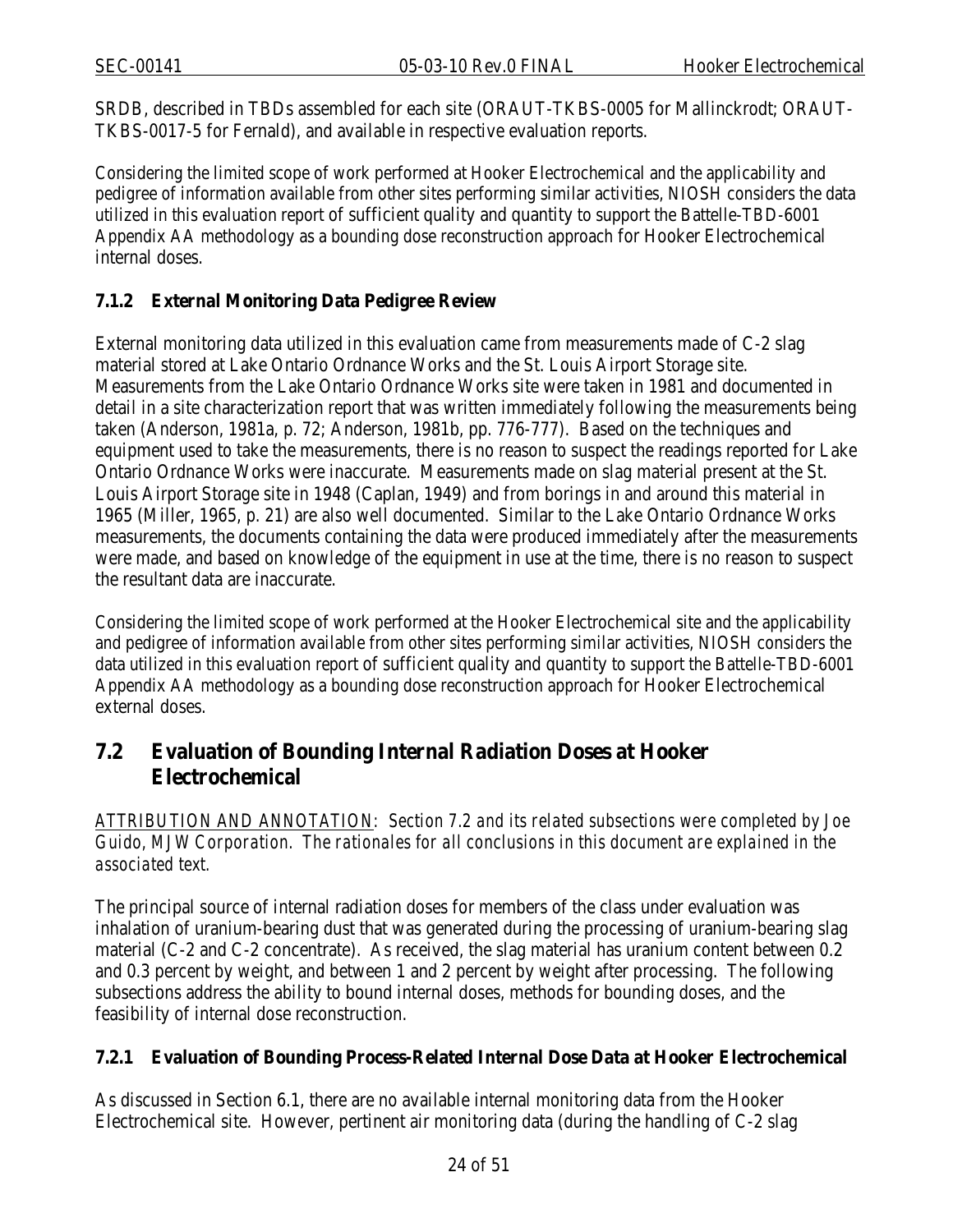material) are available from the Electro-Metallurgical, Mallinckrodt, and Fernald sites. The data are summarized in Table 7-1, with the data grouped by activity. Average values are shown in this table as an indicator of the central tendency of the data, but it should be noted that the data contain both individual measurements and average values, and as such an accurate average could not be calculated.

| Table 7-1: Summary of Air Monitoring Data from Related Sites |                                            |      |                                                         |         |  |  |
|--------------------------------------------------------------|--------------------------------------------|------|---------------------------------------------------------|---------|--|--|
| <b>Site</b>                                                  | <b>Activity</b>                            |      | Range, Airborne Alpha Activity<br>(dpm/m <sup>3</sup> ) |         |  |  |
|                                                              |                                            | Min. | Max.                                                    | Average |  |  |
| Electro-                                                     | Slag handling/barreling and weighing       | N/A  | N/A                                                     | 456     |  |  |
| Metallurgical <sup>a</sup>                                   | Slag handling/shoveling into drums         | N/A  | N/A                                                     | 398     |  |  |
| Mallinckrodt                                                 | Slag handling (DWE values)                 | 70   | 288                                                     | 128     |  |  |
|                                                              | Slag handling (specific operations)        | 27   | 237                                                     | 122     |  |  |
|                                                              | Slag drum unloading/slag handling in plant | 78   | 829                                                     | 390     |  |  |
| Fernald                                                      | Gondola unloading (outdoors)               | 3    | 38                                                      | 13      |  |  |
|                                                              | Slag handling (outdoors)                   | 15   | 181                                                     | 62      |  |  |

Notes:

<sup>a</sup> No min./max. values are available.

The primary source of airborne activity in Battelle-TBD-6001 Appendix AA is associated with slag barrel unloading. Airborne activity values for slag handling at the Electro-Metallurgical site is similar to the Fernald site and higher than the values observed at the Mallinckrodt plant. By comparison, the actual operational experience at these three sites indicates a lower airborne activity concentration than the value of 822 dpm/m<sup>3</sup> upon which the internal dose assignment from slag barrel unloading in Battelle-TBD-6001 Appendix AA is based. Based on the 0.2 percent uranium concentration in the material at Hooker Electrochemical, the associated airborne dust concentration of 294 mg/m3 would constitute a value that is not likely to be tolerated under continuous occupancy conditions. Considering this information, NIOSH concludes that the Battelle-TBD-6001 Appendix AA values represent a maximum exposure scenario which will support a bounding analysis of internal exposures for the class evaluated in this report. The remaining operations at Hooker Electrochemical involving high moisture content material produce lower airborne activity and are accounted for in Battelle-TBD-6001 Appendix AA.

The intake quantities presented above would apply to individuals directly involved in handling operations. If necessary, this intake quantity could be scaled to account for other exposure conditions using the methodology presented in Battelle-TBD-6001 Appendix AA.

#### <span id="page-24-0"></span>**7.2.2 Evaluation of Bounding Residual Period Internal Doses**

There are no available data for contamination levels or source term quantities left at the Hooker Electrochemical facility after the cessation of operations. The levels in the environment were determined to be at background levels at the time of an environmental survey in 1976 (DOE, 1977). Battelle-TBD-6001 Appendix AA presents an assessment of internal exposures during the residual period based on the deposition of airborne contamination during one year of operations and the subsequent resuspension of this material, resulting in an inhalation intake estimate of 1 pCi/d.

Ingestion intakes could be calculated by applying the methodology present in *Estimation of Ingestion Intakes*, OCAS-TIB-009.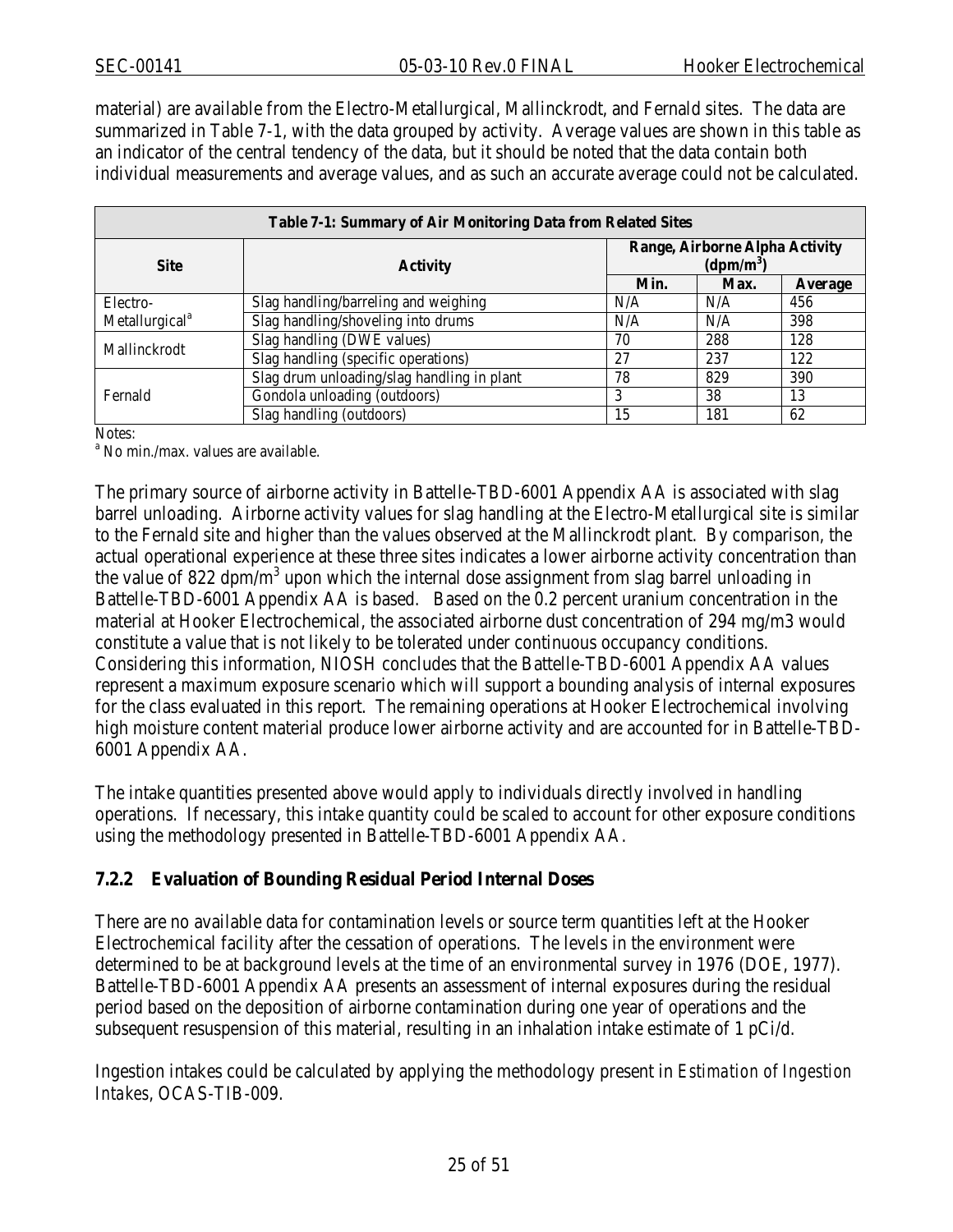#### <span id="page-25-0"></span>**7.2.3 Methods for Bounding Process-Related and Residual Internal Dose at Hooker Electrochemical**

NIOSH reviewed and assessed the available airborne radioactivity and source term data against the methodology provided in Battelle-TBD-6001 Appendix AA. Considering the intake scenarios established in Battelle-TBD-6001 Appendix AA, the calculated airborne uranium concentrations from these intakes was compared to actual data and was found to be bounding in each case (based on the assessment of the dose using the appropriate dose reconstruction approaches and methodologies). For this reason, NIOSH believes that internal dose during both the operational and residual periods can be bounded using the methodology defined in Battelle-TBD-6001 Appendix AA.

#### <span id="page-25-1"></span>**7.2.4 Internal Dose Reconstruction Feasibility Conclusion**

After reviewing extensive information relating to Hooker Electrochemical through its review of related sites, NIOSH has found a significant amount of air sampling data relevant to the materials and processes used at the Hooker Electrochemical site. In addition, the method proposed for establishing a bounding dose for the operational periods in Battelle-TBD-6001 Appendix AA, has been compared to available air monitoring data from related sites and has been found to be bounding in each case (based on the assessment of the dose using the appropriate dose reconstruction approaches and methodologies).

Based on this information and the assessment presented in Section 7.2 of this report, NIOSH has concluded that it is feasible to bound the internal dose (reconstruct dose with sufficient accuracy) for the class evaluated in this report. However, as is the case with all dose reconstructions, NIOSH may choose to review and apply more refined dose reconstruction approaches and methods, evaluated on a case-by-case basis for specific individual dose reconstructions.

## <span id="page-25-2"></span>**7.3 Evaluation of Bounding External Radiation Doses at Hooker Electrochemical**

*ATTRIBUTION AND ANNOTATION: Section 7.3 and its related subsections were completed by Joe Guido, MJW Corporation. The rationales for all conclusions in this document are explained in the associated text.*

The principal source of external exposure for members of the evaluated class was gamma, and beta radiations associated with handling and working in proximity to uranium-bearing slag material (C-2 and C-2 concentrate).

The following subsections address the ability to bound external doses, methods for bounding doses, and the feasibility of external dose reconstruction.

#### <span id="page-25-3"></span>**7.3.1 Evaluation of Bounding Process-Related External Dose Data at Hooker Electrochemical**

As discussed in Section 6.2, there are no available external monitoring data from the Hooker Electrochemical site. However, pertinent external dose monitoring data (during the storage of C-2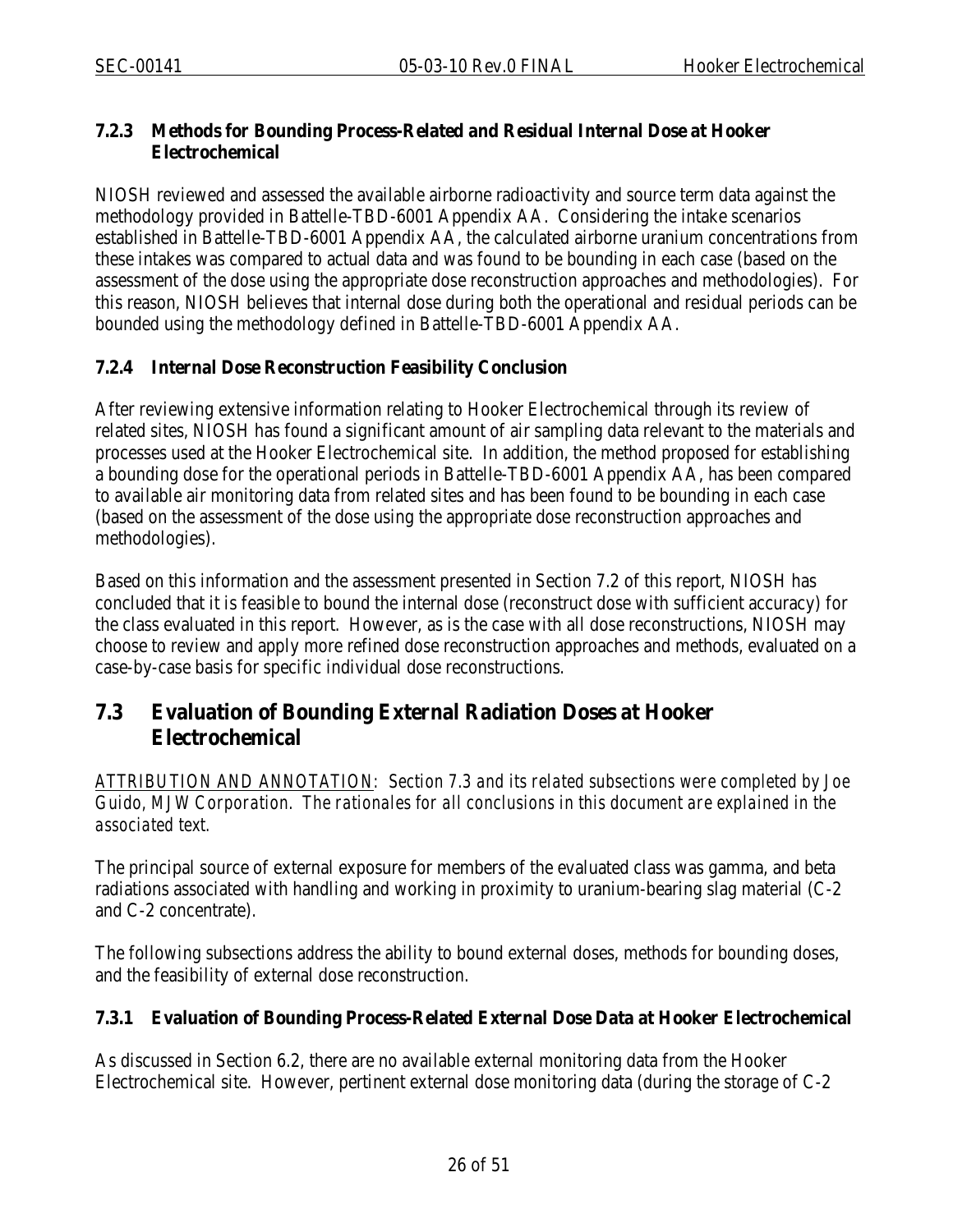**Table 7-2: External Monitoring Data from Related Sites Data Source Shallow Deep** Lake Ontario Ordnance Works (1981) - 0.1 - 0.65 mR/hr (contact) 0.25 – 1.0 mR/hr (1 meter) St. Louis Airport Storage Site (1948) 11.5 mrep/hr 1.6 mrep/hr St. Louis Airport Storage Site (1965)  $\vert$  - 0.25 – 0.375 mR/hr

slag material) are available from the Lake Ontario Ordinance Works and Saint Louis Airport Storage sites. These data are summarized in Table 7-2.

Notes:

- Indicates no data.

The exposure rate listed for the Saint Louis Airport Storage site in 1948 is cited as being on top of the slag storage pile. Although the size of this pile is not known, based on the generation rate cited in 1945 (80,000 – 90,000 pounds every month to six weeks) (Simons, 1945), it would easily exceed any quantity of material that would be handled or stored at the Hooker Electrochemical site. Based on these data, a bounding deep and shallow dose can be based on the values measured in 1948 (11.5 mrep/hr beta and 1.6 mrep/hr gamma).

#### <span id="page-26-0"></span>**7.3.2 Evaluation of Bounding Residual Period External Doses**

There are no available data on contamination levels or source term quantities left at the Hooker Electrochemical facility after the cessation of operations. A bounding assessment of external dose is presented in Battelle-TBD-6001 Appendix AA, based on the assignment of dose from surface contamination present during scrap recovery operations, with no adjustment for cessation of processing activities. That is, the dose assigned is the same as would be from exposure to surface contamination at an operating scrap recovery facility.

#### <span id="page-26-1"></span>**7.3.3 Hooker Electrochemical Occupational X-Ray Examinations**

A memo reviewing the medical program at Hooker Electrochemical was written by the MED in 1943 (Warren, 1943). The memo recommended pre-employment and annual X-rays. Although it predates the radiological work at the site, there is no reason to believe that this regiment was not in place during C-2 slag processing. Additionally, a 1946 memorandum summarizing the medical monitoring program at the site (Mears, 1946) lists a pre-employment X-ray as one of the components of the medical examination program.

Although no specific information regarding occupational medical dose have been identified specific to Hooker Electrochemical, the dose associated with medical X-ray exams, if required as a condition of employment, can be assessed using the methodology defined in ORAUT-OTIB-0006. NIOSH believes that this methodology supports its ability to bound the occupational medical X-ray doses for the Hooker Electrochemical evaluated class.

#### <span id="page-26-2"></span>**7.3.4 Methods for Bounding External Dose at Hooker Electrochemical**

There is an established protocol for assessing external exposure when performing dose reconstructions (these protocol steps are discussed in the following subsections):

Photon Dose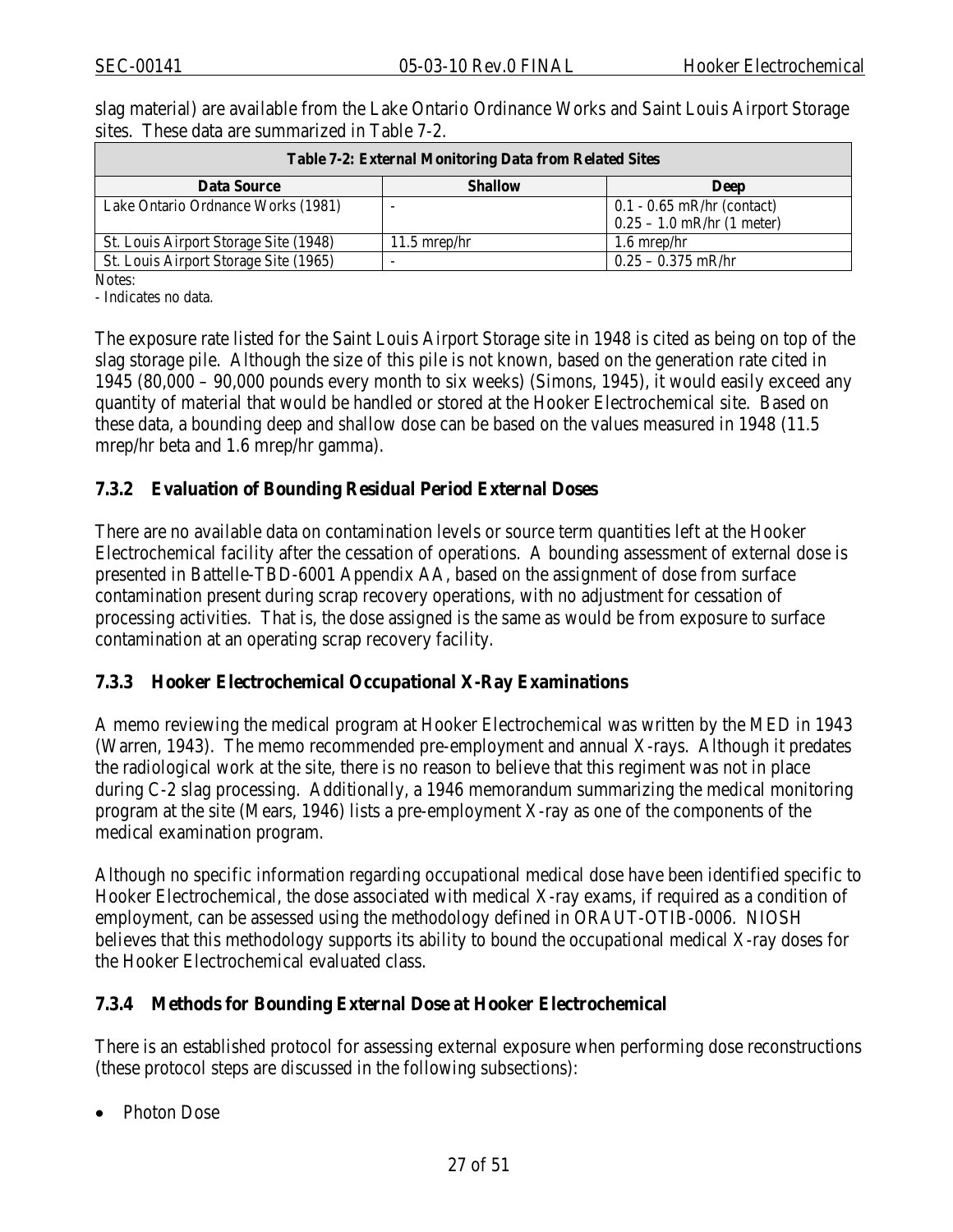- Beta Dose
- Neutron Dose (not applicable for the Hooker Electrochemical site)
- Medical X-ray Dose

#### <span id="page-27-0"></span>7.3.4.1 Methods for Bounding Operational Period External Dose

#### Photon Dose

Photon dose during the operational period can be bound using 1948 exposure rate measurements from the St. Louis Airport Storage site. A dose rate of 1.6 mrep/hr would be considered bounding for any exposure that could have resulted from site activities. The methodologies in Battelle-TBD-6001 Appendix AA can be used to prorate this exposure based on the activities conducted. Based on Battelle-TBD-6001 Appendix AA, waste handling activities would constitute one day each month or a total of 96 hours per year. Other adjustments based on the work categories present in Battelle-TBD-6001 Appendix AA may be applied as appropriate.

#### Beta Dose

Beta dose during the operational period can be bound using 1948 exposure rates measured at the St. Louis Airport Storage site. A dose rate of 11.5 mrep/hr would be considered bounding for any exposure that could result from site activities. The methodologies in Battelle TBD-6001 Appendix AA can be used to prorate this exposure based on the activities conducted. Based on Battelle TBD-6001 Appendix AA, waste handling activities would constitute one day each month, or a total of 120 hours per year. Other adjustments based on work categories presented in the Battelle-TBD-6001 Appendix AA may be applied as appropriate.

#### Medical X-ray Dose

With the exception of a memo recommending pre-employment X-rays (Warren, 1943), NIOSH has not found any information regarding occupational medical dose. However, the dose associated with X-ray exams can be assessed using the methodology defined in ORAUT-OTIB-0006. NIOSH believes that this methodology supports its ability to bound the occupational medical X-ray doses for the evaluated class.

#### <span id="page-27-1"></span>7.3.4.2 Methods for Bounding Residual Period External Doses

NIOSH reviewed and assessed the available source term and external monitoring data against the methodology provided in Battelle-TBD-6001 Appendix AA. Considering the scenarios established in Battelle-TBD-6001 Appendix AA, NIOSH has determined that the calculated external dose assigned in Battelle-TBD-6001 Appendix AA can be used to bound exposures at the Hooker Electrochemical site during the residual period. With the removal of the source material at the onset of the residual contamination period, the likely exposure scenario during the post-operations period would be consistent with the scenario evaluated in Battelle-TBD-6001 Appendix AA. The likelihood that the material at the Hooker facility had a much lower uranium content than in typical scrap-recovery operations supports this conclusion.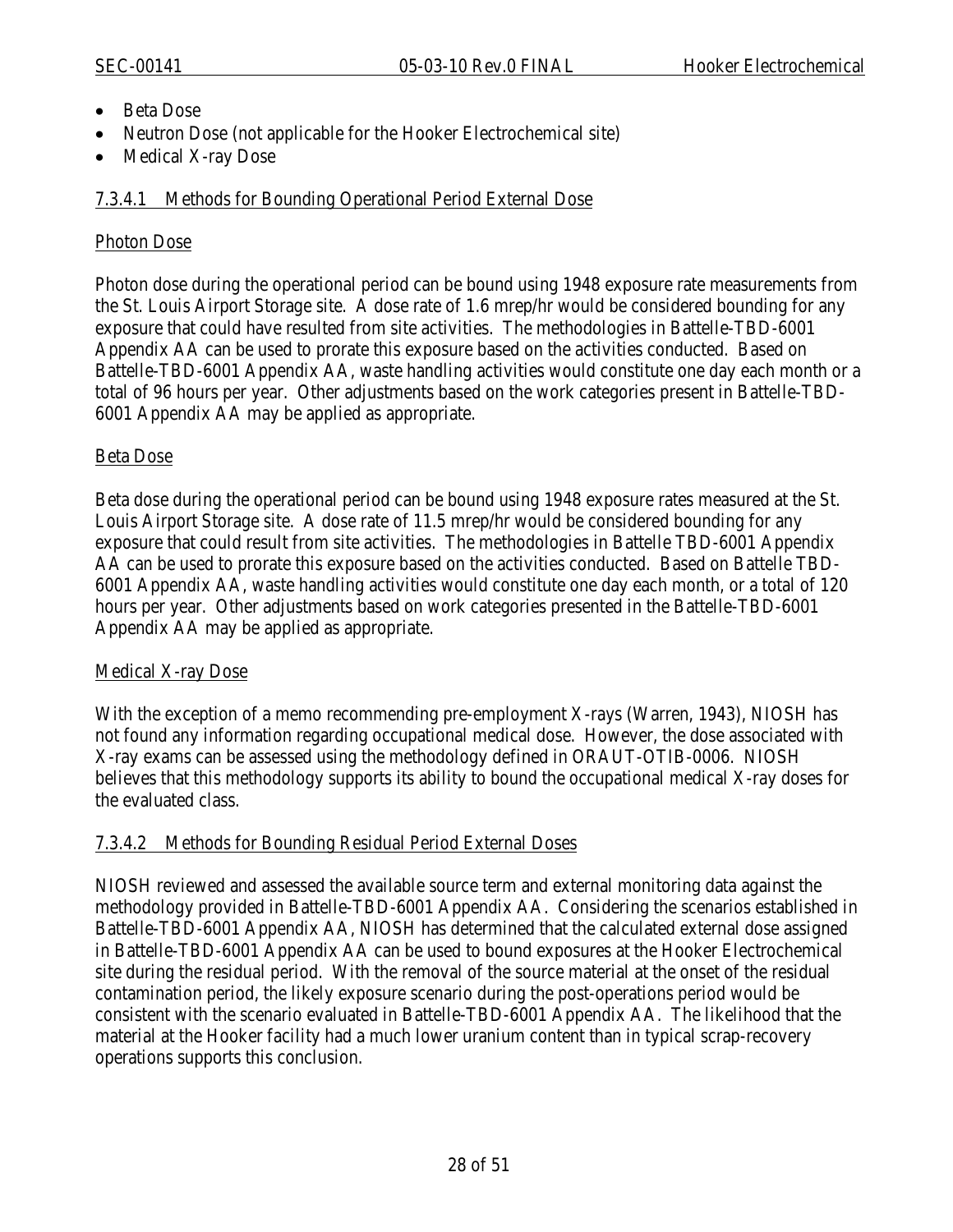#### <span id="page-28-0"></span>**7.3.5 External Dose Reconstruction Feasibility Conclusion**

Guidance outlined in Battelle-TBD-6001 Appendix AA, is sufficient to bound external photon and beta doses for the evaluated class. Using ORAUT-OTIB-0006, external occupational X-ray dose can be bound for members of the evaluated class. However, as is the case with all dose reconstructions, NIOSH may choose to review and apply more refined dose reconstruction approaches and methods, evaluated on a case-by-case basis, for specific individual dose reconstructions.

### <span id="page-28-1"></span>**7.4 Evaluation of Petition Basis for SEC-00141**

*ATTRIBUTION AND ANNOTATION: Section 7.4 and its related subsections were completed by Tim Adler, Oak Ridge Associated Universities (ORAU). The rationales for all conclusions in this document are explained in the associated text.*

The following subsections evaluate the assertions made on behalf of petition SEC-00141 for the Hooker Electrochemical site.

#### <span id="page-28-2"></span>**7.4.1 Air Quality, Monitoring, Protection, and Medical Assistance for Furnace Room Workers**

ISSUE: The petitioner is concerned about the air quality in the furnace room. The petitioner stated that her husband had experienced extreme conditions innumerable times when the air quality was so bad in the furnace room that her husband and fellow employees would gag, choke, and have to run to a window for air. In fact, they had to stand on a bench to reach the window. Her husband said that the room would fill with so much "gas" that they could hardly breathe.

ISSUE: The petitioner is concerned that besides a total lack of monitoring in the furnace room, the air quality incidents in the furnace room were not recorded. In addition, no medical assistance was provided to the petitioner's husband or others.

ISSUE: The petitioner is concerned that there were no warning devices installed to give employees a chance to escape the furnace room. There was also no protective gear, including a mask with or without oxygen.

RESPONSE: While documentation corroborating these statements exists, the work being referenced was associated with the P-45 manufacturing work area. The work that took place in this area is not addressed in this evaluation because that work did not involve radiological sources.

#### <span id="page-28-3"></span>**7.4.2 Internal and External Monitoring**

ISSUE: Additionally, the petitioner noted in a separate affidavit that to the best of the petitioner's knowledge, there is no internal or external monitoring data for Hooker Electrochemical Corporation.

RESPONSE: NIOSH found that monitoring records were not available for the entire evaluated class period. However, as presented and evaluated in the preceding sections of this evaluation, sufficient results have been found for other sites performing similar work to support bounding the dose (reconstructing internal and external doses with sufficient accuracy) for the class evaluated in this report.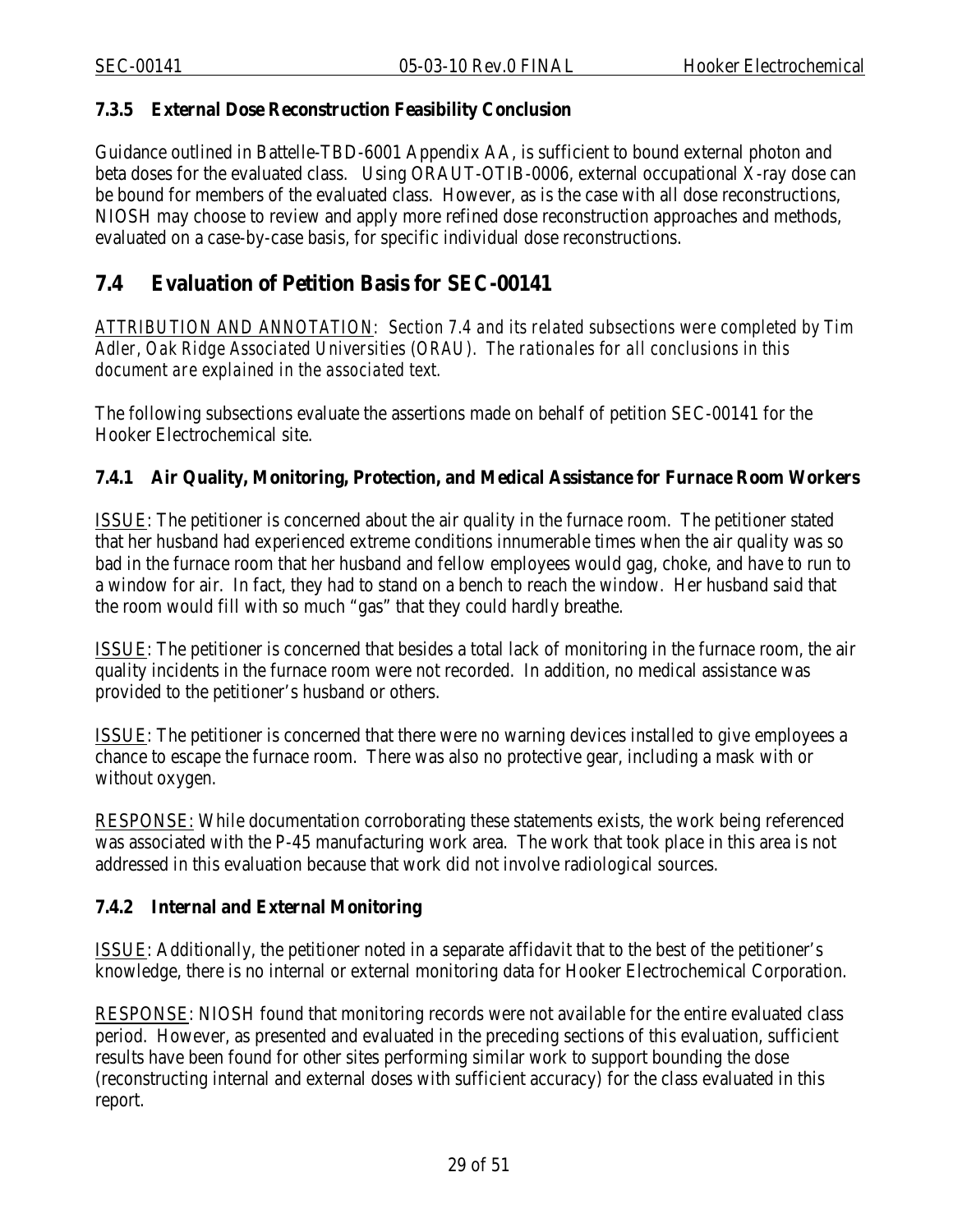### <span id="page-29-0"></span>**7.5 Summary of Feasibility Findings for Petition SEC-00141**

This report evaluates the feasibility for completing dose reconstructions for employees at the Hooker Electrochemical site from January 1, 1943 through December 31, 1976. NIOSH found that the available monitoring records, process descriptions and source term data available are sufficient to complete dose reconstructions for the evaluated class of employees.

Table 7-3 summarizes the results of the feasibility findings at Hooker Electrochemical for each exposure source during the time period January 1, 1943 through December 31, 1976.

| Table 7-3: Summary of Feasibility Findings for SEC-00141<br>January 1, 1943 through December 31, 1976 |                                |                                    |  |  |  |
|-------------------------------------------------------------------------------------------------------|--------------------------------|------------------------------------|--|--|--|
| <b>Source of Exposure</b>                                                                             | <b>Reconstruction Feasible</b> | <b>Reconstruction Not Feasible</b> |  |  |  |
| Internal <sup>1</sup>                                                                                 | X                              |                                    |  |  |  |
| - Uranium                                                                                             | X                              |                                    |  |  |  |
| <b>External</b>                                                                                       | X                              |                                    |  |  |  |
| - Gamma                                                                                               | X                              |                                    |  |  |  |
| - Beta                                                                                                | X                              |                                    |  |  |  |
| - Neutron                                                                                             | X                              |                                    |  |  |  |
| - Occupational Medical X-ray                                                                          |                                |                                    |  |  |  |

 $\frac{1}{\pi}$  Internal includes an evaluation of urinalysis (in vitro), airborne dust, and lung (in vivo) data, as applicable.

As of December 28, 2009, a total of 110 claims have been submitted to NIOSH for individuals who worked at the Hooker Electrochemical site and are covered by the class definition evaluated in this report. Dose reconstructions have been completed for 93 individuals (~84%).

## <span id="page-29-1"></span>**8.0 Evaluation of Health Endangerment for Petition SEC-00141**

The health endangerment determination for the class of employees covered by this evaluation report is governed by both EEOICPA and 42 C.F.R. § 83.13(c)(3). Under these requirements, if it is not feasible to estimate with sufficient accuracy radiation doses for members of the class, NIOSH must also determine that there is a reasonable likelihood that such radiation doses may have endangered the health of members of the class. Section 83.13 requires NIOSH to assume that any duration of unprotected exposure may have endangered the health of members of a class when it has been established that the class may have been exposed to radiation during a discrete incident likely to have involved levels of exposure similarly high to those occurring during nuclear criticality incidents. If the occurrence of such an exceptionally high-level exposure has not been established, then NIOSH is required to specify that health was endangered for those workers who were employed for a number of work days aggregating at least 250 work days within the parameters established for the class or in combination with work days within the parameters established for one or more other classes of employees in the SEC.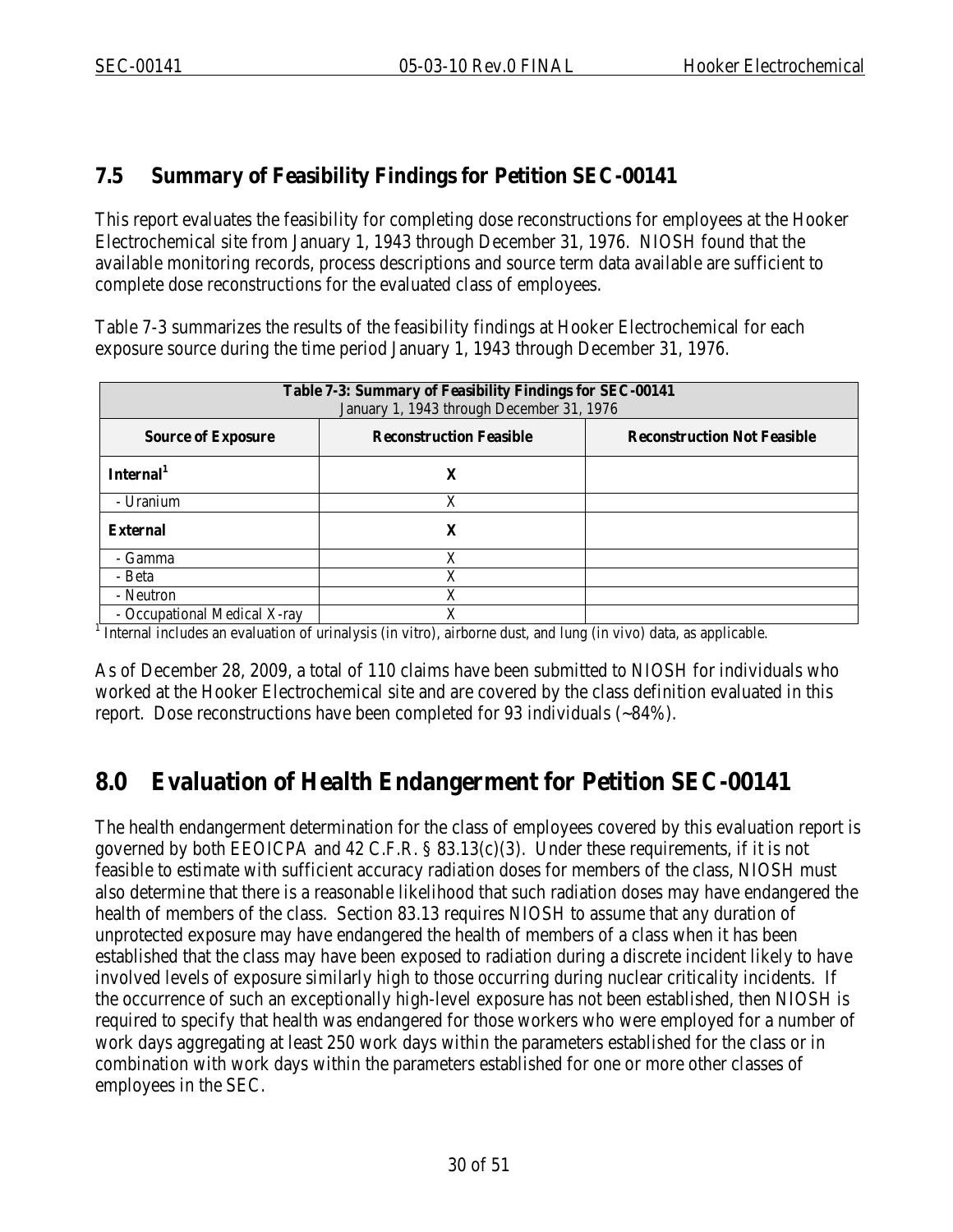NIOSH has determined that although no monitoring data are available specifically from the Hooker Electrochemical Corporation for the evaluated class, applicable data are available from other sites performing similar operations. Thus, NIOSH's evaluation determined that it is feasible to estimate radiation dose for members of the NIOSH-evaluated class with sufficient accuracy based on the sum of information available from available resources. Modification of the class definition regarding health endangerment and minimum required employment periods, therefore, is not required.

## <span id="page-30-0"></span>**9.0 Class Conclusion for Petition SEC-00141**

Based on its full research of the class under evaluation, NIOSH found no part of said class for which it cannot estimate radiation doses with sufficient accuracy. This class includes all employees who worked in any location at the Hooker Electrochemical Corporation during the operational period from January 1, 1943 through December 31, 1948, and during the residual period from January 1, 1949 to December 31, 1976.

NIOSH has carefully reviewed all material sent in by the petitioner, including the specific assertions stated in the petition, and has responded herein (see Section 7.4). NIOSH has also reviewed available technical resources and many other references, including the Site Research Database (SRDB), for information relevant to SEC-00141. In addition, NIOSH reviewed its NOCTS dose reconstruction database to identify EEOICPA-related dose reconstructions that might provide information relevant to the petition evaluation.

These actions are based on existing, approved NIOSH processes used in dose reconstruction for claims under EEOICPA. NIOSH's guiding principle in conducting these dose reconstructions is to ensure that the assumptions used are fair, consistent, and well-grounded in the best available science. Simultaneously, uncertainties in the science and data must be handled to the advantage, rather than to the detriment, of the petitioners. When adequate personal dose monitoring information is not available, or is very limited, NIOSH may use the highest reasonably possible radiation dose, based on reliable science, documented experience, and relevant data to determine the feasibility of reconstructing the dose of an SEC petition class. NIOSH contends that it has complied with these standards of performance in determining the feasibility or infeasibility of reconstructing dose for the class under evaluation.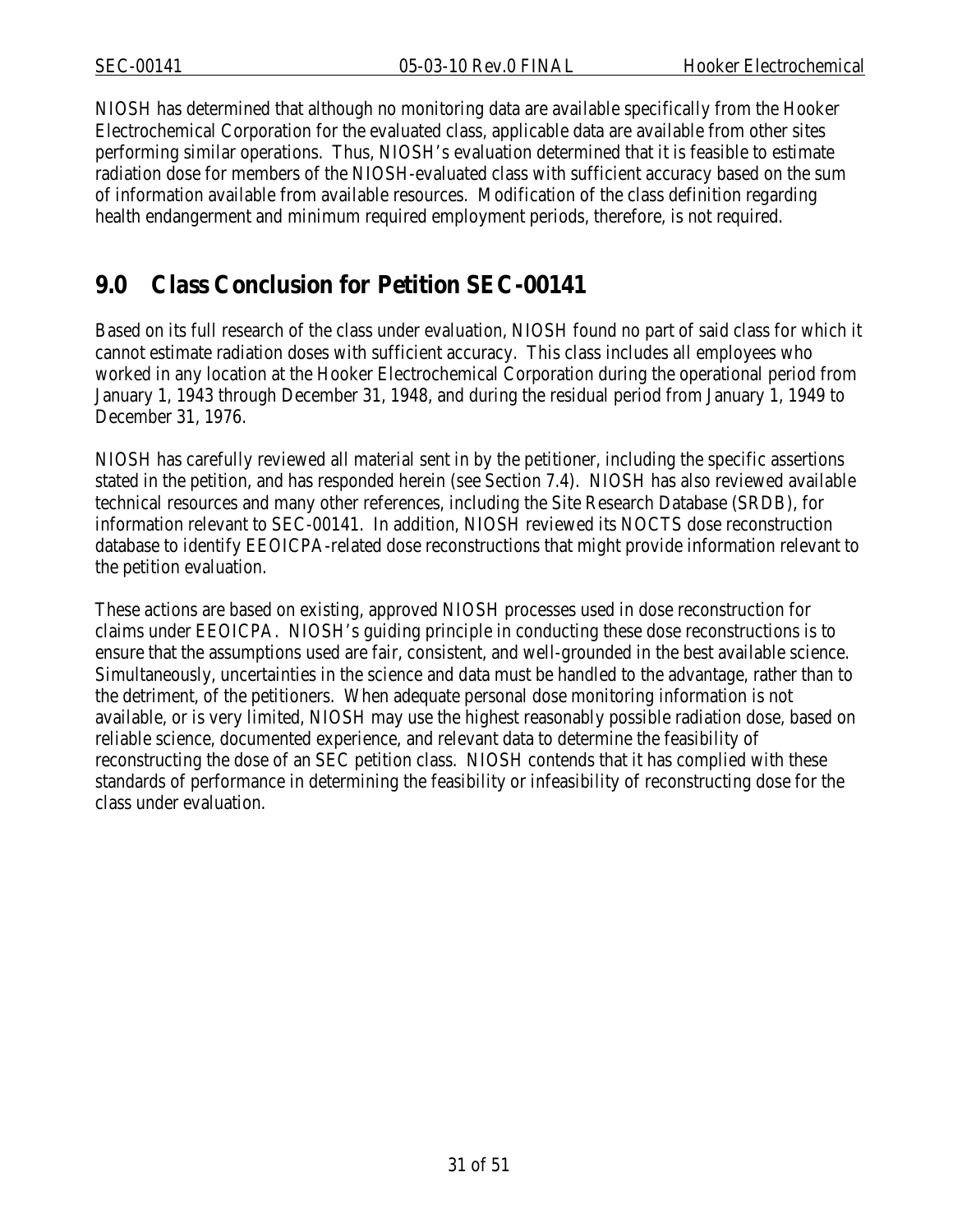This page intentionally left blank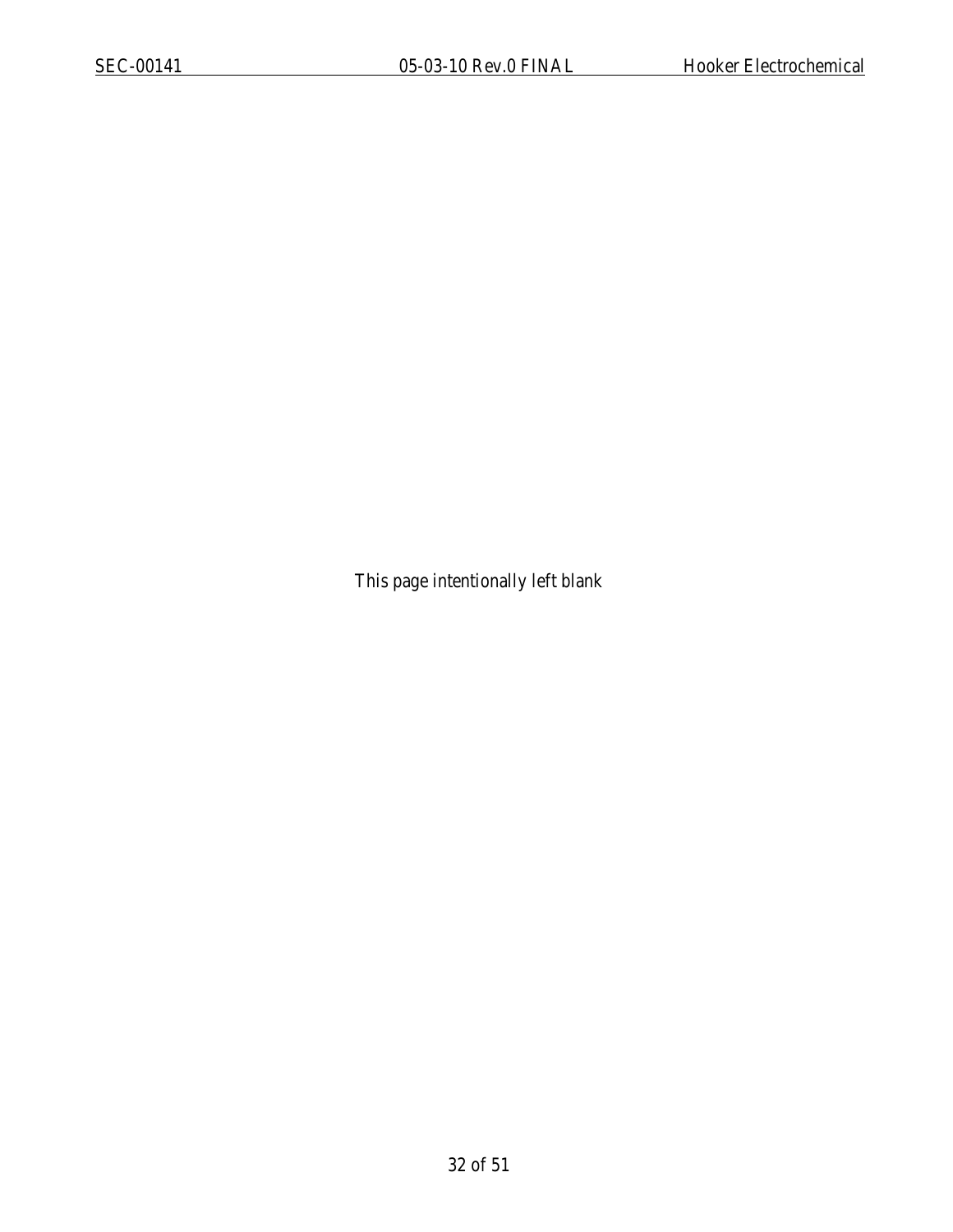## <span id="page-32-0"></span>**10.0 References**

42 C.F.R. pt. 81, *Guidelines for Determining the Probability of Causation Under the Energy Employees Occupational Illness Compensation Program Act of 2000;* Final Rule, Federal Register/Vol. 67, No. 85/Thursday, p 22,296; May 2, 2002; SRDB Ref ID: 19391

42 C.F.R. pt. 82, *Methods for Radiation Dose Reconstruction Under the Energy Employees Occupational Illness Compensation Program Act of 2000*; Final Rule; May 2, 2002; SRDB Ref ID: 19392

42 C.F.R. pt. 83, *Procedures for Designating Classes of Employees as Members of the Special Exposure Cohort Under the Energy Employees Occupational Illness Compensation Program Act of 2000*; Final Rule; May 28, 2004; SRDB Ref ID: 22001

42 U.S.C. §§ 7384-7385 [EEOICPA], *Energy Employees Occupational Illness Compensation Program Act of 2000*, as amended

Affidavit, 2009, *Affidavit from Survivor*, no internal or external monitoring; September 28, 2009; OSA Ref ID: 109892

Anderson, 1981a, *Final Report on A Comprehensive Characterization and Hazard Assessment of the DOE-Niagara Falls Storage Site*; T. L. Anderson, J. F. Dettorre, D. R. Jackson, and B. S. Ausmus; June 1981; SRDB Ref ID: 4249

Anderson, 1981b, *Final Report on A Comprehensive Characterization and Hazard Assessment of the DOE-Niagara Falls Storage Site-Volume II and III (Appendix A-J)*; T. L. Anderson, J. F. Dettorre, D. R. Jackson, and B. S. Ausmus; June 1981; SRDB Ref ID: 60339

Battelle-TBD-6001, *Site Profiles for Atomic Weapons Employers that Refined Uranium and Thorium*, Rev. F0; Battelle Team Dose Reconstruction Project for NIOSH; December 13, 2006; SRDB Ref ID: 30673

Battelle-TBD-6001 Appendix AA, *Site Profiles for Atomic Weapons Employers that Refined Uranium and Thorium-Appendix AA-Hooker Electrochemical Company*, Rev. 0; Battelle Team Dose Reconstruction Project for NIOSH; June 15, 2007; SRDB Ref ID: 74577

Battelle-TBD-6001 Appendix B, *Site Profiles for Atomic Weapons Employers that Refined Uranium and Thorium-Appendix B-DuPont Deepwater Works*, Rev. 1; Battelle Team Dose Reconstruction Project for NIOSH; January 3, 2008; SRDB Ref ID: 41363

Battelle-TBD-6001 Appendix C, *Site Profiles for Atomic Weapons Employers that Refined Uranium and Thorium-Appendix C-Electro Metallurgical Company*, Rev. 0; Battelle Team Dose Reconstruction Project for NIOSH; December 21, 2007; SRDB Ref ID: 41362

Brealia, 1949, *Electro Metallurgical Co. Occupational Exposure to Radioactive Dust August 17-19, 1949*; A. J. Brealia; November 10, 1949; SRDB Ref ID: 8930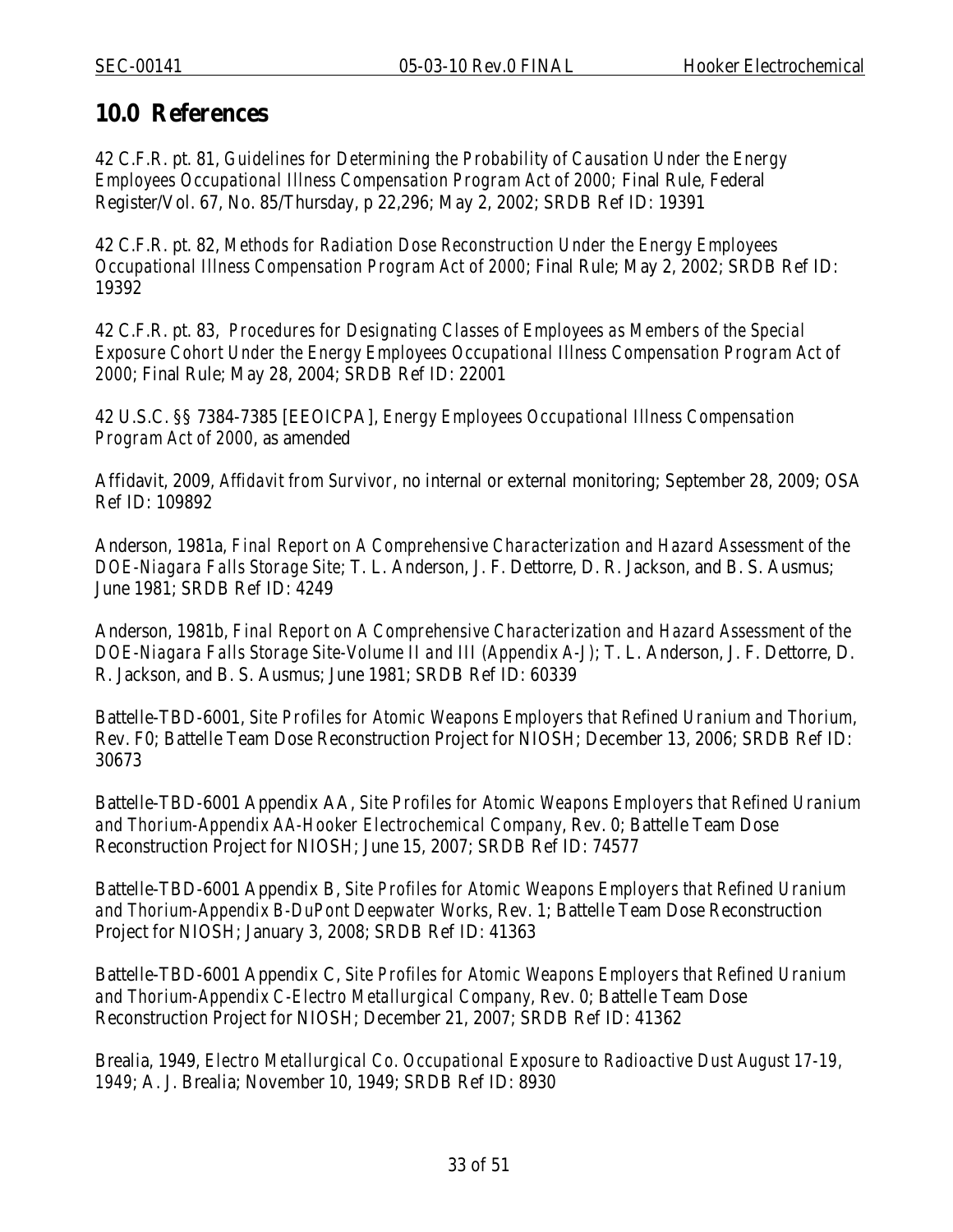Caplan, 1949, *Health Problems at the Airport Properties*, correspondence to H. E. Thayer; K. J. Caplan; August 11, 1949; SRDB Ref ID: 11193

Christofano, 1960, *The Industrial Hygiene of Uranium Refining*; Emil Christofano and William B. Harris; November 1960; SRDB Ref ID: 15774

DOE, 1977, *Formerly Utilized MED/AEC Sites Remedial Action Program-Radiological Survey of the Hooker Chemical Company Niagara Falls, New York*, Final Report; U.S. Department of Energy (DOE); January 1977; SRDB Ref ID: 10797

Ferry, 1944, *Respirators Found Most Efficient*, correspondence to Joseph Tardiff; John L. Ferry; July 29, 1944; SRDB Ref ID: 30756, p. 57

Form B, 2009, *Petition Form B with Affidavit*; Received March 6, 2009; OSA Ref ID: 108367

Gates, 1945, *Description of Uranium Producing Processes*, correspondence to The Area Engineer, Madison Square Area, New York, New York; M. E. Gates; October 17, 1945; SRDB Ref ID: 9442, pp. 16-22

HASL, 1954, *Mallinckrodt Chemical Works Plant 6E Occupational Exposure to Airborne Contaminants*, HASL-MCW-20; Health and Safety Laboratory (HASL); 1954; SRDB Ref ID: 20639

Howland, 1944, *Review of MFL Process at Hooker Electrochemical Co.*, correspondence to Colonel Stafford L. Warren with attached Data Sheets for Industrial Hazard Rating; Joe W. Howland; December 5, 1944; SRDB Ref ID: 16323

Keller, 1958, *Transfer of Niagara Falls Slag to Y-12*, correspondence to J. P. Murray; Charles A. Keller; June 24, 1958; SRDB Ref ID: 64932

Lynch, 1949, *Waste Disposal, Mallinckrodt Plants*, memo to file; D. E. Lynch; February 9, 1949; SRDB Ref ID: 11173, p. 2

Mears, 1946, *Medical Clearance on Terminated Madison Square Area Contracts*, correspondence to The District Engineer, Manhattan District, Oak Ridge, Tennessee; B. J. Mears; March 8, 1946; SRDB Ref ID: 17125, pp. 29-30

Miller, 1965, *Committee Report on Disposition of St. Louis Airport Storage Site*; R. H. Miller, E. B. Kiser, W. T. Thornton, E. E. Green, and D. L. Oakley; November 5, 1965; SRDB Ref ID: 74542

Name1, 2009a, *SEC-00141 Consult Call Response*, correspondence to Larry Elliott of the Office of Compensation Analysis and Support (OCAS); [Name1 Redacted]; April 22, 2009; OSA Ref ID: 108663

Name1, 2009b, *Petitioner's Response to the Proposed Finding Letter*, correspondence to Larry Elliott of the Office of Compensation Analysis and Support (OCAS); [Name1 Redacted]; June 12, 2009; OSA Ref ID: 109045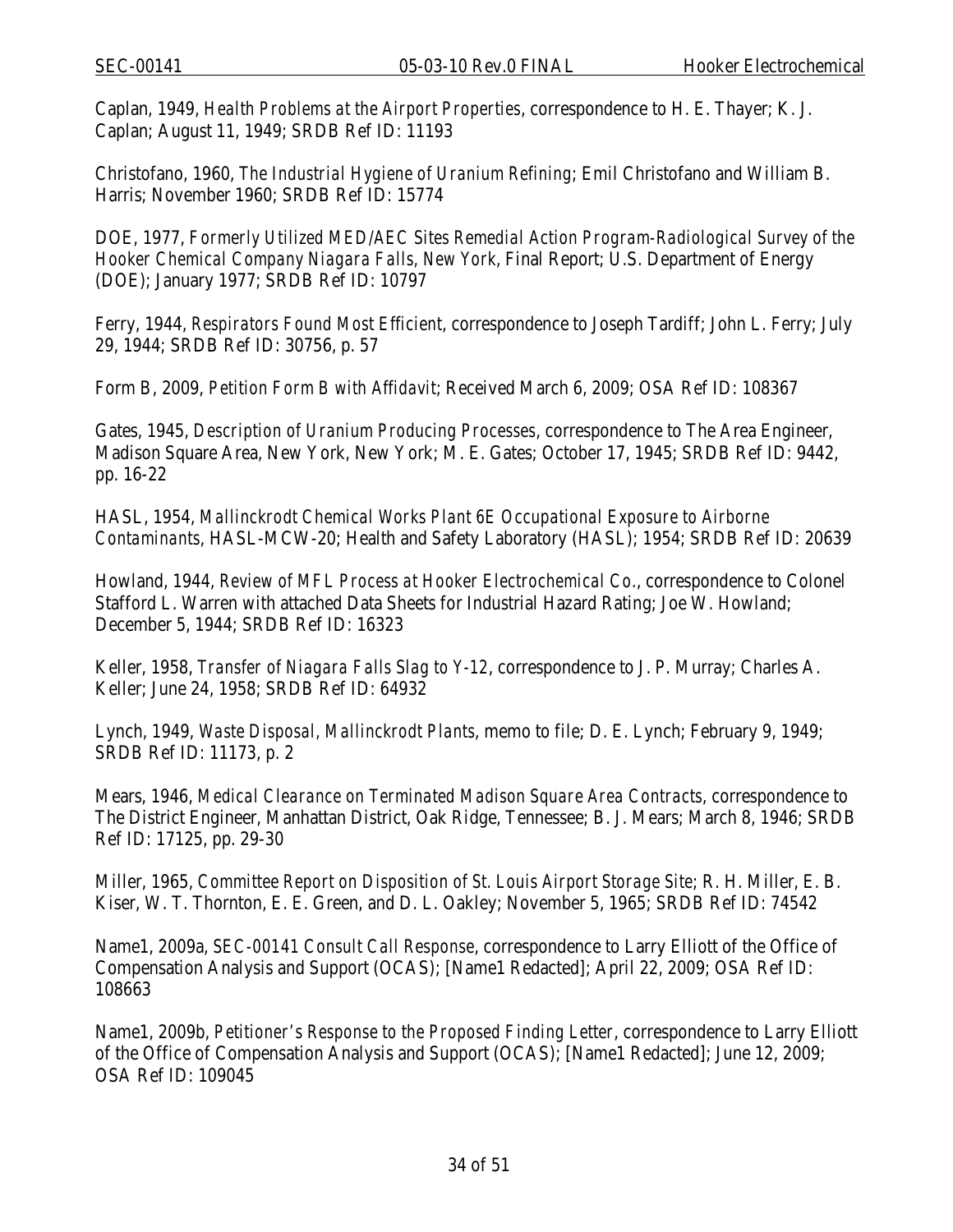Name1, 2009c, *Petitioner's Request for Administrative Review of the NIOSH Proposed Finding*, correspondence to Larry Elliott of the Office of Compensation Analysis and Support (OCAS); [Name1 Redacted]; September 10, 2009; OSA Ref ID: 109775

Name1, 2009d, *Request for Change in the Proposed Class*, email correspondence to LaVon Rutherford of the Office of Compensation Analysis and Support (OCAS); [Name1 Redacted]; September 26, 2009; OSA Ref ID: 109856

NIOSH, 2009, *SEC Petition Evaluation Report for Petition SEC-00136, Electro-Metallurgical Corporation*; National Institute for Occupational Safety and Health (NIOSH); July 21, 2009; SRDB Ref ID: 77690

NYOO, 1949, *Health Hazards in NYOO Facilities Producing and Processing Uranium (A Status Report-April 1, 1949)*; New York Operations Office (NYOO) Medical Division; April 18, 1949; SRDB Ref ID: 3931

OCAS-PR-004, *Internal Procedures for the Evaluation of Special Exposure Cohort Petitions*, Rev. 0; National Institute for Occupational Safety and Health (NIOSH); Cincinnati, Ohio; September 23, 2004; SRDB Ref ID: 32022

OCAS-TIB-009, *Estimation of Ingestion Intakes*, Rev. 0; Office of Compensation Analysis and Support (OCAS) [part of the National Institute for Occupational Safety and Health (NIOSH)]; Cincinnati, Ohio; April 13, 2004; SRDB Ref ID: 22397

Olotka, 1979, *Review and Comments Relating to March 1979 Letter regarding Hooker Electrochemical*, correspondence to William E. Mott; F. T. Olotka; SRDB Ref ID: 11002, pp. 39-41

ORAUT-OTIB-0006, *OTIB: Dose Reconstruction from Occupationally Related Diagnostic X-Ray Procedures*, Rev. 03 PC-1; Oak Ridge Associated Universities Team (ORAUT) Dose Reconstruction Project for NIOSH; December 21, 2005; SRDB Ref ID: 20220

ORAUT-OTIB-0024, *OTIB: Estimation of Neutron Dose Rates from Alpha-Neutron Reactions in Uranium and Thorium Compounds*, Rev. 00; Oak Ridge Associated Universities Team (ORAUT) Dose Reconstruction Project for NIOSH; April 7, 2005; SRDB Ref ID: 19445

ORAUT-OTIB-0070, *OTIB: Dose Reconstruction During Residual Radioactivity Periods at Atomic Weapons Employer Facilities*, Rev. 00; Oak Ridge Associated Universities Team (ORAUT) Dose Reconstruction Project for NIOSH; March 10, 2008; SRDB Ref ID: 41603

ORAUT-TKBS-0005, *Basis for Development of an Exposure Matrix for the Mallinckrodt Chemical Company St. Louis Downtown Site and the St. Louis Airport Site, St. Louis, Missouri*, Rev. 02 PC-1; Oak Ridge Associated Universities Team (ORAUT) Dose Reconstruction Project for NIOSH; May 25, 2009; SRDB Ref ID: 67979

ORAUT-TKBS-0017-5, *Technical Basis Document for Fernald Environmental Management Project (FEMP)—Occupational Internal Dose*, Rev. 00; Oak Ridge Associated Universities Team (ORAUT) Dose Reconstruction Project for NIOSH; May 28, 2004; SRDB Ref ID: 19485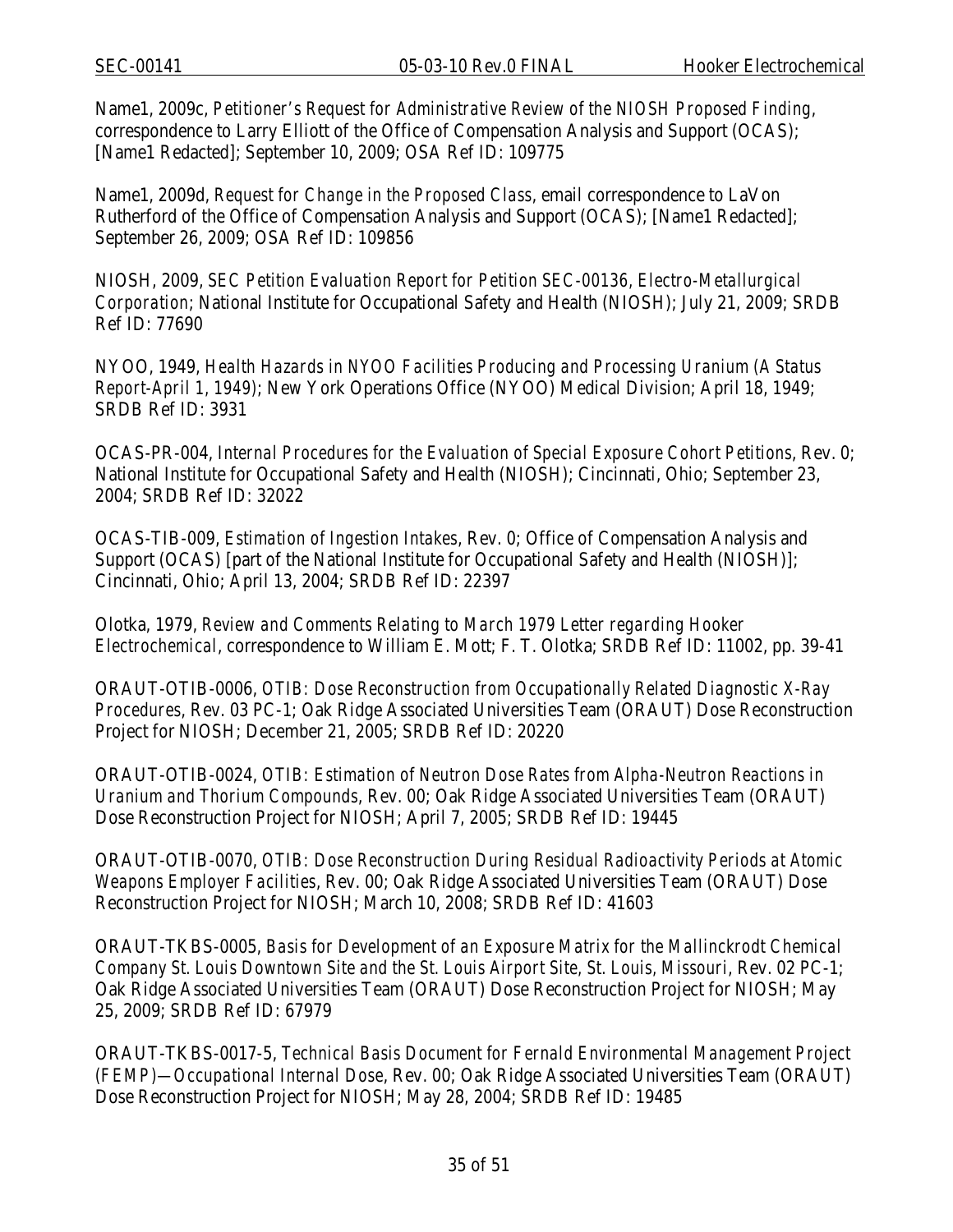ORNL, unknown date, *Elimination Report*; Oak Ridge National Laboratory (ORNL); Unknown date; SRDB Ref ID: 11002, pp. 58-61

Personal Communication, 2009a, *Personal Communication with Former Hooker Electrochemical "Yard Gang" Employee*; Telephone Interview by ORAU Team; December 12, 2009, 10:30 AM EST; SRDB Ref ID: 77828

Personal Communication, 2009b, *Personal Communication with Former Hooker Electrochemical Chemical Engineer/Operator*; Telephone Interview by ORAU Team; December 12, 2009, 11:15 AM; SRDB Ref ID: 77827

Personal Communication, 2009c, *Personal Communication with Former Hooker Electrochemical Chemical Operator*; Telephone Interview by ORAU Team; December 19, 2009, 11:00 AM EST; SRDB Ref ID: 77826

Radiological Health Handbook, 1970, *Radiological Health Handbook*; U.S. Department of Health, Education, and Welfare, compiled and edited by the Bureau of Radiological Health and the Training Institute, Environmental Control Administration; January 1970; SRDB Ref ID: publicly available

Sapirie, 1957, *Low Grade Uranium Residues Stored at the Niagara Falls Site, New York*, correspondence to D. F. Musser; S. R. Sapirie; May 29, 1957; SRDB Ref ID: 6341

Sapirie, 1966, *Delegation of Authority to Sell C-Slag*, correspondence with attached Bill of Sale; S. R. Sapirie; September 16, 1966; SRDB Ref ID: 74543

Simons, 1945, *Shipment Security Survey at Mallinckrodt Chemical Works*, correspondence that includes summary of shipments; F. W. Simons; February 15, 1945; SRDB Ref ID: 9161

Unknown, 1949, *SF Material Accounting Procedure Manual for the Tonawanda Sub-Office of the New York Operations Office U.S. Atomic Energy Commission*; Unknown author; July 15, 1949; SRDB Ref ID: 61025, pp. 189-200

Unknown, 1959, *General Information for the St. Louis Airport Site*; Unknown author; April 11, 1959; SRDB Ref ID: 10300

Unknown, 1967, *Interim Report for Niagara Falls Site Task Force*; Unknown author; November 30, 1970; SRDB Ref ID: 61060, pp. 2-24

Unknown, 1971, *Lake Ontario Ordnance Works Niagara Falls Site*; Unknown author; January 15, 1971; SRDB Ref ID: 61060, pp. 57-71

Various, 1947-1948, *Reports on Dust Hazards at Electrometallurgical Company*; various authors; dates from December 1947 through May 1948; SRDB Ref ID: 8917

Walter, 1947, *By-Product Scrap and Sludges*; K. A. Walter; January 1, 1947; SRDB Ref ID: 61025, pp. 71-73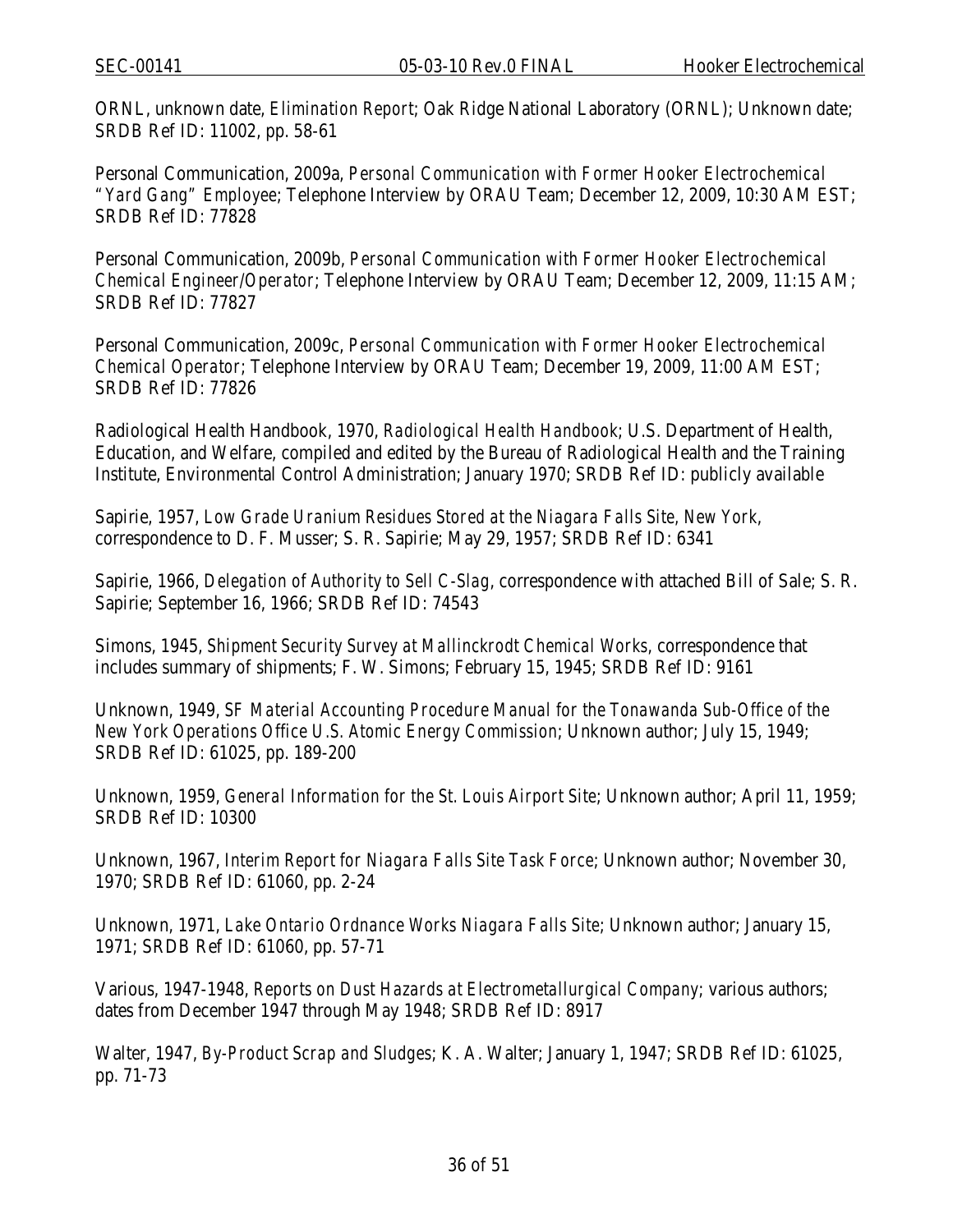Warren, 1943, *Recommendations of Medical Section for Manufacturing Process at Hooker*, correspondence to The Area Engineer, Madison Square Area, New York; Stafford L. Warren; September 27, 1943; SRDB Ref ID: 16365, pp. 4-5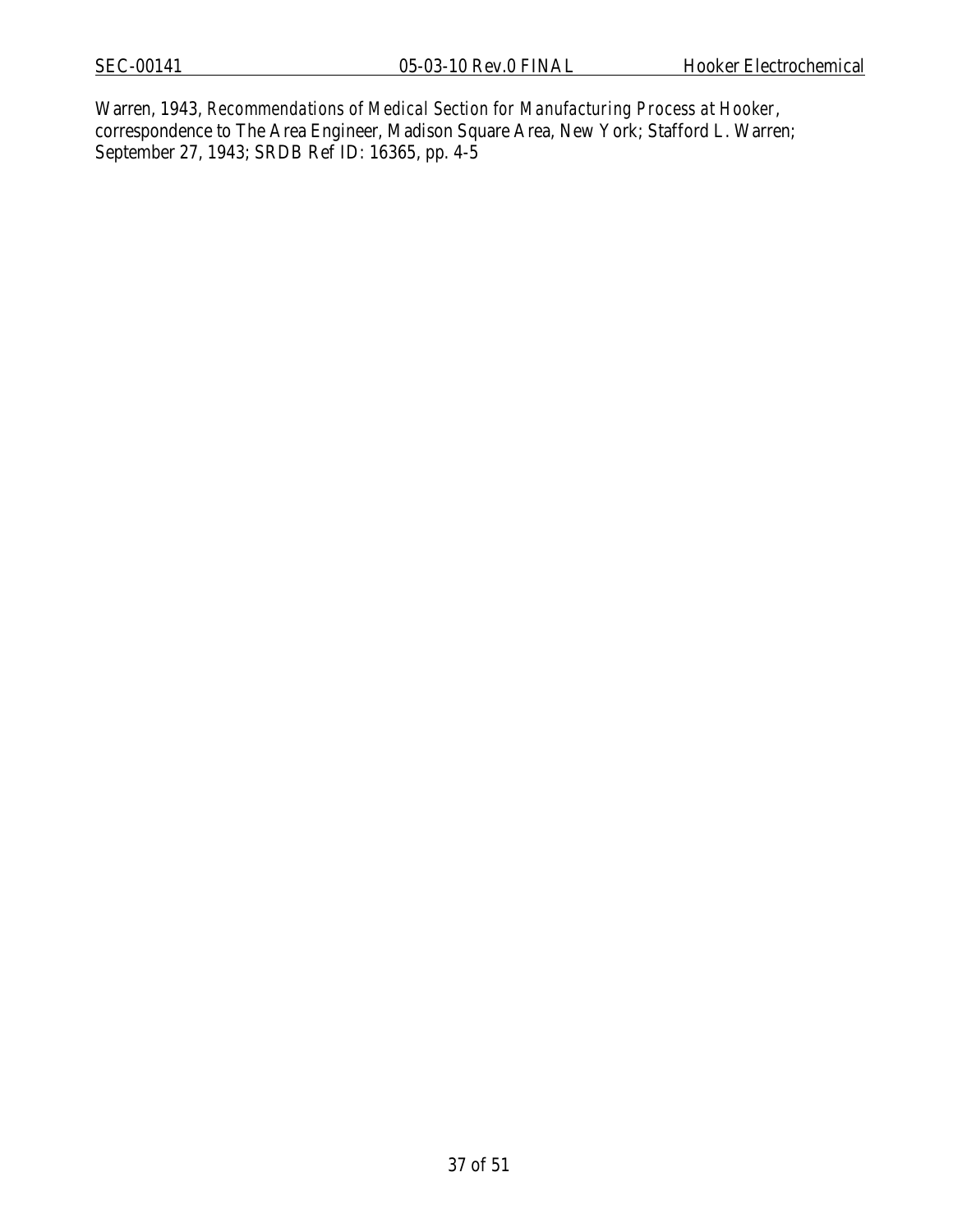This page intentionally left blank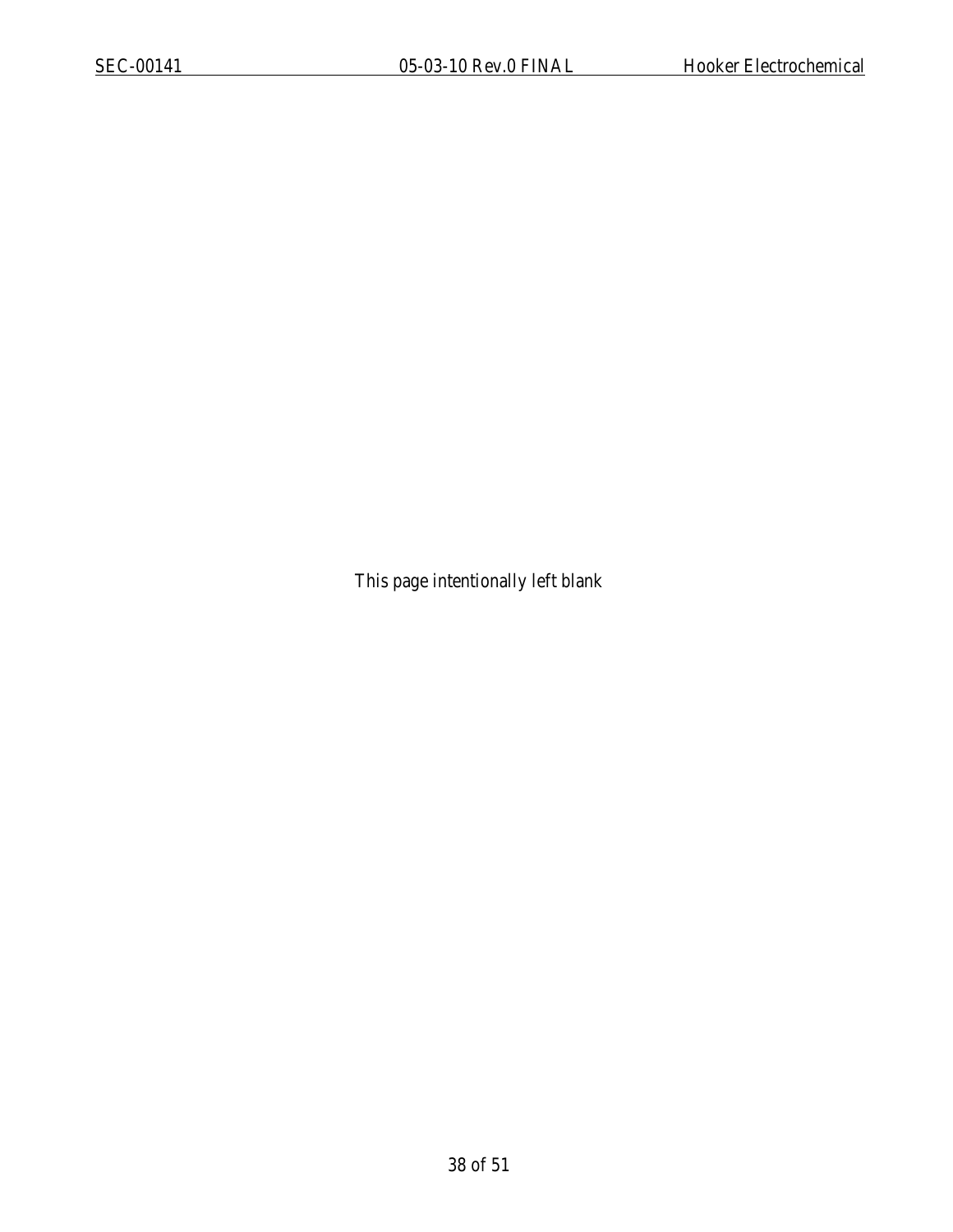# **Attachment One: Data Capture Synopsis**

<span id="page-38-0"></span>

| Table A1-1: Data Capture Synopsis for Hooker Electrochemical                                                                                                               |                                                                                                                                                                                                                                                                                                                                                                                                                                                              |                       |                                     |
|----------------------------------------------------------------------------------------------------------------------------------------------------------------------------|--------------------------------------------------------------------------------------------------------------------------------------------------------------------------------------------------------------------------------------------------------------------------------------------------------------------------------------------------------------------------------------------------------------------------------------------------------------|-----------------------|-------------------------------------|
| <b>Data Capture Information</b>                                                                                                                                            | <b>General Description of Documents Captured</b>                                                                                                                                                                                                                                                                                                                                                                                                             | <b>Date Completed</b> | <b>Uploaded into</b><br><b>SRDB</b> |
| Primary Site/Company Name: Hooker Electrochemical<br>AWE 1943-1948; Residual Radiation 1949-1976                                                                           | No relevant data identified.                                                                                                                                                                                                                                                                                                                                                                                                                                 | 05/16/2008            | $\Omega$                            |
| Other Site Names:<br>Hooker Chemical Co.<br>Occidental Chemical Corp. Marc J. Kennedy (Attorney)<br>$(972)$ 404-4982<br>Occidental Chemical Corp., Specialty Chemical Div. |                                                                                                                                                                                                                                                                                                                                                                                                                                                              |                       |                                     |
| Hooker Chemical and Plastics Corp.                                                                                                                                         |                                                                                                                                                                                                                                                                                                                                                                                                                                                              |                       |                                     |
| State Contacted: John Mitchell (518) 402-8573                                                                                                                              | Transportation and storage of uranium turnings.                                                                                                                                                                                                                                                                                                                                                                                                              | 12/21/2009            | -1                                  |
| Cincinnati Library                                                                                                                                                         | Radiological survey.                                                                                                                                                                                                                                                                                                                                                                                                                                         | 01/19/2004            | $\mathbf{1}$                        |
| Department of Labor/Paragon                                                                                                                                                | Air sampling and repair work, Boron Metal Plant (BMP) Project, K-<br>65 inventory, burning of wastes, contract documentation for Hooker<br>Electrochemical, contract supplemental agreement, operating manual,<br>memorandum of understanding between AEC, Air Force, and<br>Department of the Navy, radiological surveys, relocation of<br>contaminated materials, waste disposal and storage, sewage plant and<br>railroad facilities, and weekly reports. | 01/14/2009            | 74                                  |
| DOE Legacy Management - Grand Junction Office                                                                                                                              | Radiological survey at selected locations in Niagara Falls, New York,<br>accountability procedures, contract AT-(30-1)-1524, collection of<br>historical maps and site photos, contaminated scrap metal transfer,<br>elimination reports, litigation documents, site surveys, soil sampling,<br>radiological clearance documentation, and a summary report.                                                                                                  | 07/08/2009            | 51                                  |
| DOE Legacy Management - MoundView (Fernald<br>Holdings, includes Fernald Legal Database)                                                                                   | Report on hazardous waste disposal In Erie and Niagara Counties and<br>a report accusing the U.S. of waste dumping.                                                                                                                                                                                                                                                                                                                                          | 03/08/2007            | 3                                   |
| <b>EML</b> Library                                                                                                                                                         | Site visits 1953-1954, annual report 1953, thorium sampling and<br>storage, and a 1953 symposium on aerosols.                                                                                                                                                                                                                                                                                                                                                | 03/08/2005            | $\mathbf{1}$                        |
| Internet - DOE Comprehensive Epidemiologic Data<br>Resource (CEDR)                                                                                                         | No relevant data identified.                                                                                                                                                                                                                                                                                                                                                                                                                                 | 10/23/2009            | $\mathbf{0}$                        |
| Internet - DOE Hanford Declassified Document Retrieval<br>System (DDRS)                                                                                                    | No relevant data identified.                                                                                                                                                                                                                                                                                                                                                                                                                                 | 10/22/2009            | $\overline{0}$                      |
| Internet - DOE OpenNet                                                                                                                                                     | Manhattan District History, Book I - General, Volume 7 - Medical<br>Program                                                                                                                                                                                                                                                                                                                                                                                  | 10/22/2009            |                                     |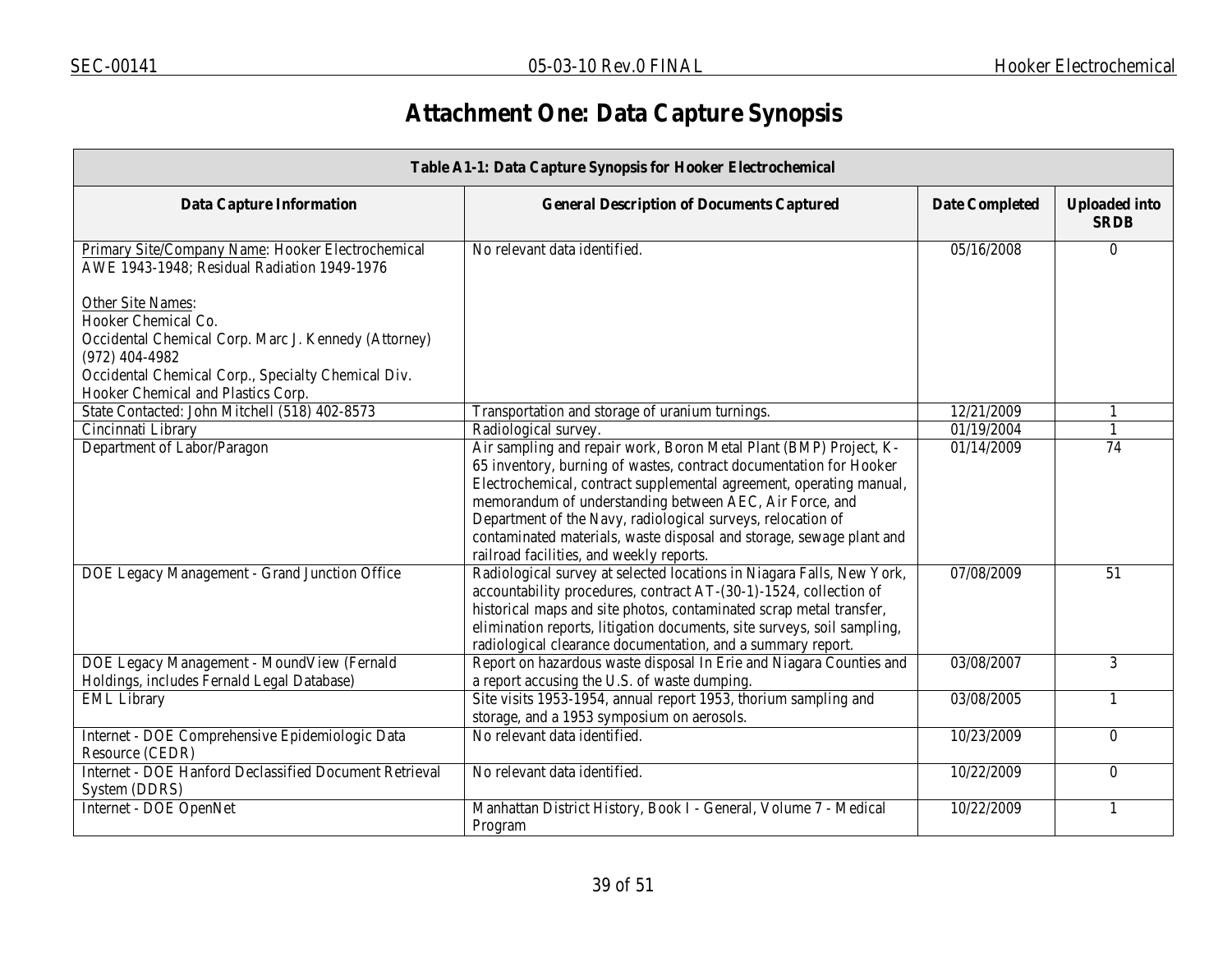| Table A1-1: Data Capture Synopsis for Hooker Electrochemical                         |                                                                                                                                                                                                                                                                                                                                                    |                       |                                     |
|--------------------------------------------------------------------------------------|----------------------------------------------------------------------------------------------------------------------------------------------------------------------------------------------------------------------------------------------------------------------------------------------------------------------------------------------------|-----------------------|-------------------------------------|
| <b>Data Capture Information</b>                                                      | <b>General Description of Documents Captured</b>                                                                                                                                                                                                                                                                                                   | <b>Date Completed</b> | <b>Uploaded</b> into<br><b>SRDB</b> |
| Internet - DOE OSTI Energy Citations                                                 | Hot semiworks redox studies.                                                                                                                                                                                                                                                                                                                       | 10/22/2009            | -1                                  |
| Internet - DOE OSTI Information Bridge                                               | No relevant data identified.                                                                                                                                                                                                                                                                                                                       | 10/22/2009            | $\boldsymbol{0}$                    |
| <b>Internet - FUSRAP Considered Sites Database</b>                                   | Contract No. W-7405 eng-28 supplemental agreement No. 3, July 26,<br>1944.                                                                                                                                                                                                                                                                         | 07/08/2005            | $\mathbf{1}$                        |
| Internet - Google                                                                    | Contract supplements, report on the development of the Atomic<br>Bomb under the auspices of the United States Government,<br>environmental cost of victory in WWII and the Cold War, inspection<br>report of former licensee's activities, and information on the poisoned<br>workers and poisoned places regarding the bomb that fell on Niagara. | 11/22/2009            | 9                                   |
| Internet - National Academies Press (NAP)                                            | No relevant data identified.                                                                                                                                                                                                                                                                                                                       | 10/23/2009            | $\overline{0}$                      |
| Internet - National Nuclear Security Administration<br>(NNSA) - Nevada Site Office   | No relevant data identified.                                                                                                                                                                                                                                                                                                                       | 10/23/2009            | $\Omega$                            |
| Internet - NRC Agencywide Document Access and<br>Management (ADAMS)                  | No relevant data identified.                                                                                                                                                                                                                                                                                                                       | 10/22/2009            | $\Omega$                            |
| Internet - Washington State University (U.S. Transuranium<br>and Uranium Registries) | No relevant data identified.                                                                                                                                                                                                                                                                                                                       | 10/23/2009            | $\overline{0}$                      |
| <b>NARA</b> Atlanta                                                                  | Disposition of KAPL wastes and bioassay results, dust, air and breath<br>samples, Madison Square area monthly accountability reports,<br>manufacturing process at Hooker, monthly progress reports, neutron<br>source information, semi-monthly reports, weekly reports, and work<br>reports of Richard Tybout.                                    | 06/07/2008            | 15                                  |
| <b>NARA Kansas City</b>                                                              | Facility decontamination history, historical information, health and<br>safety meeting, radiological survey, U.S. military involvement in the<br>toxic contamination of Love Canal and the Niagara Frontier region,<br>and weekly reports.                                                                                                         | 08/14/2008            | $\tau$                              |
| <b>ORAU Team</b>                                                                     | Visit with Berwyn Robinson (Director of Uranium Development), e-<br>mail on chemical processing of uranium contaminated slag, and site<br>profiles for Atomic Weapons Employers that refined uranium and<br>thorium.                                                                                                                               | 10/20/2009            | 3                                   |
| <b>ORO</b> Vault                                                                     | Work reports, dosimetry, and hazardous area information.                                                                                                                                                                                                                                                                                           | 10/26/2005            | 2                                   |
| Unknown                                                                              | Unloading K-65, medical requirements and work reports, data<br>analysis results, declassification, decommission and decontamination<br>of Hooker Electrochemical, health and safety precautions, and<br>quarterly film badge data.                                                                                                                 | 04/19/2004            | $\overline{13}$                     |
| <b>TOTAL</b>                                                                         |                                                                                                                                                                                                                                                                                                                                                    |                       | 183                                 |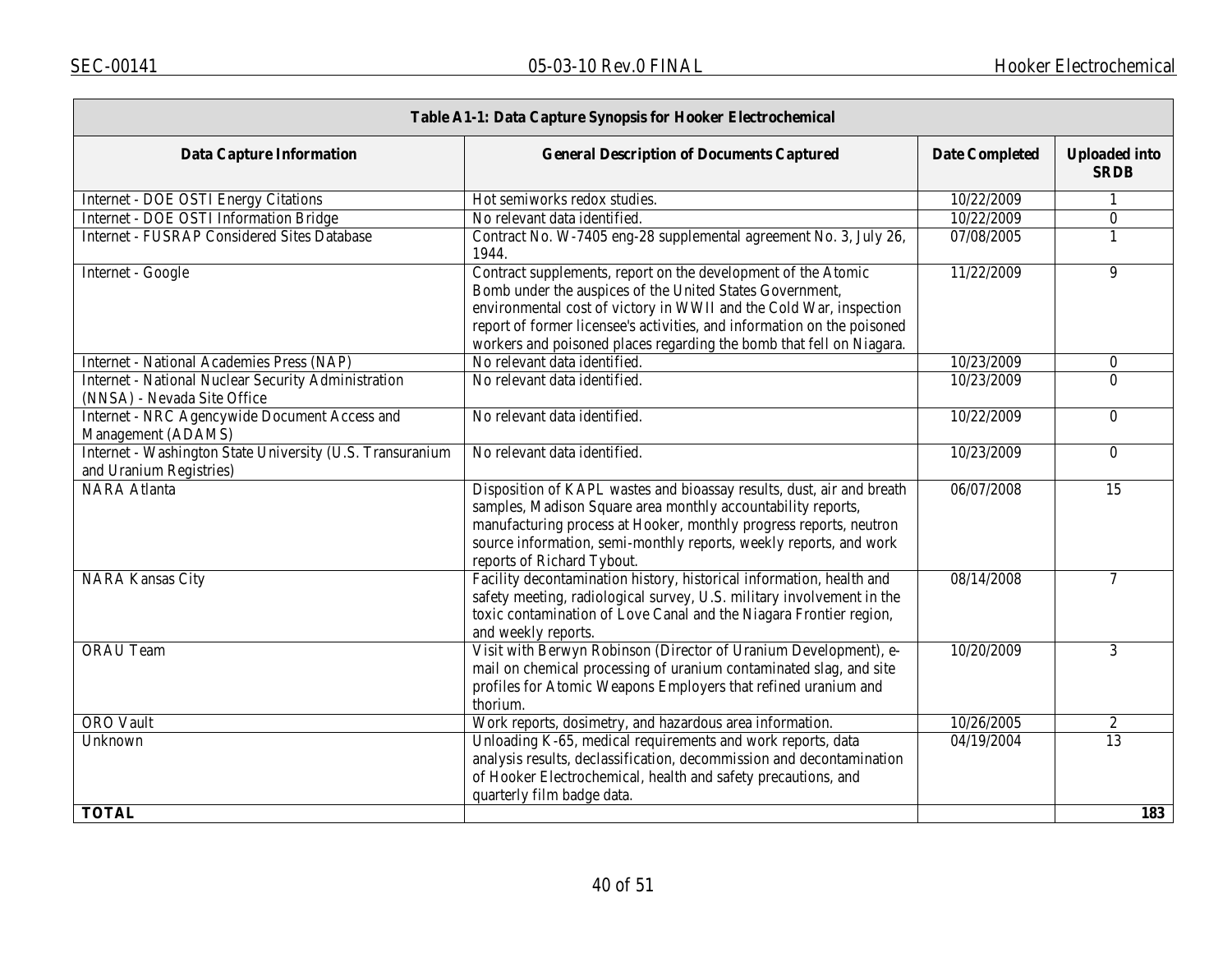| <b>Table A1-2: Database Searches for Hooker Electrochemical</b>                                             |                                                                                                                                                                                                                                                                                                                                                                                                                                                                                                                                                                                                                                                                                                                                                                                              |             |                 |
|-------------------------------------------------------------------------------------------------------------|----------------------------------------------------------------------------------------------------------------------------------------------------------------------------------------------------------------------------------------------------------------------------------------------------------------------------------------------------------------------------------------------------------------------------------------------------------------------------------------------------------------------------------------------------------------------------------------------------------------------------------------------------------------------------------------------------------------------------------------------------------------------------------------------|-------------|-----------------|
| <b>Database/Source</b>                                                                                      | <b>Keywords / Phrases</b>                                                                                                                                                                                                                                                                                                                                                                                                                                                                                                                                                                                                                                                                                                                                                                    | <b>Hits</b> | <b>Uploaded</b> |
| <b>DOE CEDR</b><br>http://cedr.lbl.gov/<br>COMPLETED 10/23/2009                                             | "Hooker Chemical Co." or "Occidental Chemical Corp." or "Hooker<br>Chemical and Plastics Corp." or "OxyChem"                                                                                                                                                                                                                                                                                                                                                                                                                                                                                                                                                                                                                                                                                 | $\Omega$    | $\Omega$        |
| <b>DOE Hanford DDRS</b><br>http://www2.hanford.gov/declass/<br>COMPLETED 10/22/2009                         | "Hooker Chemical Co." or "Occidental Chemical Corp." or "Hooker<br>Chemical and Plastics Corp." or "OxyChem"                                                                                                                                                                                                                                                                                                                                                                                                                                                                                                                                                                                                                                                                                 | $\Omega$    | $\Omega$        |
| DOE OpenNet<br>http://www.osti.gov/opennet/advancedsearch.jsp<br>COMPLETED 10/22/2009                       | "Hooker Chemical Co." or "Occidental Chemical Corp." or "Hooker<br>Chemical and Plastics Corp." or "OxyChem"                                                                                                                                                                                                                                                                                                                                                                                                                                                                                                                                                                                                                                                                                 | $\Omega$    | $\mathbf{1}$    |
| <b>DOE OSTI Energy Citations</b><br>http://www.osti.gov/energycitations/<br>COMPLETED 10/22/2009            | "Hooker Chemical Co." or "Occidental Chemical Corp." or "Hooker<br>Chemical and Plastics Corp." or "OxyChem"                                                                                                                                                                                                                                                                                                                                                                                                                                                                                                                                                                                                                                                                                 | 63          | $\mathbf{1}$    |
| DOE OSTI Information Bridge<br>http://www.osti.gov/bridge/advancedsearch.jsp<br><b>COMPLETED 10/22/2009</b> | "Hooker Chemical Co."<br>"Occidental Chemical Corp."<br>"Hooker Chemical and Plastics Corp."<br>"OxyChem"                                                                                                                                                                                                                                                                                                                                                                                                                                                                                                                                                                                                                                                                                    | 29          | $\Omega$        |
| Google<br>http://www.google.com<br><b>COMPLETED 11/22/2009</b>                                              | "Hooker Chemical Co." americium, OR Am241, OR Am-241, OR "AM<br>241", OR 241Am, OR 241-Am, OR "241 Am"<br>"Hooker Chemical" ionium, OR Th230, OR Th-230, OR "Th 230", OR<br>230Th, OR 230-Th, OR "230 Th"<br>"Hooker Chemical" neptunium, OR Np237, OR Np-237, OR "Np 237",<br>OR 237Np, OR 237-Np, OR "237 Np"<br>"Hooker Chemical" polonium, OR Po210, OR Po-210, OR "Po 210",<br>OR 210Po, OR 210-Po, OR "210 Po"<br>"Hooker Chemical" thorium, OR Th232, OR Th-232, OR "Th 232", OR<br>232Th, OR 232-Th, OR "232 Th", OR "Z metal", OR myrnalloy, OR<br>"chemical 10-66", OR "chemical 10-12"<br>"Hooker Chemical" ionium, OR UX1, OR UX2, OR Th-230, OR<br>Th230, OR "Th 230", OR 230-Th, OR "230 Th", OR 230Th, OR Th-<br>234, OR Th234, OR "Th 234", OR 234-Th, OR 234Th, OR "234 Th" | 444,537     | 9               |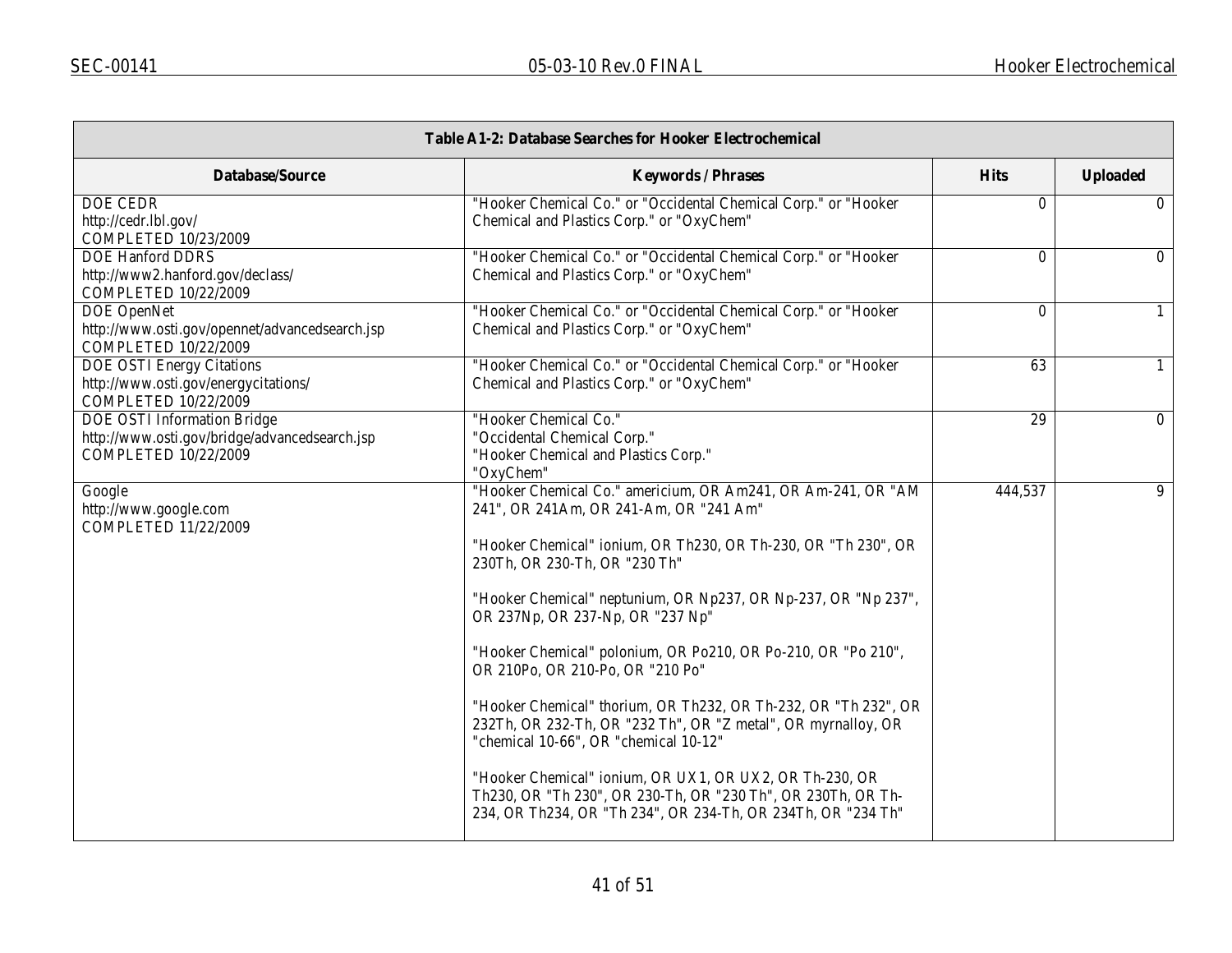| Table A1-2: Database Searches for Hooker Electrochemical |                                                                                                                                                                           |             |                 |
|----------------------------------------------------------|---------------------------------------------------------------------------------------------------------------------------------------------------------------------------|-------------|-----------------|
| Database/Source                                          | <b>Keywords / Phrases</b>                                                                                                                                                 | <b>Hits</b> | <b>Uploaded</b> |
|                                                          | "Hooker Chemical" tritium, H3, H-3, mint, HTO                                                                                                                             |             |                 |
|                                                          | "Hooker Chemical" uranium, OR U233, OR U-233, OR "U 233", OR<br>233U, OR 233-U, OR "233 U", OR U234, OR "U 234", OR U-234, OR<br>234U, OR 234-U, OR "234 U"               |             |                 |
|                                                          | "Hooker Chemical" U235, OR "U 235", OR U-235, OR 235-U, OR<br>235U, OR "235 U", OR U238, OR "U 238", OR U-238, OR 238-U, OR<br>238U, OR "238 U"                           |             |                 |
|                                                          | "Hooker Chemical" U308, OR "U 308", OR U-308, OR 308-U, OR<br>308U, OR "308 U", OR "uranium extraction", OR "black oxide", OR<br>"brown oxide"                            |             |                 |
|                                                          | "Hooker Chemical" green salt, OR "orange oxide", OR "yellow cake",<br>OR UO2, OR UO3, OR UF4, OR UF6, OR C-216, OR C-616, OR C-<br>65, OR C-211, OR U3O8                  |             |                 |
|                                                          | "Hooker Chemical" plutonium, OR Pu-238, OR Pu238, OR "Pu 238",<br>OR 238Pu, OR 238-Pu, OR "238 Pu", OR Pu-239, OR Pu239, OR "Pu<br>239", OR 239Pu, OR 239-Pu, OR "239 Pu" |             |                 |
|                                                          | "Hooker Chemical" Pu-240, OR Pu240, OR "Pu 240", OR 240Pu, OR<br>240-Pu, OR "240 Pu", OR Pu-241, OR Pu241, OR "Pu 241", OR<br>241Pu, OR 241-Pu, OR "241 Pu"               |             |                 |
|                                                          | "Hooker Chemical" radium, OR Ra-226, OR Ra226, OR "Ra 226", OR<br>226-Ra, OR 226Ra, OR 226-Ra, OR Ra-228, OR Ra228, OR "Ra 228",<br>OR 228Ra, OR 228-Ra, OR "228 Ra"      |             |                 |
|                                                          | "Hooker Chemical" radon, OR Rn-222, OR Rn222, OR "Rn 222", OR<br>222Rn, OR 222-Rn, OR "222 Rn"                                                                            |             |                 |
|                                                          | "Hooker Chemical" thoron, OR Rn-220, OR Rn220, OR "Rn 220", OR<br>220Rn, OR 220-Rn, OR "220 Rn"                                                                           |             |                 |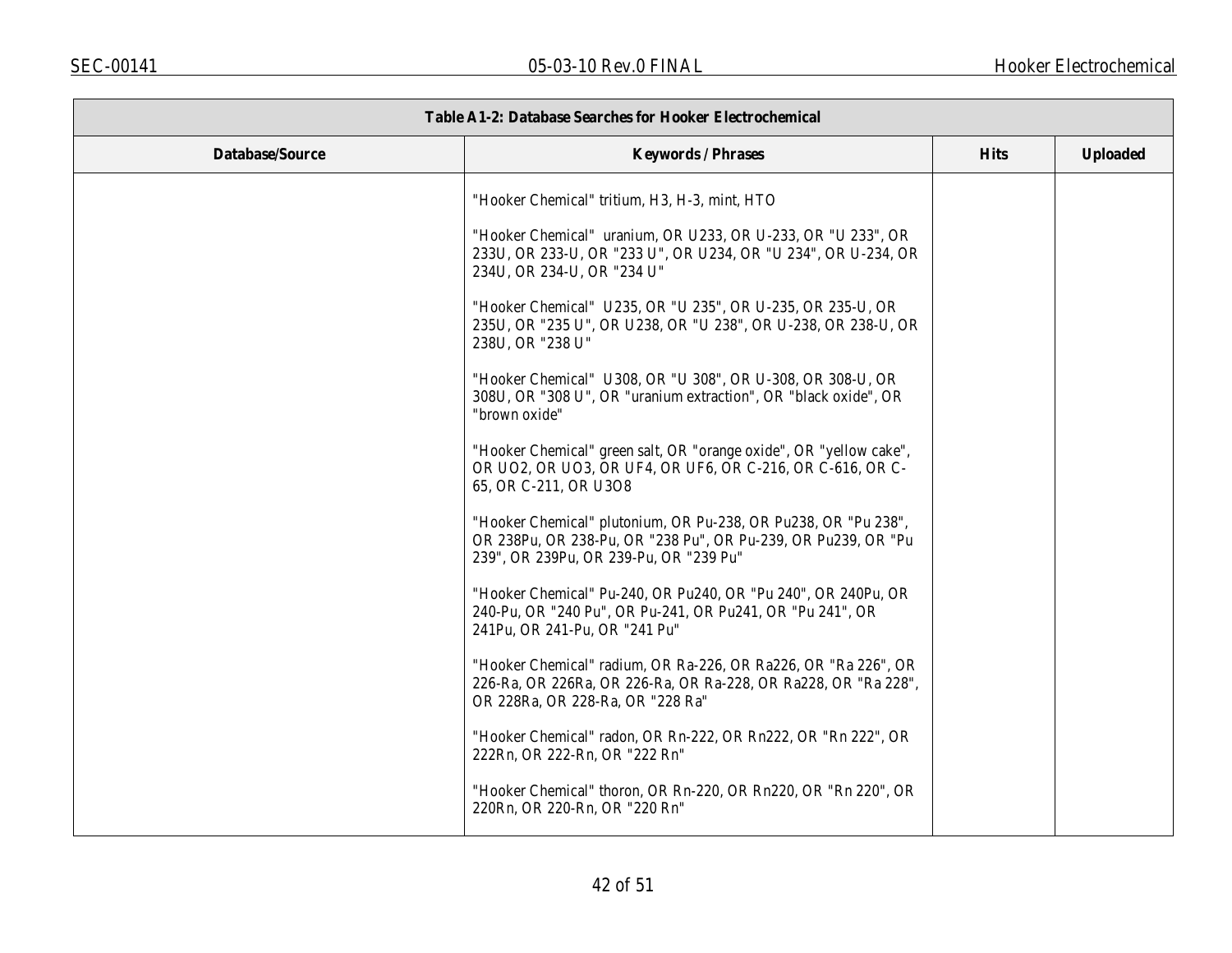| <b>Table A1-2: Database Searches for Hooker Electrochemical</b> |                                                                                                                        |             |                 |
|-----------------------------------------------------------------|------------------------------------------------------------------------------------------------------------------------|-------------|-----------------|
| Database/Source                                                 | <b>Keywords / Phrases</b>                                                                                              | <b>Hits</b> | <b>Uploaded</b> |
|                                                                 | "Hooker Chemical" protactinium, OR Pa-234m, OR Pa234m, OR "Pa<br>234m", OR 234mPa, OR 234m-Pa, OR "234m Pa"            |             |                 |
|                                                                 | "Hooker Chemical" strontium, OR Sr-90, OR Sr90, OR "Sr 90", OR 90-<br>Sr, OR 90Sr, OR "90 Sr"                          |             |                 |
|                                                                 | "Hooker Chemical" oralloy, OR postum, OR tuballoy, OR "uranyl<br>nitrate hexahydrate", OR UNH, OR K-65, OR "sump cake" |             |                 |
|                                                                 | "Hooker Chemical" uranium dioxide, OR "uranium tetrafluoride", OR<br>"uranium trioxide"                                |             |                 |
|                                                                 | "Hooker Chemical" uranium hexafluoride, OR accident, OR "air count"                                                    |             |                 |
|                                                                 | "Hooker Chemical" air dust, OR "air filter", OR "airborne test"                                                        |             |                 |
|                                                                 | "Hooker Chemical" alpha, OR "belgian congo ore", OR bioassay, OR<br>bio-assay                                          |             |                 |
|                                                                 | "Hooker Chemical" breath, OR "breathing zone", OR BZ, OR<br>calibration, OR columnation                                |             |                 |
|                                                                 | "Hooker Chemical" contamination, OR curie, OR denitration, OR<br>"denitration pot"                                     |             |                 |
|                                                                 | "Hooker Chemical" derby, OR regulus, OR dose, OR dosimeter                                                             |             |                 |
|                                                                 | "Hooker Chemical" dosimetric, OR dosimetry, OR electron, OR<br>environment                                             |             |                 |
|                                                                 |                                                                                                                        |             |                 |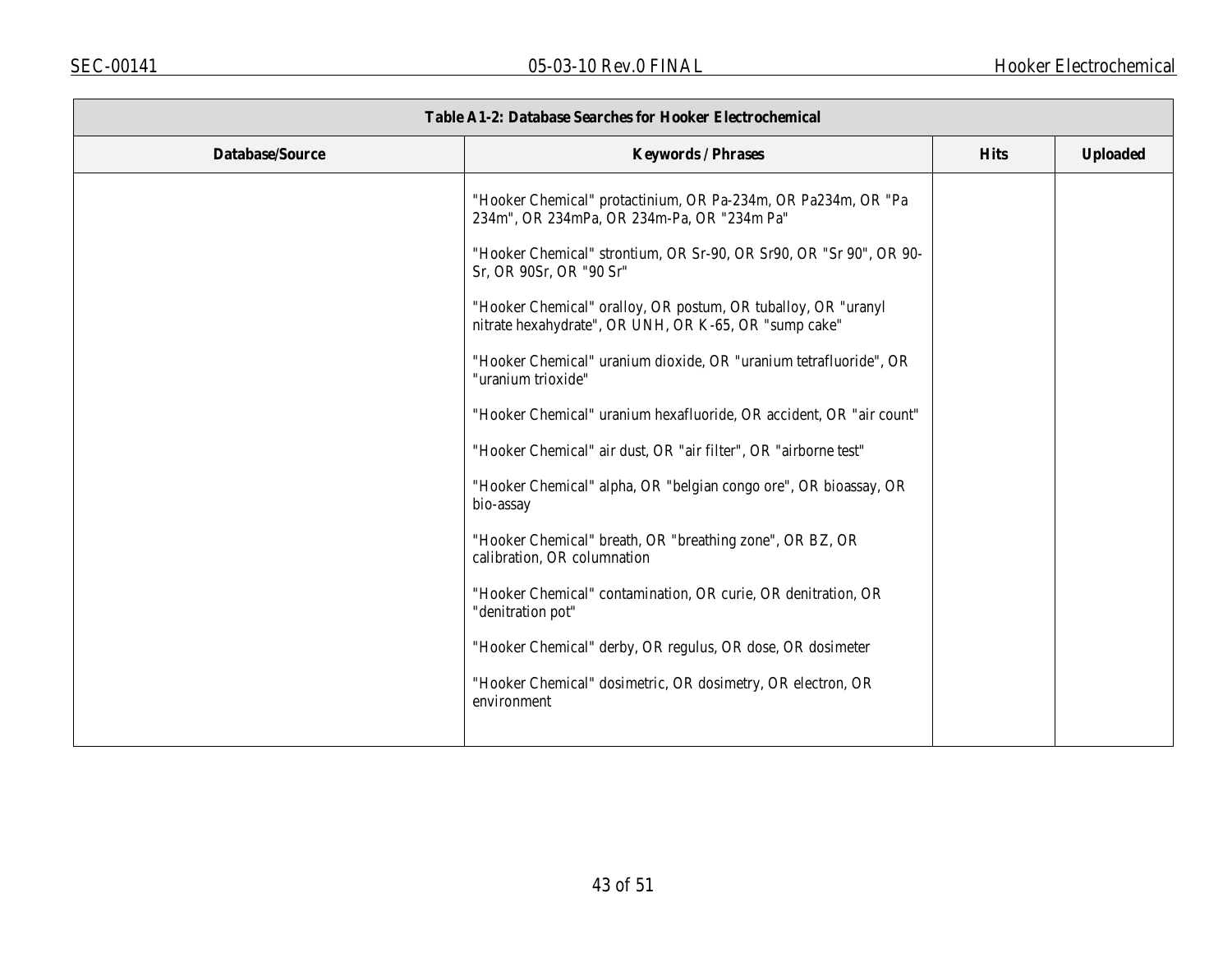| Table A1-2: Database Searches for Hooker Electrochemical |                                                                                                                                                   |             |                 |
|----------------------------------------------------------|---------------------------------------------------------------------------------------------------------------------------------------------------|-------------|-----------------|
| Database/Source                                          | <b>Keywords / Phrases</b>                                                                                                                         | <b>Hits</b> | <b>Uploaded</b> |
|                                                          | "Hooker Chemical" Ether-Water Project, OR exposure, OR "exposure<br>investigation", OR "radiation exposure"                                       |             |                 |
|                                                          | "Hooker Chemical" external, OR "F machine", OR fecal, OR "feed<br>material", OR femptocurie, OR film, OR fission, OR fluoroscopy                  |             |                 |
|                                                          | "Hooker Chemical" Formerly Utilized Sites Remedial Action Program,<br>OR FUSRAP, OR gamma-ray, OR "gas proportional", OR "gaseous<br>diffusion"   |             |                 |
|                                                          | "Hooker Chemical" health, OR "health instrument", OR "health<br>physics", OR "H.I.", OR HI, OR HP, OR "highly enriched uranium",<br><b>OR HEU</b> |             |                 |
|                                                          | "Hooker Chemical" hydrofluorination, OR "in vitro", OR "in vivo", OR<br>incident, OR ingestion, OR inhalation, OR internal                        |             |                 |
|                                                          | "Hooker Chemical" investigation, OR isotope, OR isotopic, OR<br>"isotopic enrichment", OR "JS Project", OR Landauer, OR "liquid<br>scintillation" |             |                 |
|                                                          | "Hooker Chemical" log, OR "log sheet", OR "log book", OR "low<br>enriched uranium", OR LEU                                                        |             |                 |
|                                                          | "Hooker Chemical" maximum permissible concentration, OR MPC, OR<br>metallurgy, OR microcurie, OR millicurie                                       |             |                 |
|                                                          | "Hooker Chemical" mixed fission product, OR MFP, OR monitor, OR<br>"air monitoring", OR nanocurie, OR "nasal wipe", OR neutron, OR<br>"nose wipe" |             |                 |
|                                                          | "Hooker Chemical" nuclear, OR Chicago-Nuclear, OR "nuclear fuels",<br>OR "nuclear track emulsion", OR "type A"                                    |             |                 |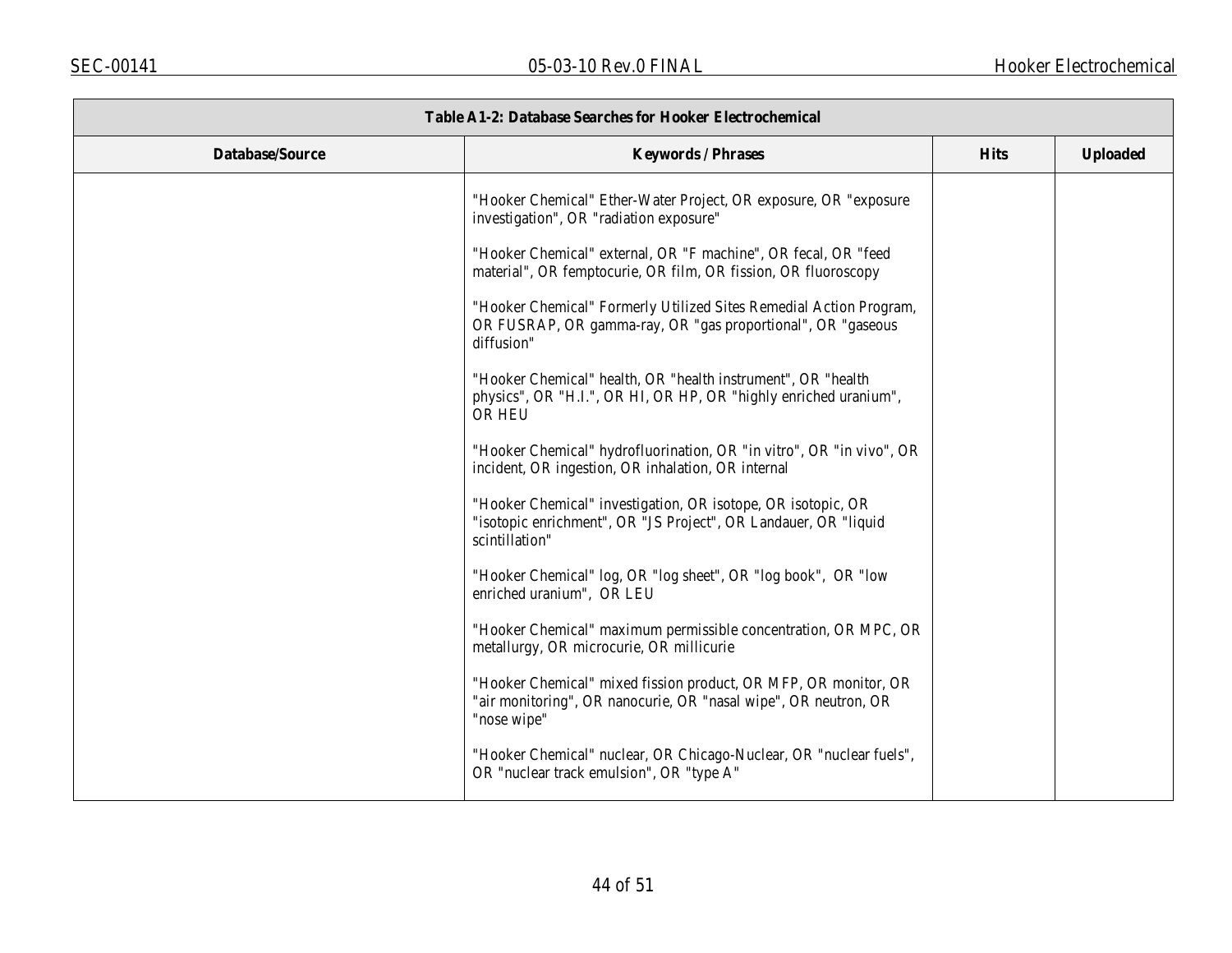| <b>Table A1-2: Database Searches for Hooker Electrochemical</b> |                                                                                                                                                                                                      |             |                 |
|-----------------------------------------------------------------|------------------------------------------------------------------------------------------------------------------------------------------------------------------------------------------------------|-------------|-----------------|
| Database/Source                                                 | <b>Keywords / Phrases</b>                                                                                                                                                                            | <b>Hits</b> | <b>Uploaded</b> |
|                                                                 | "Hooker Chemical" NTA, OR "occupational radiation exposure", OR<br>occurrence, OR "ore concentrate", OR "PC Project"                                                                                 |             |                 |
|                                                                 | "Hooker Chemical" permit, OR "radiation work permit", OR "safe work<br>permit", OR "special work permit", OR RWP, OR SWP                                                                             |             |                 |
|                                                                 | "Hooker Chemical" phosphate research, OR photon, OR picocurie, OR<br>pitchblende, OR "pocket ion chamber", OR PIC, OR problem, OR<br>procedure                                                       |             |                 |
|                                                                 | "Hooker Chemical" radeco, OR radiation, OR radioactive, OR<br>radioactivity, OR radiograph, OR radiological                                                                                          |             |                 |
|                                                                 | "Hooker Chemical" Radiological Survey Data Sheet, OR RSDS, OR<br>radionuclide, OR raffinate, OR reactor                                                                                              |             |                 |
|                                                                 | "Hooker Chemical" respiratory, OR "retention schedules", OR roentgen                                                                                                                                 |             |                 |
|                                                                 | "Hooker Chemical" sample, OR "air sample", OR "dust sample", OR<br>"general area air sample"                                                                                                         |             |                 |
|                                                                 | "Hooker Chemical" solvent extraction, OR source, OR "sealed source",<br>OR spectra, OR spectrograph, OR spectroscopy, OR spectrum, OR<br>standard, OR "operating standard", OR "processing standard" |             |                 |
|                                                                 | "Hooker Chemical" survey, OR "building survey", OR "routine survey",<br>OR "special survey", OR "technical basis"                                                                                    |             |                 |
|                                                                 | "Hooker Chemical" thermal diffusion, OR "thermoluminescent<br>dosimeter", OR TLD, OR "Tiger Team"                                                                                                    |             |                 |
|                                                                 | "Hooker Chemical" tolerance dose, OR urinalysis, OR urine, OR<br>"whole body count", OR WBC, OR "working level", OR WL, OR X-<br>ray, OR "X ray", OR Xray                                            |             |                 |
|                                                                 | "Occidental Chemical" OxyChem americium, OR Am241, OR Am-241,<br>OR "AM 241", OR 241Am, OR 241-Am, OR "241 Am"                                                                                       |             |                 |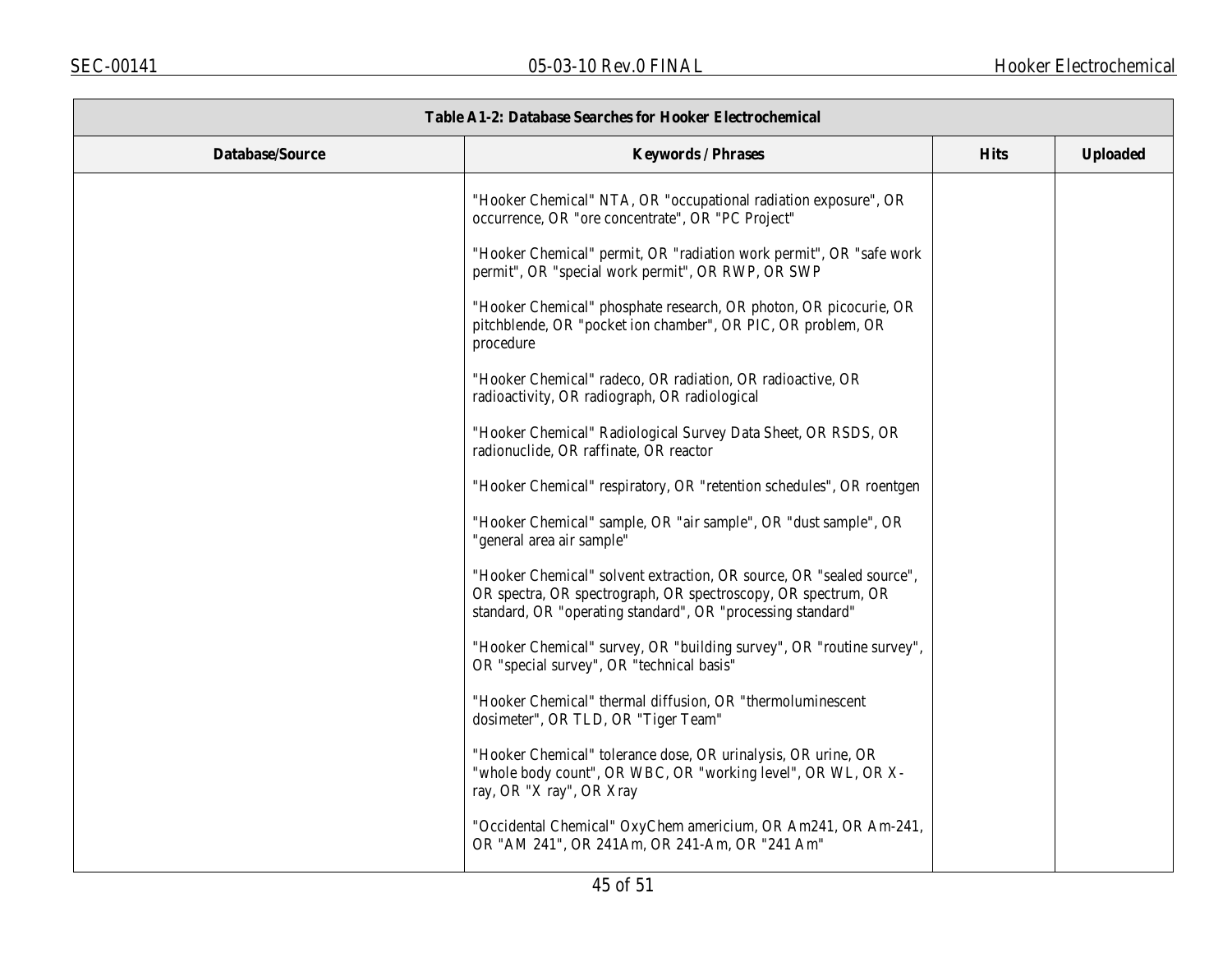| <b>Table A1-2: Database Searches for Hooker Electrochemical</b> |                                                                                                                                                                                                                                                                                                                                                                                                                                                                                                                                                                                                                                                                                                                                                                                                                |             |                 |
|-----------------------------------------------------------------|----------------------------------------------------------------------------------------------------------------------------------------------------------------------------------------------------------------------------------------------------------------------------------------------------------------------------------------------------------------------------------------------------------------------------------------------------------------------------------------------------------------------------------------------------------------------------------------------------------------------------------------------------------------------------------------------------------------------------------------------------------------------------------------------------------------|-------------|-----------------|
| Database/Source                                                 | <b>Keywords / Phrases</b>                                                                                                                                                                                                                                                                                                                                                                                                                                                                                                                                                                                                                                                                                                                                                                                      | <b>Hits</b> | <b>Uploaded</b> |
|                                                                 | "Occidental Chemical" OxyChem ionium, OR Th230, OR Th-230, OR<br>"Th 230", OR 230Th, OR 230-Th, OR "230 Th"<br>"Occidental Chemical" OxyChem neptunium, OR Np237, OR Np-237,<br>OR "Np 237", OR 237Np, OR 237-Np, OR "237 Np"<br>"Occidental Chemical" OxyChem polonium, OR Po210, OR Po-210,<br>OR "Po 210", OR 210Po, OR 210-Po, OR "210 Po"<br>"Occidental Chemical" OxyChem thorium, OR Th232, OR Th-232, OR<br>"Th 232", OR 232Th, OR 232-Th, OR "232 Th", OR "Z metal", OR<br>myrnalloy, OR "chemical 10-66", OR "chemical 10-12"<br>"Occidental Chemical" OxyChem ionium, OR UX1, OR UX2, OR Th-<br>230, OR Th230, OR "Th 230", OR 230-Th, OR "230 Th", OR 230Th,<br>OR Th-234, OR Th234, OR "Th 234", OR 234-Th, OR 234Th, OR<br>"234 Th"<br>"Occidental Chemical" OxyChem tritium, H3, H-3, mint, HTO |             |                 |
|                                                                 | "Occidental Chemical" OxyChem uranium, OR U233, OR U-233, OR<br>"U 233", OR 233U, OR 233-U, OR "233 U", OR U234, OR "U 234",<br>OR U-234, OR 234U, OR 234-U, OR "234 U"                                                                                                                                                                                                                                                                                                                                                                                                                                                                                                                                                                                                                                        |             |                 |
|                                                                 | "Occidental Chemical" OxyChem U235, OR "U 235", OR U-235, OR<br>235-U, OR 235U, OR "235 U", OR U238, OR "U 238", OR U-238, OR<br>238-U, OR 238U, OR "238 U"                                                                                                                                                                                                                                                                                                                                                                                                                                                                                                                                                                                                                                                    |             |                 |
|                                                                 | "Occidental Chemical" OxyChem U308, OR "U 308", OR U-308, OR<br>308-U, OR 308U, OR "308 U", OR "uranium extraction", OR "black<br>oxide", OR "brown oxide"                                                                                                                                                                                                                                                                                                                                                                                                                                                                                                                                                                                                                                                     |             |                 |
|                                                                 | "Occidental Chemical" OxyChem green salt, OR "orange oxide", OR<br>"yellow cake", OR UO2, OR UO3, OR UF4, OR UF6, OR C-216, OR<br>C-616, OR C-65, OR C-211, OR U3O8                                                                                                                                                                                                                                                                                                                                                                                                                                                                                                                                                                                                                                            |             |                 |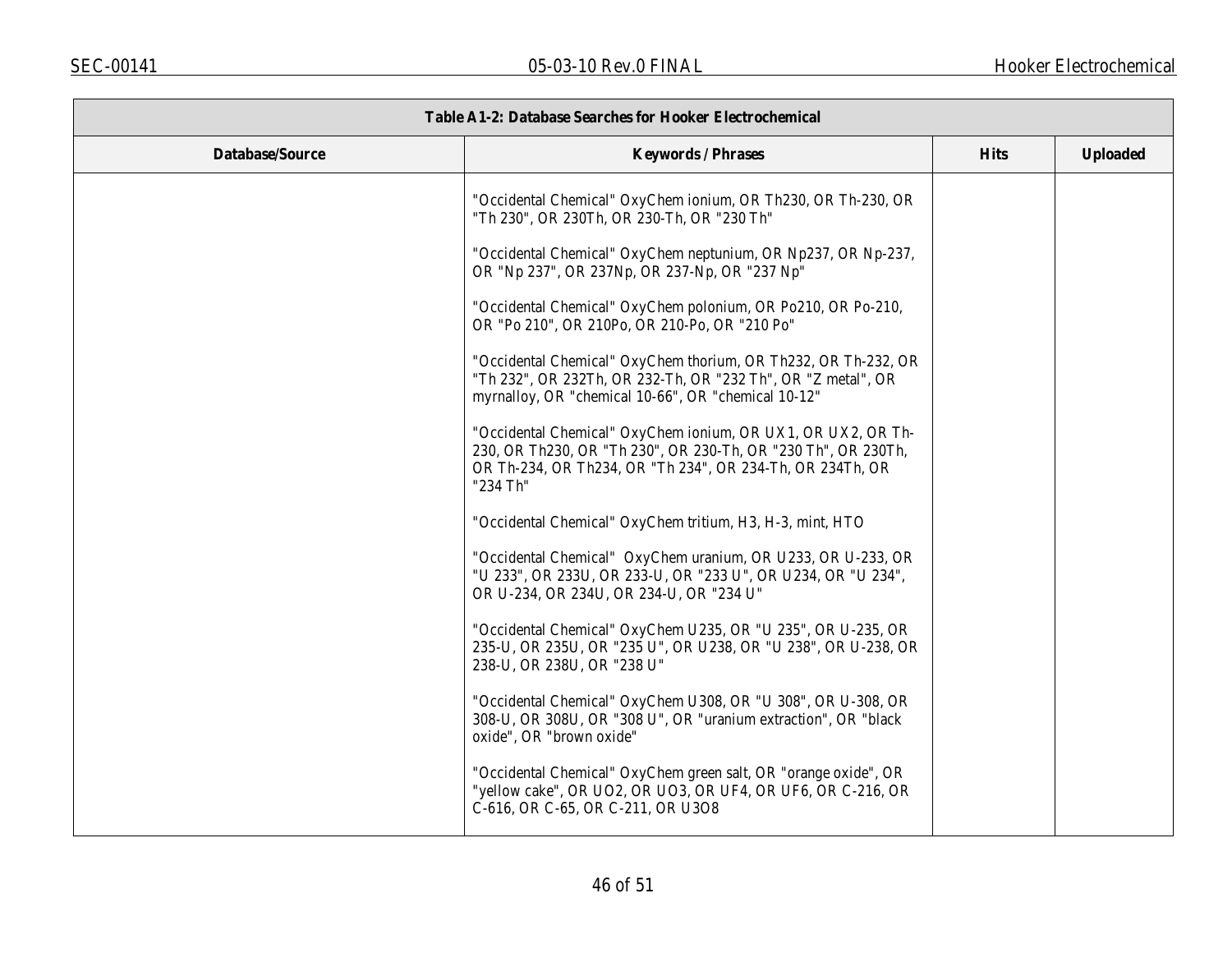| <b>Table A1-2: Database Searches for Hooker Electrochemical</b> |                                                                                                                                                                                       |             |                 |
|-----------------------------------------------------------------|---------------------------------------------------------------------------------------------------------------------------------------------------------------------------------------|-------------|-----------------|
| Database/Source                                                 | <b>Keywords / Phrases</b>                                                                                                                                                             | <b>Hits</b> | <b>Uploaded</b> |
|                                                                 | "Occidental Chemical" OxyChem plutonium, OR Pu-238, OR Pu238,<br>OR "Pu 238", OR 238Pu, OR 238-Pu, OR "238 Pu", OR Pu-239, OR<br>Pu239, OR "Pu 239", OR 239Pu, OR 239-Pu, OR "239 Pu" |             |                 |
|                                                                 | "Occidental Chemical" OxyChem Pu-240, OR Pu240, OR "Pu 240",<br>OR 240Pu, OR 240-Pu, OR "240 Pu", OR Pu-241, OR Pu241, OR "Pu<br>241", OR 241Pu, OR 241-Pu, OR "241 Pu"               |             |                 |
|                                                                 | "Occidental Chemical" OxyChem radium, OR Ra-226, OR Ra226, OR<br>"Ra 226", OR 226-Ra, OR 226Ra, OR 226-Ra, OR Ra-228, OR Ra228,<br>OR "Ra 228", OR 228Ra, OR 228-Ra, OR "228 Ra"      |             |                 |
|                                                                 | "Occidental Chemical" OxyChem radon, OR Rn-222, OR Rn222, OR<br>"Rn 222", OR 222Rn, OR 222-Rn, OR "222 Rn"                                                                            |             |                 |
|                                                                 | "Occidental Chemical" OxyChem thoron, OR Rn-220, OR Rn220, OR<br>"Rn 220", OR 220Rn, OR 220-Rn, OR "220 Rn"                                                                           |             |                 |
|                                                                 | "Occidental Chemical" OxyChem protactinium, OR Pa-234m, OR<br>Pa234m, OR "Pa 234m", OR 234mPa, OR 234m-Pa, OR "234m Pa"                                                               |             |                 |
|                                                                 | "Occidental Chemical" OxyChem strontium, OR Sr-90, OR Sr90, OR<br>"Sr 90", OR 90-Sr, OR 90Sr, OR "90 Sr"                                                                              |             |                 |
|                                                                 | "Occidental Chemical" OxyChem oralloy, OR postum, OR tuballoy,<br>OR "uranyl nitrate hexahydrate", OR UNH, OR K-65, OR "sump cake"                                                    |             |                 |
|                                                                 | "Occidental Chemical" OxyChem uranium dioxide, OR "uranium<br>tetrafluoride", OR "uranium trioxide"                                                                                   |             |                 |
|                                                                 | "Occidental Chemical" OxyChem uranium hexafluoride, OR accident,<br>OR "air count"                                                                                                    |             |                 |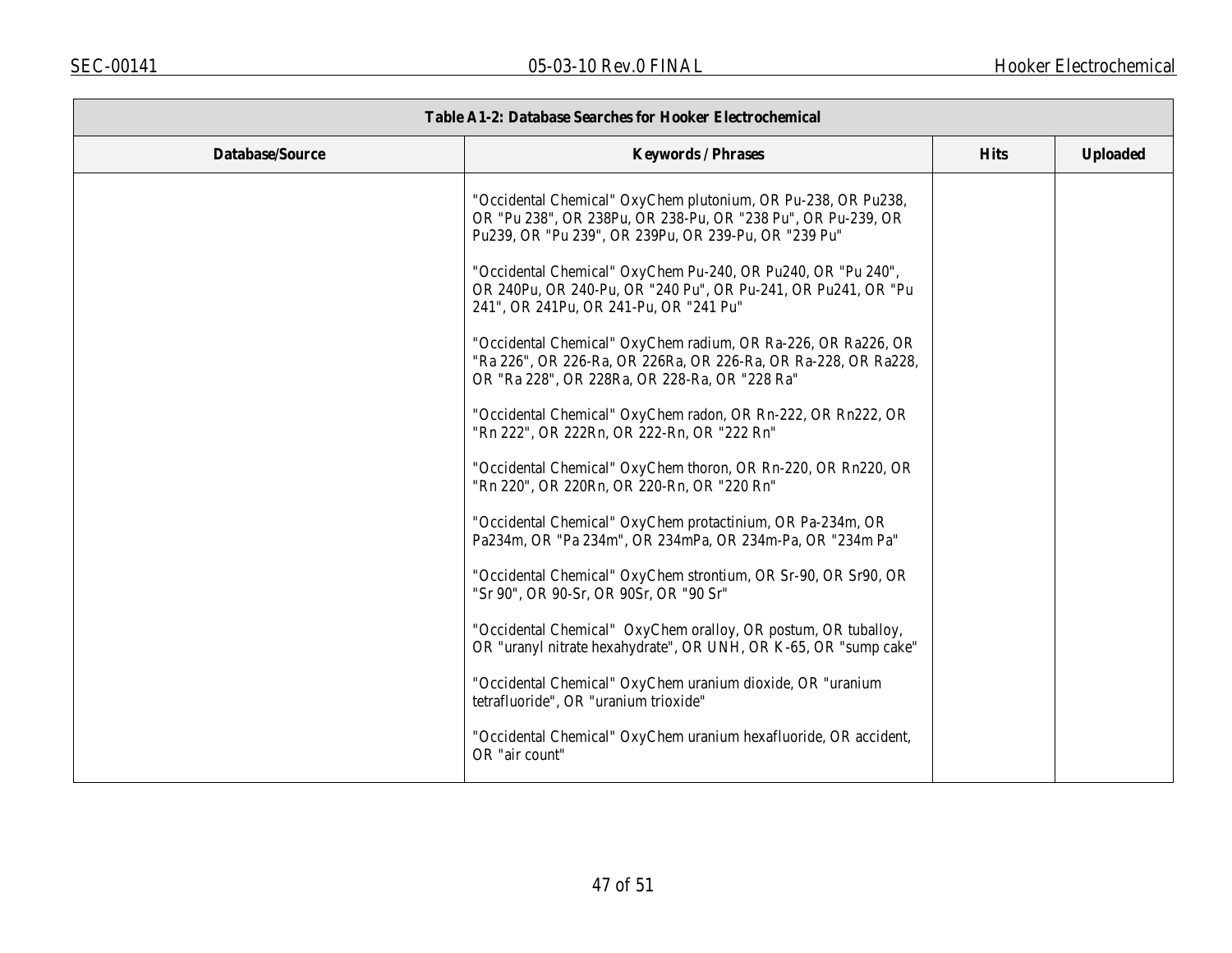| <b>Table A1-2: Database Searches for Hooker Electrochemical</b> |                                                                                                                                                             |             |                 |
|-----------------------------------------------------------------|-------------------------------------------------------------------------------------------------------------------------------------------------------------|-------------|-----------------|
| Database/Source                                                 | <b>Keywords / Phrases</b>                                                                                                                                   | <b>Hits</b> | <b>Uploaded</b> |
|                                                                 | "Occidental Chemical" OxyChem air dust, OR "air filter", OR "airborne<br>test"                                                                              |             |                 |
|                                                                 | "Occidental Chemical" OxyChem alpha, OR "belgian congo ore", OR<br>bioassay, OR bio-assay                                                                   |             |                 |
|                                                                 | "Occidental Chemical" OxyChem breath, OR "breathing zone", OR BZ,<br>OR calibration, OR columnation                                                         |             |                 |
|                                                                 | "Occidental Chemical" OxyChem contamination, OR curie, OR<br>denitration, OR "denitration pot"                                                              |             |                 |
|                                                                 | "Occidental Chemical" OxyChem derby, OR regulus, OR dose, OR<br>dosimeter                                                                                   |             |                 |
|                                                                 | "Occidental Chemical" OxyChem dosimetric, OR dosimetry, OR<br>electron, OR environment                                                                      |             |                 |
|                                                                 | "Occidental Chemical" OxyChem log, OR "log sheet", OR "log book",<br>OR "low enriched uranium", OR LEU                                                      |             |                 |
|                                                                 | "Occidental Chemical" OxyChem maximum permissible concentration,<br>OR MPC, OR metallurgy, OR microcurie, OR millicurie                                     |             |                 |
|                                                                 | "Occidental Chemical" OxyChem Ether-Water Project, OR exposure,<br>OR "exposure investigation", OR "radiation exposure"                                     |             |                 |
|                                                                 | "Occidental Chemical" OxyChem external, OR "F machine", OR fecal,<br>OR "feed material", OR femptocurie, OR film, OR fission, OR<br>fluoroscopy             |             |                 |
|                                                                 | "Occidental Chemical" OxyChem Formerly Utilized Sites Remedial<br>Action Program, OR FUSRAP, OR gamma-ray, OR "gas proportional",<br>OR "gaseous diffusion" |             |                 |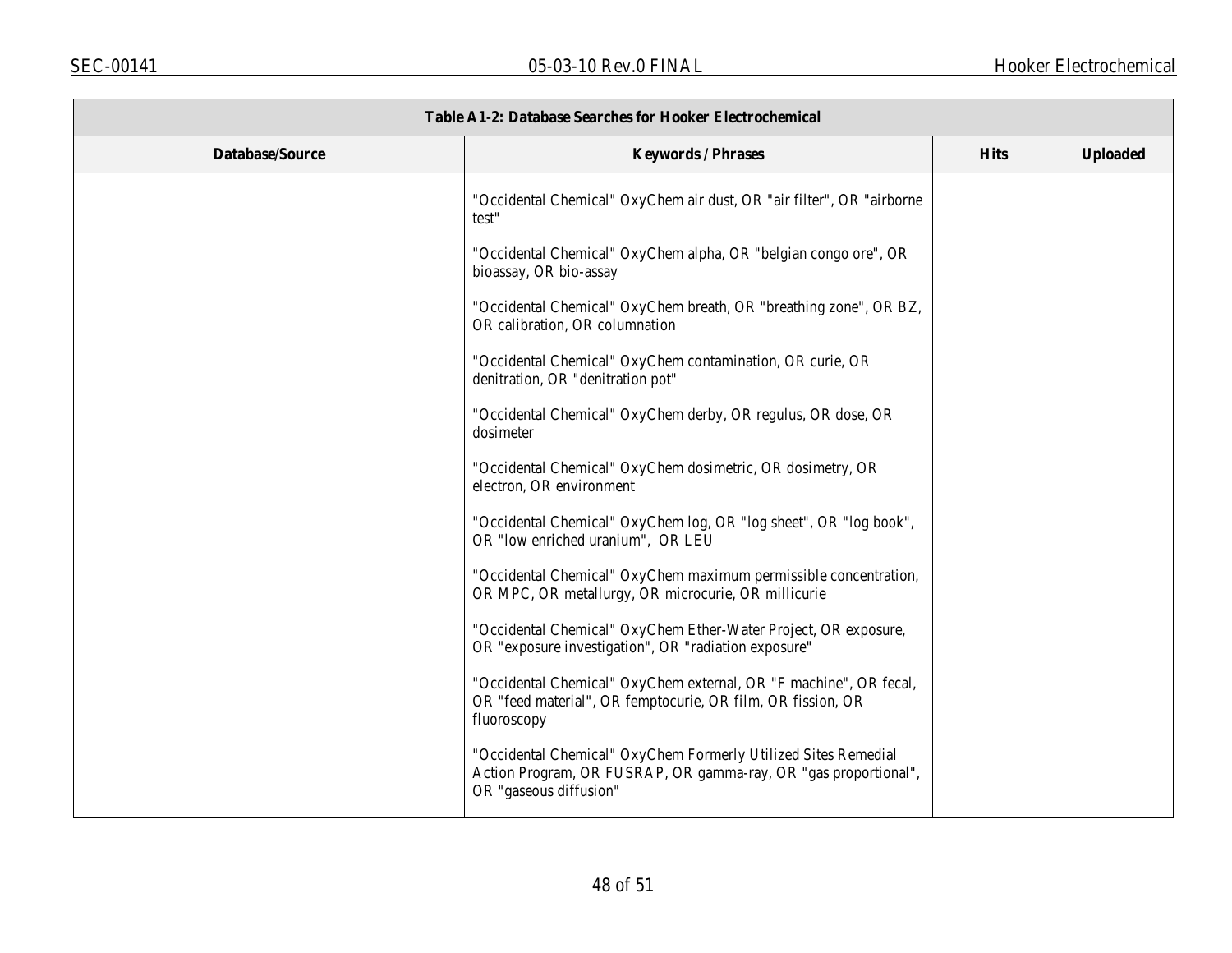| <b>Table A1-2: Database Searches for Hooker Electrochemical</b> |                                                                                                                                                               |             |                 |
|-----------------------------------------------------------------|---------------------------------------------------------------------------------------------------------------------------------------------------------------|-------------|-----------------|
| Database/Source                                                 | <b>Keywords / Phrases</b>                                                                                                                                     | <b>Hits</b> | <b>Uploaded</b> |
|                                                                 | "Occidental Chemical" OxyChem health, OR "health instrument", OR<br>"health physics", OR "H.I.", OR HI, OR HP, OR "highly enriched<br>uranium", OR HEU        |             |                 |
|                                                                 | "Occidental Chemical" OxyChem hydrofluorination, OR "in vitro", OR<br>"in vivo", OR incident, OR ingestion, OR inhalation, OR internal                        |             |                 |
|                                                                 | "Occidental Chemical" OxyChem investigation, OR isotope, OR<br>isotopic, OR "isotopic enrichment", OR "JS Project", OR Landauer, OR<br>"liquid scintillation" |             |                 |
|                                                                 | "Occidental Chemical" OxyChem mixed fission product, OR MFP, OR<br>monitor, OR "air monitoring", OR nanocurie, OR "nasal wipe", OR<br>neutron, OR "nose wipe" |             |                 |
|                                                                 | "Occidental Chemical" OxyChem nuclear, OR Chicago-Nuclear, OR<br>"nuclear fuels", OR "nuclear track emulsion", OR "type A"                                    |             |                 |
|                                                                 | "Occidental Chemical" OxyChem NTA, OR "occupational radiation<br>exposure", OR occurrence, OR "ore concentrate", OR "PC Project"                              |             |                 |
|                                                                 | "Occidental Chemical"OxyChem permit, OR "radiation work permit",<br>OR "safe work permit", OR "special work permit", OR RWP, OR SWP                           |             |                 |
|                                                                 | "Occidental Chemical" OxyChem phosphate research, OR photon, OR<br>picocurie, OR pitchblende, OR "pocket ion chamber", OR PIC, OR<br>problem, OR procedure    |             |                 |
|                                                                 | "Occidental Chemical" OxyChem radeco, OR radiation, OR<br>radioactive, OR radioactivity, OR radiograph, OR radiological                                       |             |                 |
|                                                                 | "Occidental Chemical" OxyChem Radiological Survey Data Sheet, OR<br>RSDS, OR radionuclide, OR raffinate, OR reactor                                           |             |                 |
|                                                                 | "Occidental Chemical" OxyChem respiratory, OR "retention<br>schedules", OR roentgen                                                                           |             |                 |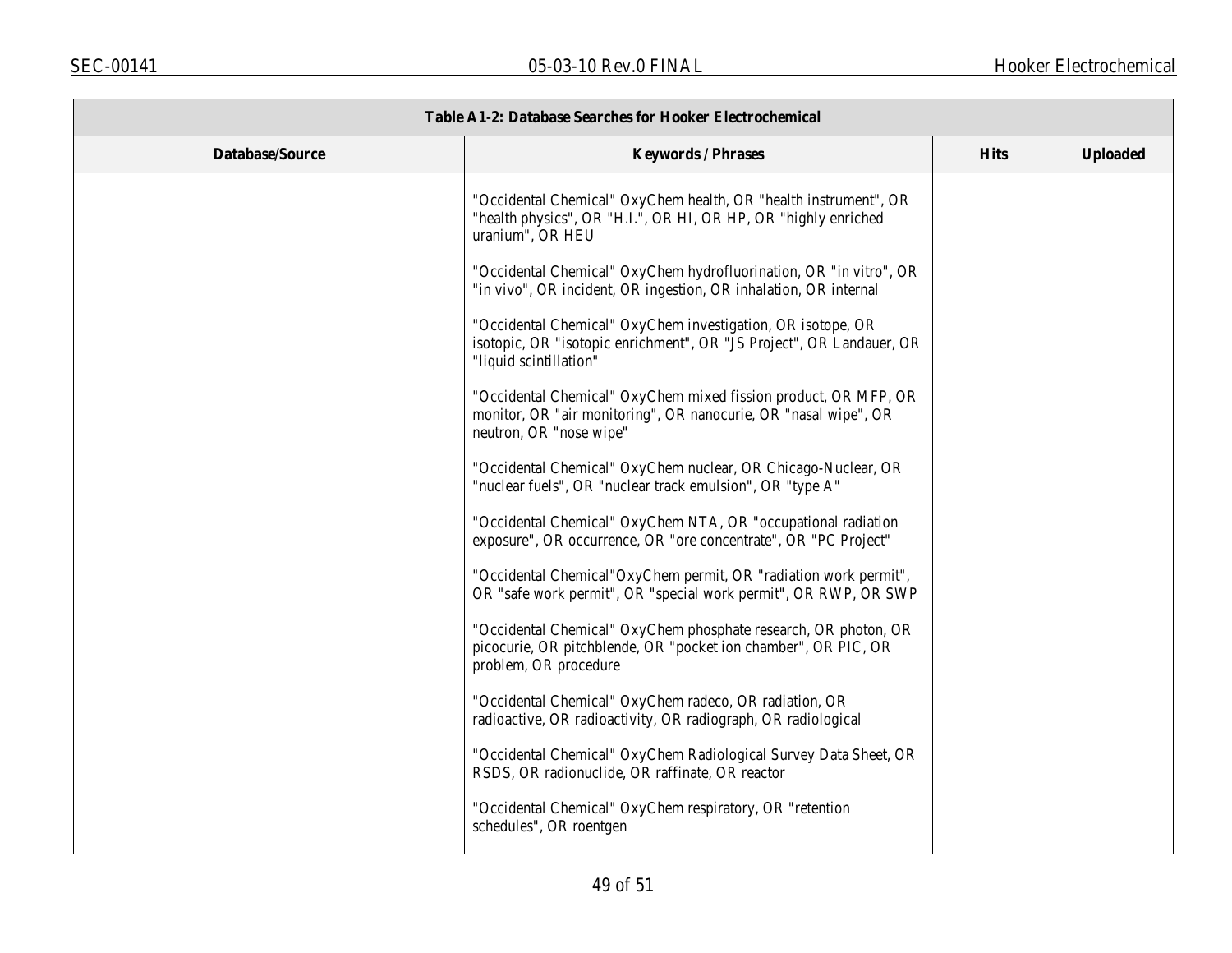| <b>Table A1-2: Database Searches for Hooker Electrochemical</b>                                             |                                                                                                                                                                                                                                                                                                                                 |             |                 |
|-------------------------------------------------------------------------------------------------------------|---------------------------------------------------------------------------------------------------------------------------------------------------------------------------------------------------------------------------------------------------------------------------------------------------------------------------------|-------------|-----------------|
| <b>Database/Source</b>                                                                                      | <b>Keywords / Phrases</b>                                                                                                                                                                                                                                                                                                       | <b>Hits</b> | <b>Uploaded</b> |
|                                                                                                             | "Occidental Chemical" OxyChem sample, OR "air sample", OR "dust<br>sample", OR "general area air sample"<br>"Occidental Chemical" OxyChem solvent extraction, OR source, OR<br>"sealed source", OR spectra, OR spectrograph, OR spectroscopy, OR<br>spectrum, OR standard, OR "operating standard", OR "processing<br>standard" |             |                 |
|                                                                                                             | "Occidental Chemical"OxyChem survey, OR "building survey", OR<br>"routine survey", OR "special survey", OR "technical basis"                                                                                                                                                                                                    |             |                 |
|                                                                                                             | "Occidental Chemical" OxyChem thermal diffusion, OR<br>"thermoluminescent dosimeter", OR TLD, OR "Tiger Team"                                                                                                                                                                                                                   |             |                 |
|                                                                                                             | "Occidental Chemical" OxyChem tolerance dose, OR urinalysis, OR<br>urine, OR "whole body count", OR WBC, OR "working level", OR<br>WL, OR X-ray, OR "X ray", OR Xray                                                                                                                                                            |             |                 |
| <b>National Academies Press</b><br>http://www.nap.edu/<br><b>COMPLETED 10/23/2009</b>                       | "Hooker Chemical Co."<br>"Occidental Chemical Corp."<br>"Hooker Chemical and Plastics Corp."<br>"OxyChem"                                                                                                                                                                                                                       | 427         | $\Omega$        |
| NNSA - Nevada Site Office<br>www.nv.doe.gov/main/search.htm<br>COMPLETED 10/23/2009                         | "Hooker Chemical Co."<br>"Occidental Chemical Corp."<br>"Hooker Chemical and Plastics Corp."<br>"OxyChem"                                                                                                                                                                                                                       | 12          | $\Omega$        |
| NRC ADAMS Reading Room<br>http://www.nrc.gov/reading-rm/adams/web-based.html<br><b>COMPLETED 10/22/2009</b> | "Hooker Chemical Co." or "Occidental Chemical Corp."<br>"Hooker Chemical and Plastics Corp." or "OxyChem"                                                                                                                                                                                                                       | 20          | $\overline{0}$  |
| U.S. Transuranium & Uranium Registries<br>http://www.ustur.wsu.edu/<br>COMPLETED 10/23/2009                 | "Hooker Chemical Co." or "Occidental Chemical Corp." or "Hooker<br>Chemical and Plastics Corp." or "OxyChem"                                                                                                                                                                                                                    | $\Omega$    | $\Omega$        |